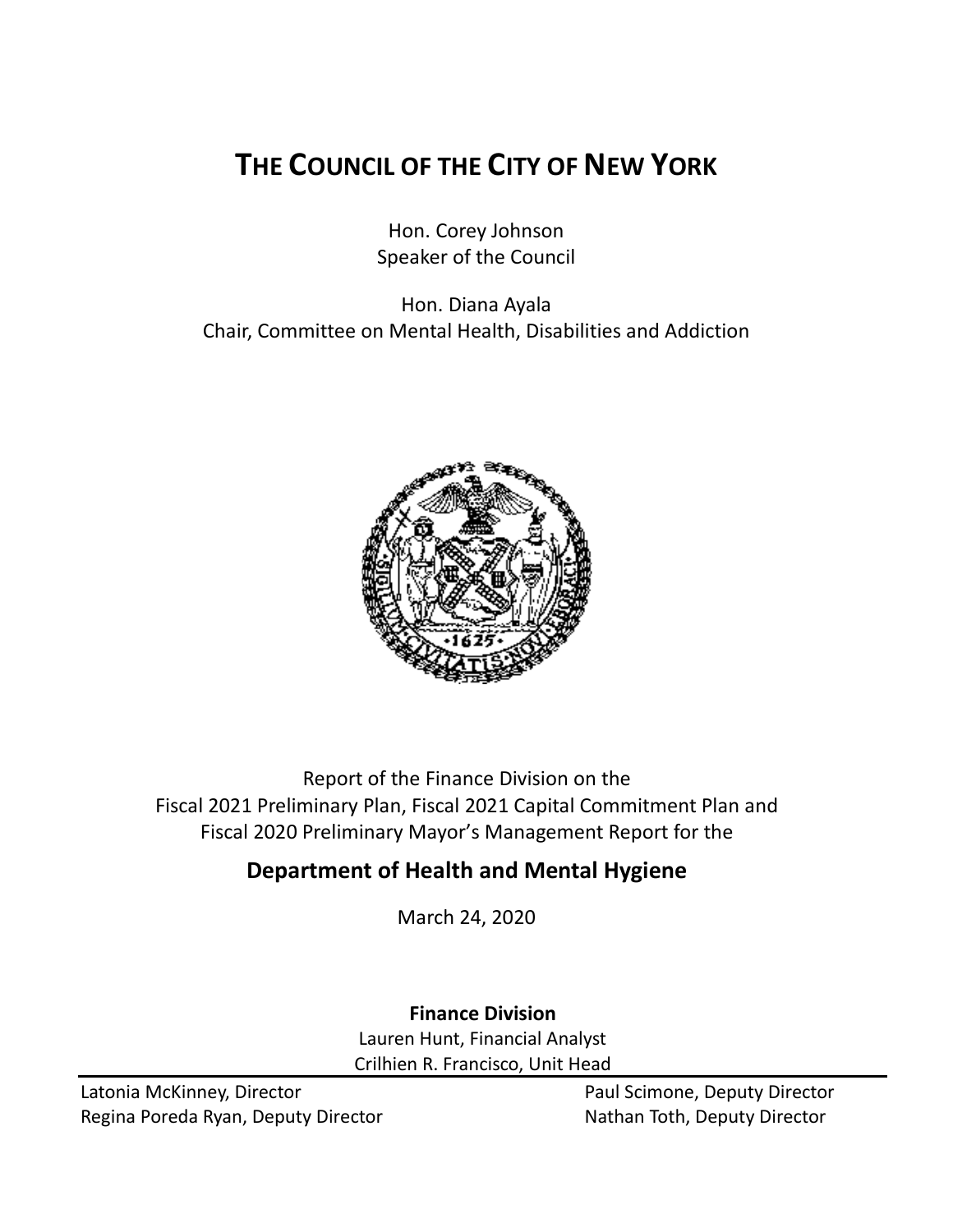# **Table of Contents**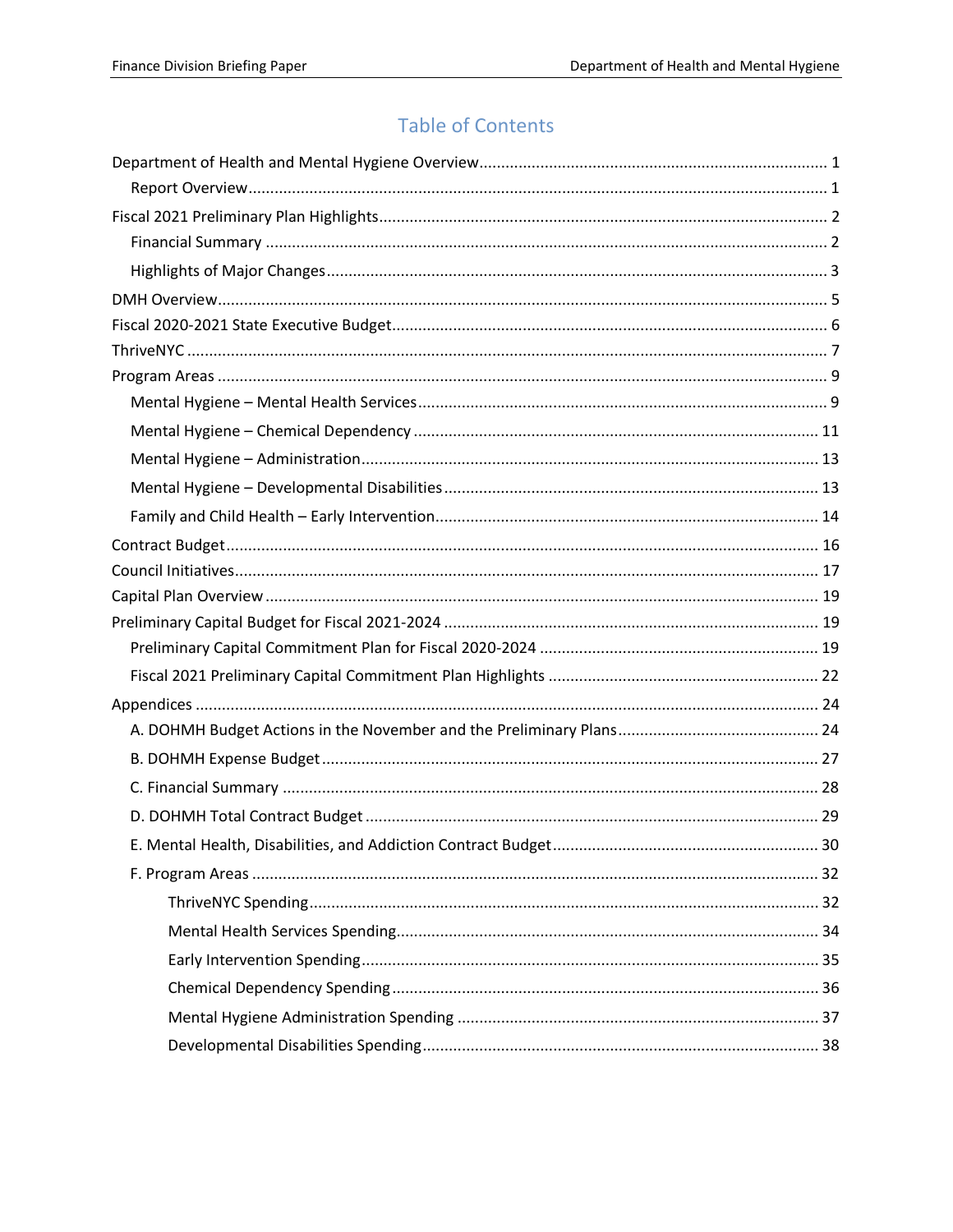# <span id="page-2-0"></span>Department of Health and Mental Hygiene Overview

The Department of Health and Mental Hygiene (DOHMH or the Department) protects and promotes the health and wellbeing of all New Yorkers. The Department develops and implements robust public health education activities and policy recommendations, enforces health regulations, and provides limited direct health services. The Department works to ensure that conditions for good health – accessible, sustainable, high-quality services and efficient, effective systems – flourish in New York City.

The Division of Mental Hygiene (DMH or the Division) is responsible for planning, purchasing, and monitoring contracts with community agencies and hospitals to ensure that New York City residents – particularly children, adolescents, and adults with mental illnesses – have access to a wide network of mental hygiene treatment programs and support services. The Division also conducts needs assessments and epidemiological analyses, develops and implements policy and programmatic initiatives, and evaluates the performance of the mental hygiene system.

The Division plans and implements its mental hygiene system in partnership with three New York State agencies: the Office of Mental Health (OMH), the Office of People with Developmental Disabilities (OPWDD), and the Office of Alcoholism and Substance Abuse Services (OASAS). OMH operates psychiatric centers and regulates, certifies, and oversees various inpatient and outpatient programs. OPWDD ensures the continued health and safety of individuals with developmental disabilities and improves the overall quality, availability, and cost-effectiveness of community-based person-centered services. OASAS serves individuals with dependencies on alcohol and chemical substances.

The Early Intervention (EI) Program is managed under the Department's Family and Child Health division. EI provides a comprehensive array of therapeutic and support services to children under the age of three with confirmed developmental delays or disabilities, such as autism, cerebral palsy, or mental retardation. The program, jointly financed by federal, State and local governments, serves approximately 69,000 children in New York State annually. In the New York City budget, the EI program falls under the Family and Child Health program area. The program serves all eligible New York families at no cost regardless of race, ethnicity, income, or immigration status.

#### <span id="page-2-1"></span>Report Overview

This report reviews DOHMH's \$1.6 billion Fiscal 2021 Preliminary Plan. The report presents the Fiscal 2021 expense budget highlights, including the Department's funding sources and headcount, followed by a review of relevant actions of the Fiscal 2020-2021 State Executive Budget and an analysis of DOHMH's Fiscal 2021 contract budget and Fiscal 2020 Council-funded initiatives.

Next, the report analyzes the Mental Health, Disabilities and Addiction program areas and a review of relevant sections of the Fiscal 2020 Preliminary Mayor's Management Report follows. Next, the report reviews ThriveNYC's budget and metrics. DOHMH's proposed Capital Budget and Capital Commitment Plan for Fiscal 2020-2021 is then reviewed. Finally, the appendixes outline the budget actions in DOHMH's November and Preliminary Plans, followed by DOHMH's expense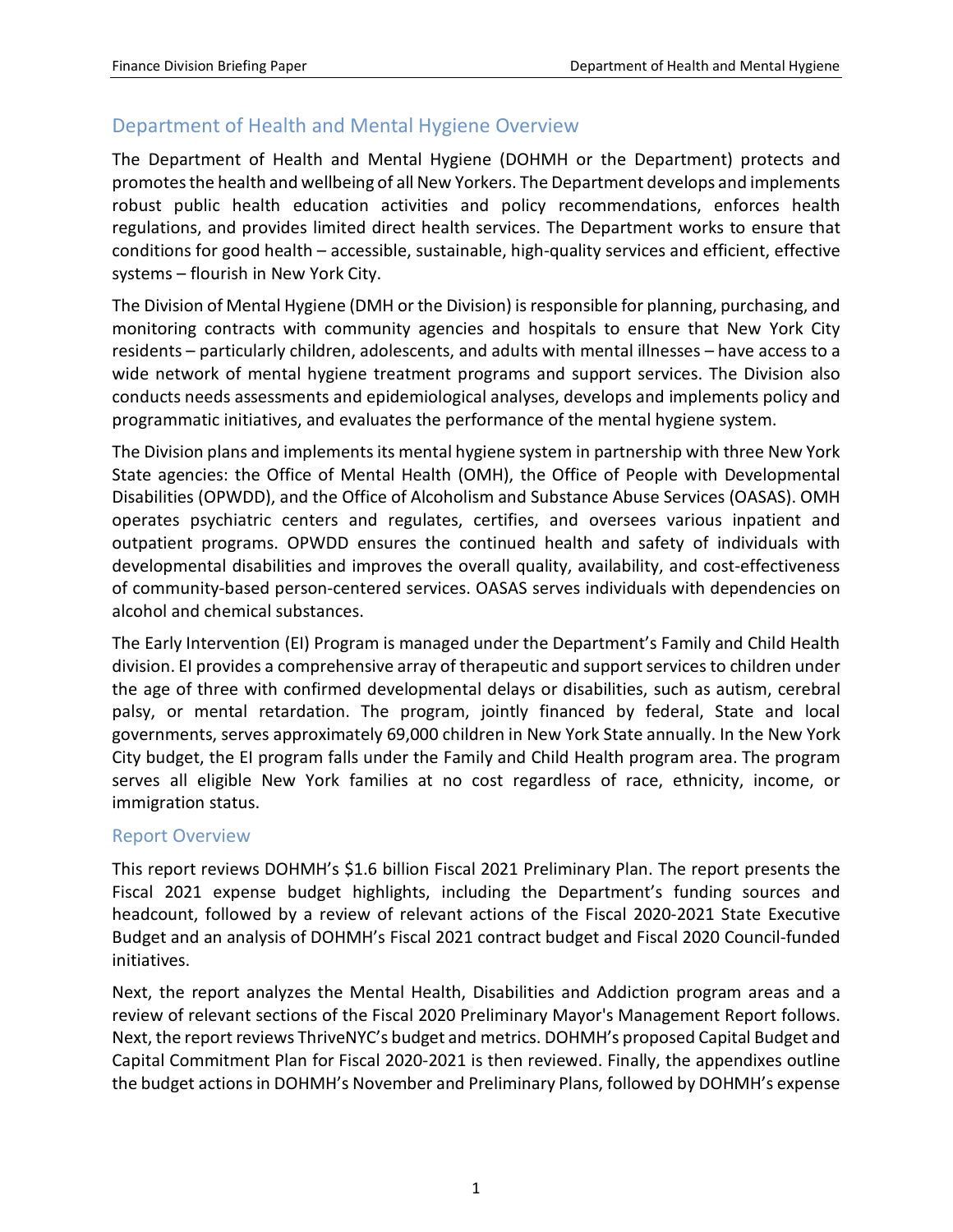budget, financial summary, contract budget, ThriveNYC's budget and the program area budgets pertaining to mental hygiene, disabilities and addiction.

# <span id="page-3-0"></span>Fiscal 2021 Preliminary Plan Highlights

#### <span id="page-3-1"></span>Financial Summary

The Department of Health and Mental Hygiene's Fiscal 2021 Preliminary Plan totals \$1.6 billion (including City and non-City funds), a decrease of \$42 million, when compared to the Fiscal 2020 Adopted Budget. DOHMH funding represents less than two percent of the City's \$97.2 billion Fiscal 2021 Preliminary Plan. The following chart shows DOHMH's actual and planned spending and headcount as of the Fiscal 2021 Preliminary Plan.



#### **Figure 1: DOHMH Budget Overview**

The Department's \$466 million of Personal Services (PS) accounts for 29 percent, of the DOHMH's Fiscal 2021 operating budget, and at \$1.1 billion, Other Than Personal Services (OTPS) spending accounts for the remaining 71 percent. DOHMH's PS spending increased by \$10.2 million, or two percent, in the Fiscal 2021 Preliminary Budget, when compared to the Fiscal 2020 Adopted Budget, while OTPS spending decreased by \$52.2 million, or four percent. DOHMH's Fiscal 2021 headcount is 5,059 – an increase of 230 positions, or nearly five percent more when compared to the 4,829 budgeted at Fiscal 2020 Adopted.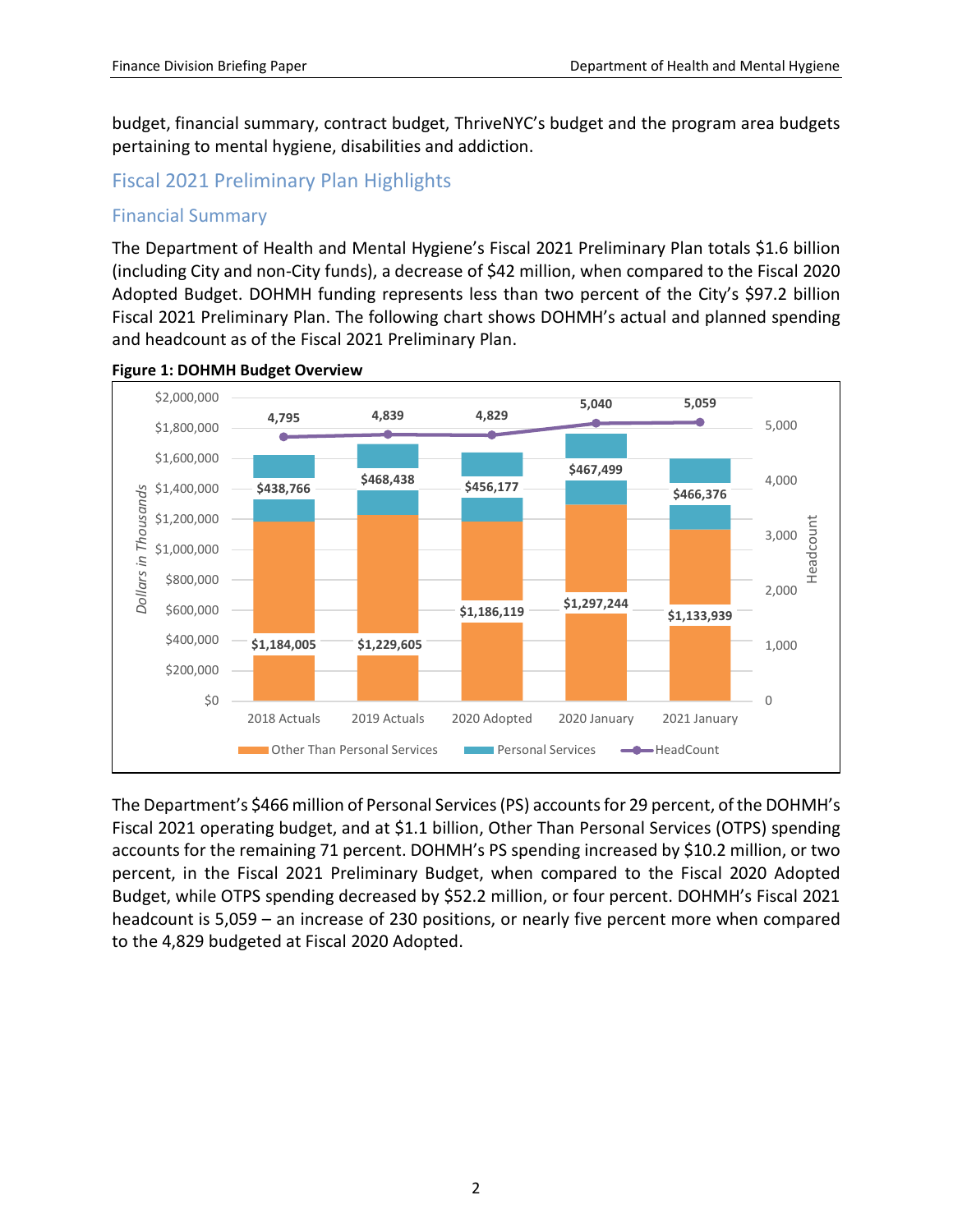

**Figure 2: Division of Mental Health Budget and Headcount**

The above chart depicts the Division of Mental Health's (DMH or the Division) actual and planned spending, broken out by PS and OTPS, as well as the Division's headcount, as of the Fiscal 2021 Preliminary Plan. The Division's Fiscal 2021 budget totals \$578 million, a decrease of \$18.5 million, or three percent, when compared to the Fiscal 2020 Adopted Budget of \$596 million. Mental Hygiene spending accounts for 36 percent of the Department's total Fiscal 2021 spending of \$1.6 billion. Funding for public health services, Early Intervention (EI) and General Administration comprise the remaining 64 percent of the Department's funding. See Appendix B - DOHMH Expense Budget for additional information.

The contracting of local mental hygiene services constitutes the primary role of the Division; therefore, OTPS spending comprises 89 percent, or \$513 million, of the Division's overall budget in Fiscal 2021, and PS spending comprises 11.3 percent, or \$65 million. The Division supports 730 positions in Fiscal 2021, an increase of 60 positions or 8.2 percent, when compared to the Fiscal 2020 Adopted Budget.

#### <span id="page-4-0"></span>Highlights of Major Changes

- **Early Intervention.** The Fiscal 2021 Preliminary Plan includes \$60 million in additional State funding in Fiscal 2020 only to cover service needs based on latest projection. The current modified budget for EI totals \$278 million, and \$218 million in Fiscal 2021.
- **Headcount Changes.** The Fiscal 2021 Preliminary Plan includes a net 60 position increase aggregated to the total Division's headcount. The table on the next page disaggregates headcount changes by program area.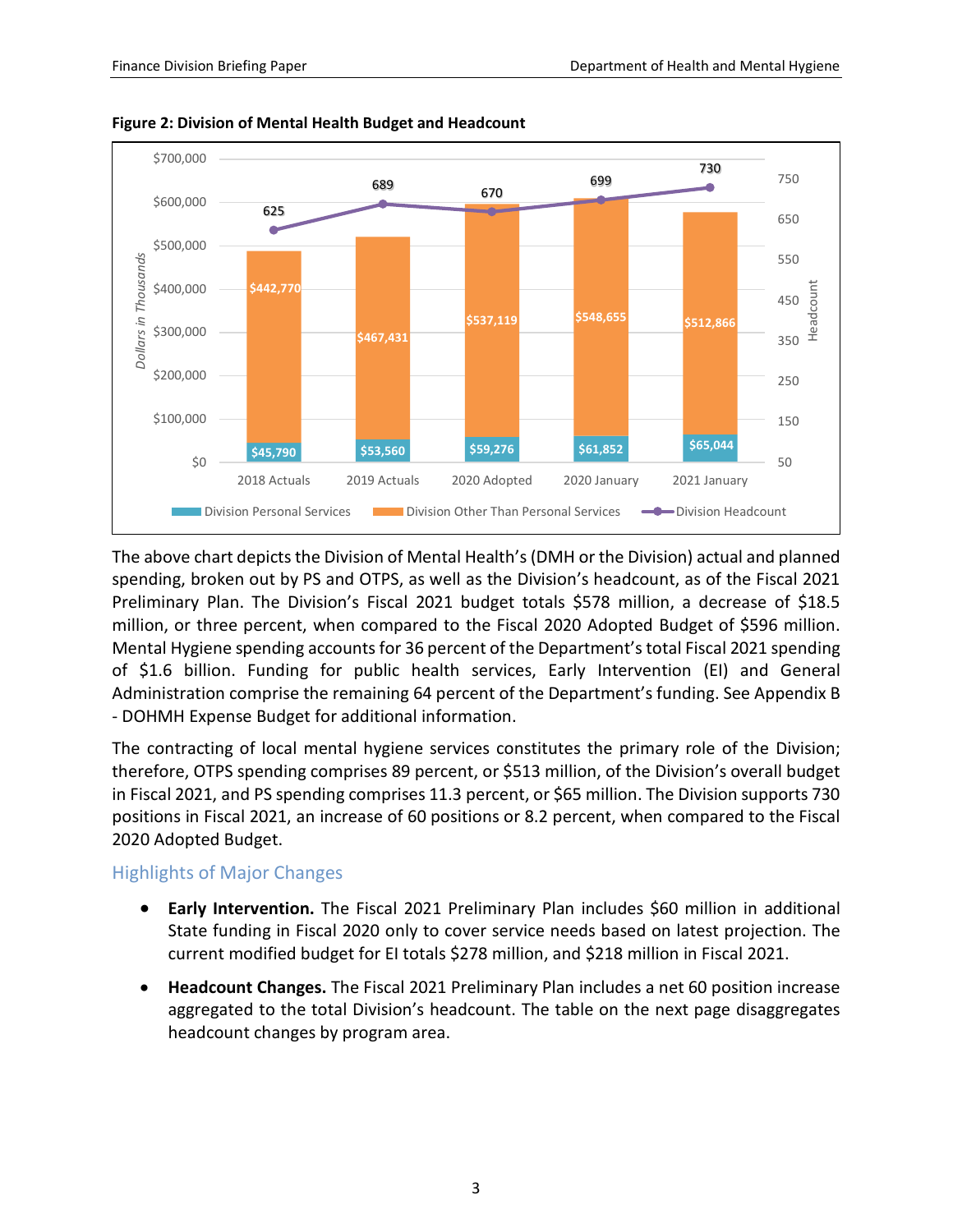#### *Table 1: DMH Headcount Changes*

| Program Area                     | <b>FY20</b> | <b>FY20</b>        | <b>FY21</b>        | <b>Difference</b> |
|----------------------------------|-------------|--------------------|--------------------|-------------------|
|                                  | Adopted     | <b>Prelim Plan</b> | <b>Prelim Plan</b> | <b>FY20-FY21</b>  |
| MHY - Administration             | 169         | 167                | 167                | (2)               |
| MHY - Development Disabilities   | 12          | 12                 | 12                 | 0                 |
| MHY - Mental Health Services     | 404         | 438                | 469                | 65                |
| MHY - Alc Drug Prev, Care& Treat | 85          | 82                 | 82                 | (3)               |
| ΤΟΤΑL                            | 670         | 699                | 730                | 60                |

- **Preliminary Mayor's Management Report (PMMR) Highlights.** Notable performance metrics reported by the Division in the 2020 PMMR includes the following;
	- o Decreased number of individuals in the assisted outpatient mental health treatment program;
	- o New children receiving services from the Early Intervention Program; and
	- o Increased total number of answered contracts by NYC Well.

#### **Funding Sources**

The State and federal governments typically mandate specific mental health services and the City serves as the administrator, or fiscal conduit, of the contracts. State funding comprises of 49.1 percent of the Division's funding and totals \$284 million in the Fiscal 2021 Preliminary Plan, an increase of \$13.9 million, or about 5.1 percent, when compared to the budget at adoption. Federal funding represents about 4.6 percent of the Division's funding and totals \$26.7 million in the Fiscal 2021 Preliminary Plan, a decrease of \$13.2 million, or 33 percent, when compared to the Fiscal 2020 Adopted Budget. Intra-city funding provides \$2.2 million in the Fiscal 2021 Preliminary Plan, consistent with funding at adoption.

City tax-levy (CTL) totals \$265 million in the Fiscal 2021 Preliminary Plan, a decrease of \$19.2 million, or 6.7 percent, when compared to the budget at adoption. CTL comprises about 45.9 percent of the Division's \$577.9 million Fiscal 2021 Preliminary Plan. The following chart shows the Division's funding by source as of the Fiscal 2021 Preliminary Plan.



**Figure 3: DMH Funding by Source Budget Overview**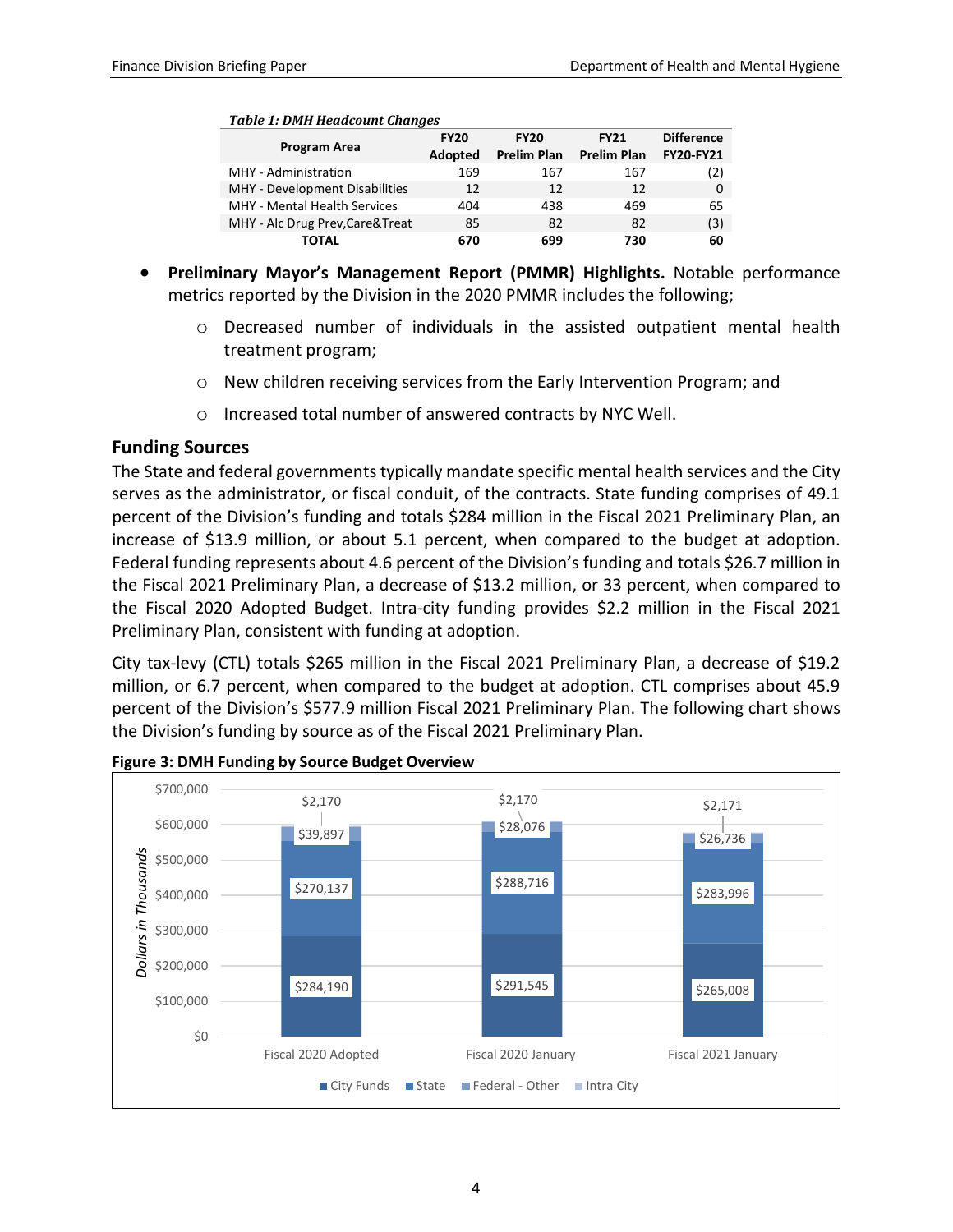# <span id="page-6-0"></span>DMH Overview

The majority of Mental Health, Disabilities and Addiction services fall under the Department. The Division administers services through four distinct program areas: (1) Mental Health Services; (2) Developmental Disabilities Services; (3) Chemical Dependency Services; and (4) Mental Hygiene Administration. The Early Intervention budget is under Family and Child Health; topically it falls under the Mental Health, Disabilities and Addiction Committee. In addition, the Department manages the majority of services offered under The Office of Thrive.

The Fiscal 2021 Preliminary Plan allocates \$217.9 million to the EI program, consistent with funding at adoption, and \$125.7 million to the Chemical Dependency program, a decrease of \$1.1 million, or less than one percent, when compared to funding at adoption. Funding for Mental Health Services in the Fiscal 2021 Preliminary Plan totals \$406.4 million, a decrease of \$21 million, or 5.2 percent, when compared to funding at adoption, and funding for Mental Hygiene Administration totals \$31.8 million, an increase of \$7.1 million, or 22.4 percent, when compared to funding at adoption.

The Fiscal 2021 Preliminary Plan allocates \$14 million to the Developmental Disabilities Program, a decrease of \$3.4 million, or 24.4 percent, when compared to the budget at adoption. See Appendixes E1-E5 for more information on the Division's program area budgets.

The following graph shows the Division's Fiscal 2021 Preliminary Plan spending broken out by program area.



#### **Figure 4: Funding by Program Area**

#### **Headcount**

The Fiscal 2021 Preliminary Plan increases the Divisions headcount by a net 60 positions in Fiscal 2021 for a total City-funded headcount of 730 positions. Specifically, the Division reduces two positions in Administration, adds 65 positions to Mental Health Services and removes three positions in Chemical Dependency. In addition, Early Intervention decreased headcount by one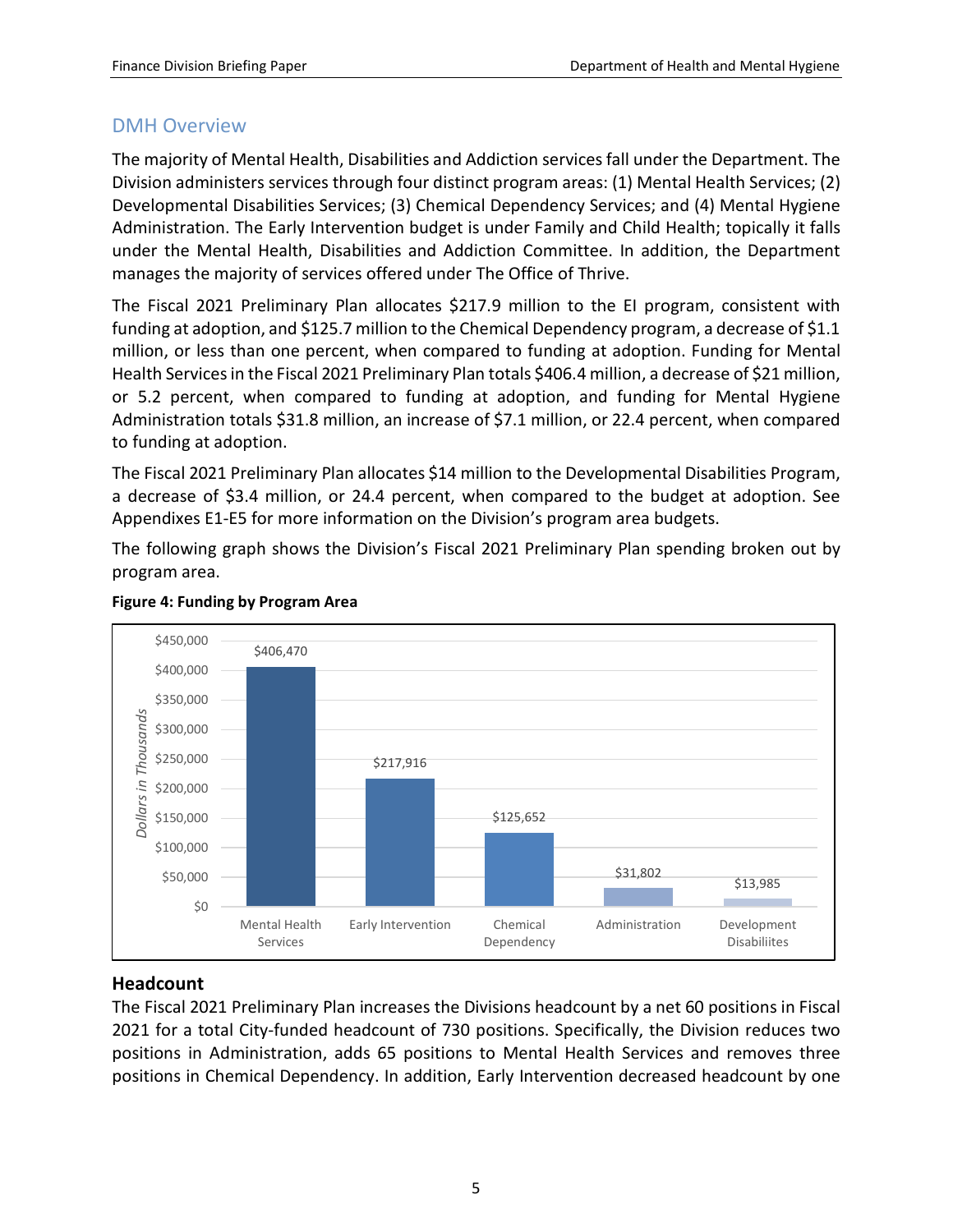position in Fiscal 2021. See Appendix C - Financial Summary for more information. The following graph shows the Division's headcount broken down by program area.



**Figure 5: DMH Headcount by Program Area**

# <span id="page-7-0"></span>Fiscal 2020-2021 State Executive Budget

New York State's Mental Hygiene system provides care and services for individuals in institutional facilities, community residences, and community settings. The State operates institutional and community-based services and research facilities and oversees residential, outpatient, employment, clinic, rehabilitative, and treatment programs operated by not-for-profit provider agencies. The State's Mental Hygiene agencies support services for more than one million individuals, including more than 800,000 people with mental illness, 240,000 individuals with substance abuse disorders or gambling problems, and 140,000 people with developmental disabilities.

#### **State Agency Spending**

The Fiscal 2020-2021 State Executive Budget includes an increase of \$177 million, or 2.4 percent, in operating and capital support for the Office of Alcoholism and Substance Abuse Services (OASAS) to continue to enhance prevention, treatment, and recovery programs, as well as residential service opportunities and public awareness and education activities. Overall, the State Budget directs \$652.8 million to OASAS in State Fiscal Year (SFY) 2020-2021, including more than \$26 million in operating and capital support. There have been 4,500 new Opioid Treatment program slots created since 2011.

The State Budget also increases funding for the Office for People with Developmental Disabilities (OPWDD) by \$97.9 million in order to expand the availability of certified housing supports in the community, increasing the number of rental subsidies, provide more day programs and employment options, and increase respite availability. The State Budget also includes \$15 million in capital funding to expanding independent living and \$5 million in new resources to support providers in transition to Managed Care. Overall, the State Budget directs \$3.7 billion to OPWDD in SFY 2021, an increase of 2.7 percent, when compared to SFY 2017-2020 spending.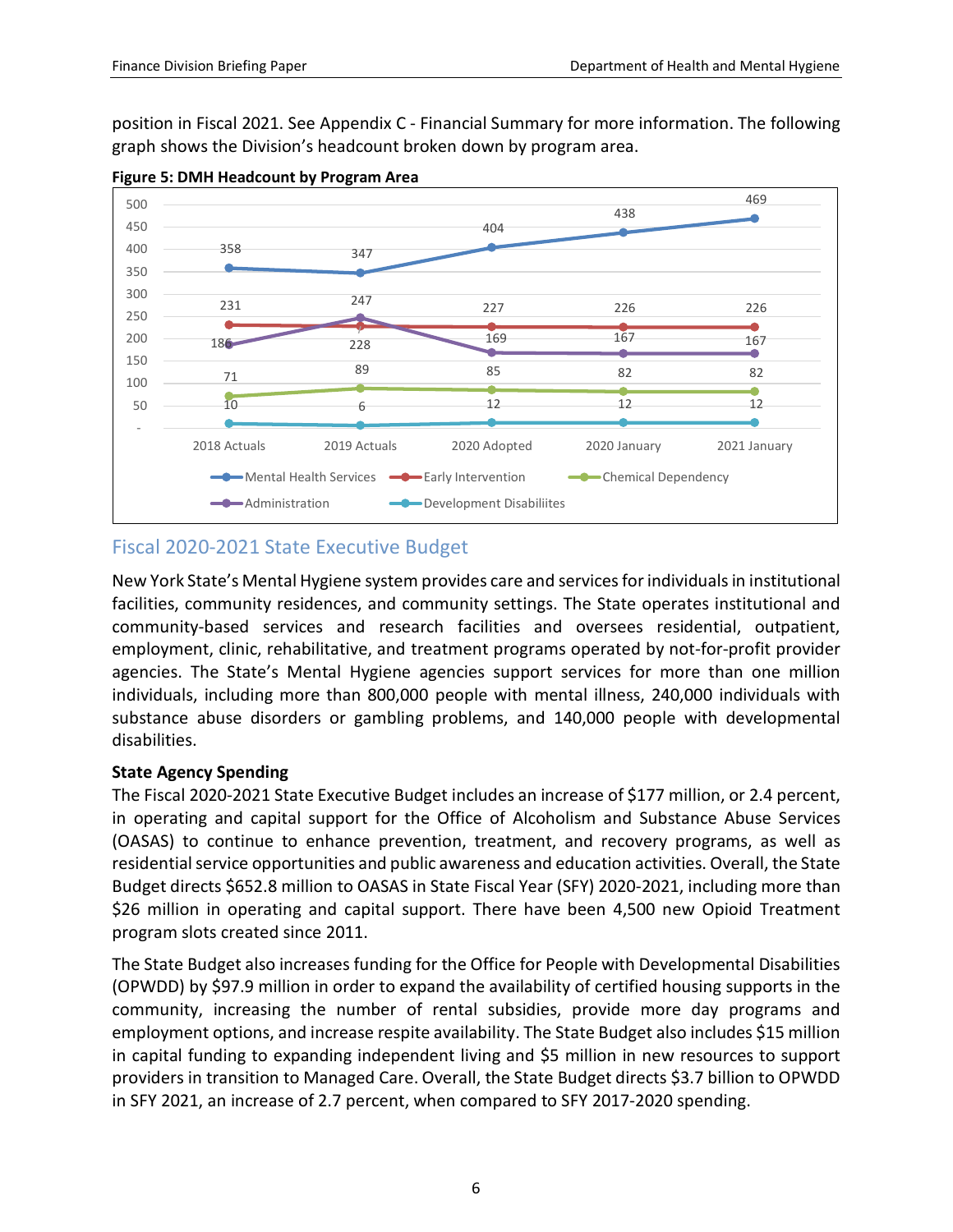The State Budget allocates \$52.3 million in additional funding for the Office of Mental Health (OMH) in order to support existing residential programs, expanding community-based services, and support high need individuals with peer support. The State Budget includes \$60 million in capital funding to maintain community-based residential facilities and \$100 million to replace the Mid-Hudson Forensic Psychiatric Center in Orange County. Overall, the State Budget directs \$3 billion to OMH in SFY 2021, an increase of 1.8 percent, when compared to SFY 2020 spending.

# <span id="page-8-0"></span>ThriveNYC

In January 2015, First Lady Chirlane McCray developed a partnership between the Mayor's Fund to Advance New York City, the Department of Health and Mental Hygiene (DOHMH), and the Fund for Public Health to create a roadmap for a more inclusive mental health system in New York City. At its launch, ThriveNYC was comprised of 54-targeted initiatives, including 23 new initiatives, representing \$850 million in spending over four years. In January 2019, the Office of ThriveNYC (the Office) was established in the Mayor's office and Susan Herman was named Senior Advisor. Under the Office, ThriveNYC has evolved and focused the programs labeled under the ThriveNYC umbrella to advance four goals: promote mental health for the youngest New Yorkers, reach people with the highest need, strengthen crisis prevention and response, and eliminate barriers to care. ThriveNYC currently consists of over 30 mental health programs across 12 City agencies.

The Office of Thrive releases a budget each plan detailing the initiatives under ThriveNYC and the budget by agency. At the time of Fiscal 2020 Adoption, the ThriveNYC budget was \$242.7 million for Fiscal 2020, \$231.6 for Fiscal 2021 and \$238.5 for Fiscal 2022 and outyears. The Fiscal 2021 Preliminary Budget has a nine percent decrease when compared to Fiscal 2020 funding, to \$221.9 million and a two percent increase to Fiscal 2021 funding, to \$235.3 million. Fiscal 2022 and the outyears are equivalent to the amount at the time of Adoption. For the Fiscal 2021 Preliminary Budget the Office of Thrive released headcounts for each program. The total headcount is 671 positions. See Appendix F ThriveNYC Spending for more information.



#### **Figure 12: ThriveNYC Budget by Agency**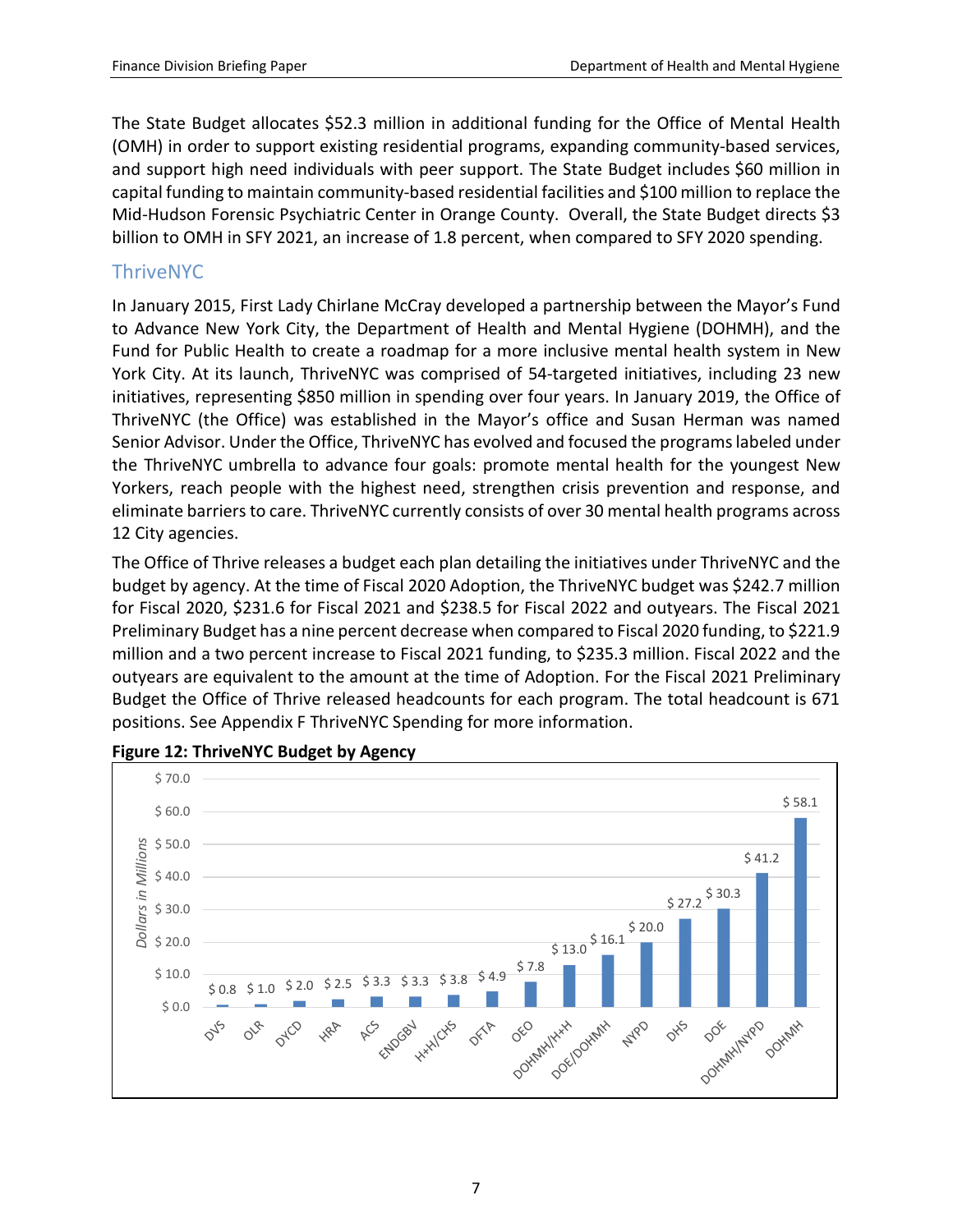The above chart shows the budget for ThriveNYC initiative by Agency. The Department receives the most funding for ThriveNYC, 24.7 percent or \$58.1 million. The Department also receives funding concurrently with New York Police Department (NYPD), Health + Hospitals (H+H) and Department of Education. The Fiscal 2021 Preliminary Plan removed the following programs from under the Office of ThriveNYC: Group Attachment Based Intervention (GABI)-Trauma services for families, Coordinated Mental Health Planning, Talk to Your Baby, Department of Mental Hygiene Case Monitoring, Employment Opportunities for Individuals with Developmental Disabilities, Mental Health Services at Mental Health Shelters, Peace Officers at the Most Problematic Shelters, Making Educators Partners: In-Person Suicide Prevention Training for Teachers and School Staff, Expanding Access to Buprenorphine Treatment in Primary Care Settings and Expanding Access to Naloxone. In addition, the Office of ThriveNYC picked up one new program under the Department of Veteran Services called Non-traditional Mental Health Services for Veterans. The Office of Thrive stated that the programs removed do not fit under the four goals of ThriveNYC; however, there is no clear guideline of what qualifies a program to be under the umbrella of ThriveNYC. This is one of the reasons that the Comptroller put ThriveNYC on its Agency Watch List going in February 2020.

In March 2020, the Office of ThriveNYC published *Mental Health for All: ThriveNYC Progress Report-Winter 2019/2020*. The report published data on current ThriveNYC initiatives using the metrics determined in summer 2020. The majority of the programs have metrics that indicate the number of individuals impacted by the initiative. There are four programs (Crisis Prevention and Response Task Force, Support and Connection Centers, non-traditional Mental Health Services for Veterans and Connections to Care: JobsPlus) have not launched yet and do not have any metrics to report on.

#### **Performance Indicator**

Starting in Fiscal 2016 the Mayor's Management Report began reporting on metrics on ThriveNYC. The number of people trained in Mental Health First Aid (MHFA) has increased from 48,988 calls in Fiscal 2018 to 53,186 calls in Fiscal 2019. MHFA is a free, eight-hour training to expand New Yorkers knowledge on mental health needs and how to direct people that need

ongoing care. Between December 2015 and December 2019, 151,395 individuals have been trained in MHFA. The number of supportive connections provided by NYC Well, a 24 hour and seven days a week single point of access that supports New Yorkers over the phone, test messaging or online chat, has continued to increase from 256,600 in Fiscal 2018 to 274,400 in Fiscal 2019. Individuals supported by both Connections to Care with OEO and the Mental Health Service Corps have continued to increase to 14,901 and 28,361.

|                                                                 | <b>Actuals</b> |             |             |             | <b>Target</b> | 4-Month Actual |             |
|-----------------------------------------------------------------|----------------|-------------|-------------|-------------|---------------|----------------|-------------|
| <b>Performance Indicators</b>                                   | <b>FY17</b>    | <b>FY18</b> | <b>FY19</b> | <b>FY20</b> | <b>FY21</b>   | <b>FY19</b>    | <b>FY20</b> |
| People trained in Mental Health First<br>Aid                    | 18,656         | 48,988      | 53,186      | 17,152      | 17,676        | 53,000         | 54,000      |
| Supportive connections provided by<br>NYC Well                  | 152,600        | 256,600     | 274,400     | 86,700      | 84,800        | 233,000        | 264,000     |
| Individuals supported through<br>Connections to Care (with OEO) | 7,532          | 12,080      | 14,901      | 3,874       | 3,434         | 10,900         | 7,267       |
| Individuals serviced by Mental Health<br>Service Corps          | <b>NA</b>      | 24,432      | 28,361      | 6,691       | 8,735         | 15,433         | 16,560      |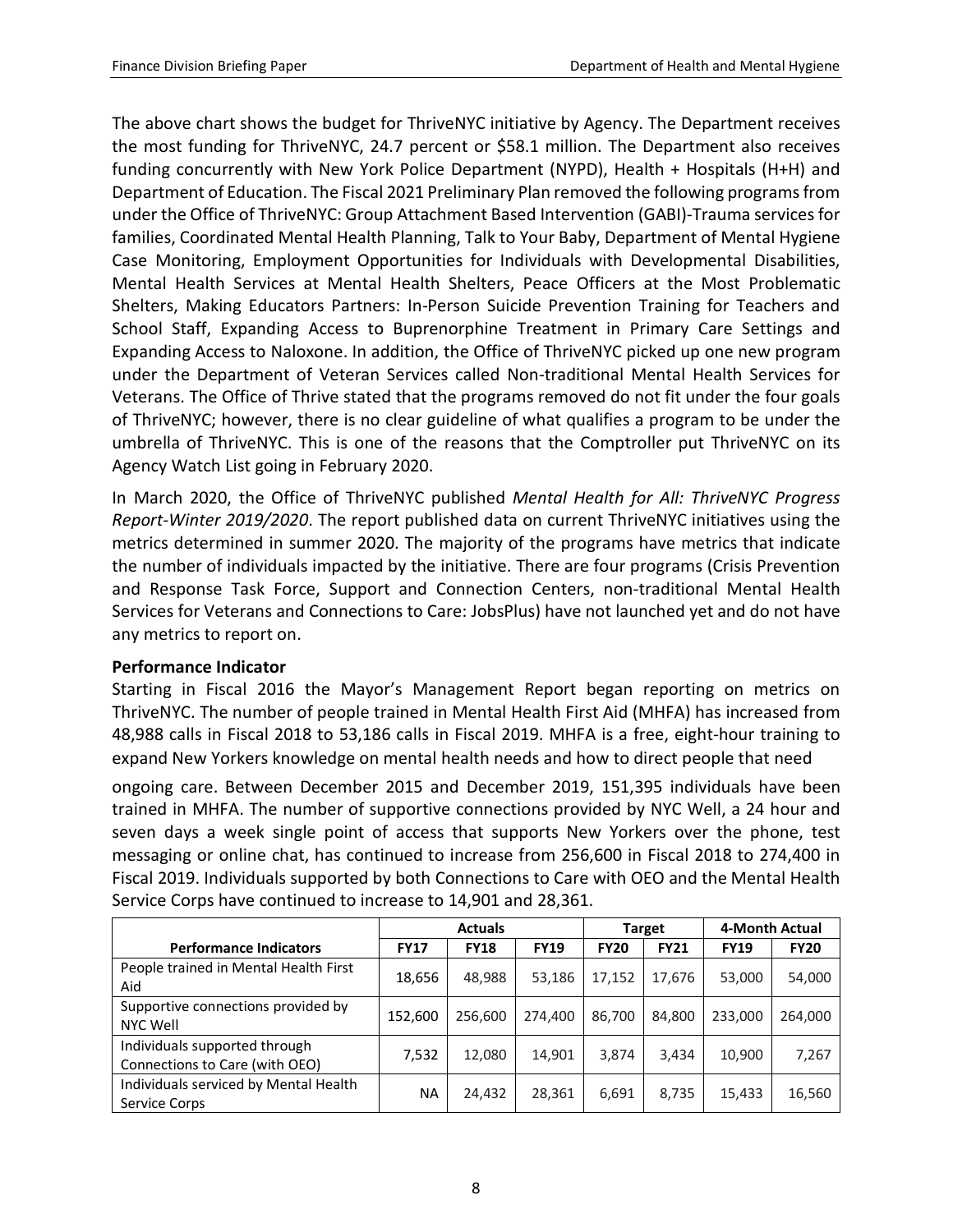## <span id="page-10-0"></span>Program Areas

### <span id="page-10-1"></span>Mental Hygiene – Mental Health Services

The Bureau of Mental Health Services contracts with private and municipal hospitals and community-based organizations to provide a range of mental health services to children, adolescents, and adults with mental illnesses and/or functional impairments. The services include emergency and crisis programs, inpatient and outpatient programs, and community support programs. Emergency and crisis programs help individuals avoid, manage, and recover quickly from psychiatric crises and assure the safety of individuals experiencing a crisis. Emergency programs provide rapid screening, assessment, and engagement in order to reduce the acute symptoms of mental illness, while crisis programs may include comprehensive psychiatric emergency programs or mobile crisis outreach programs.

Inpatient programs constitute hospital-based psychiatric programs that provide 24-hour care under medical supervision and in a controlled environment. The two levels of inpatient care include acute hospitalization and long-term hospitalization. Outpatient programs provide mental health treatments to individuals in community-based settings. These community support programs promote recovery from mental illnesses and strengthen the psychosocial skills of individuals with serious mental illness so that they can live as independently as possible in community settings. These programs provide academic, vocational, and social rehabilitation services.

Mental health services for children and adolescents in New York City include Court Involved Youth programs, School Response Teams (SRT), and the Children's Single Point of Access (CSPOA). The Court Involved Youth programs provide environments to screen at-risk youth and link them to mental health treatment. Screening tools inform recommended services for youth and families and, ideally, help keep young people out of the juvenile justice system.

SRT, designed to meet the mental health needs of middle school students throughout the five boroughs, collaborate with designated school staff to conduct assessments and recommend treatment for mental health and social services. The CSPOA creates a single point of entry to the children's mental health service system for youth with more intensive needs. Through CSPOA, children who are identified as having serious emotional disturbance and are at risk for out-ofhome placement can access more intensive mental health services that enable them to remain in their homes and communities.

#### **The Fiscal 2021 Preliminary Plan**

The Fiscal 2021 Preliminary Plan allocates \$406.4 million to Mental Health Services, a decrease of \$21 million, or 5.2 percent, when compared to the Fiscal 2020 Adopted Budget – a change attributable to an decrease in CTL. CTL comprises 47 percent of Mental Health Services funding in the Fiscal 2021 budget at \$201.5 million; State funding comprises 51.5 percent at \$209.2 million, federal funding provides 5.2 percent at \$21.7 million and intra-city funding provides the remaining funding of \$2.1 million. See Appendix E1: Mental Health Services Spending for more information. The following chart shows Mental Health Services funding in the Fiscal 2021 Preliminary Plan actual and planned spending and headcount.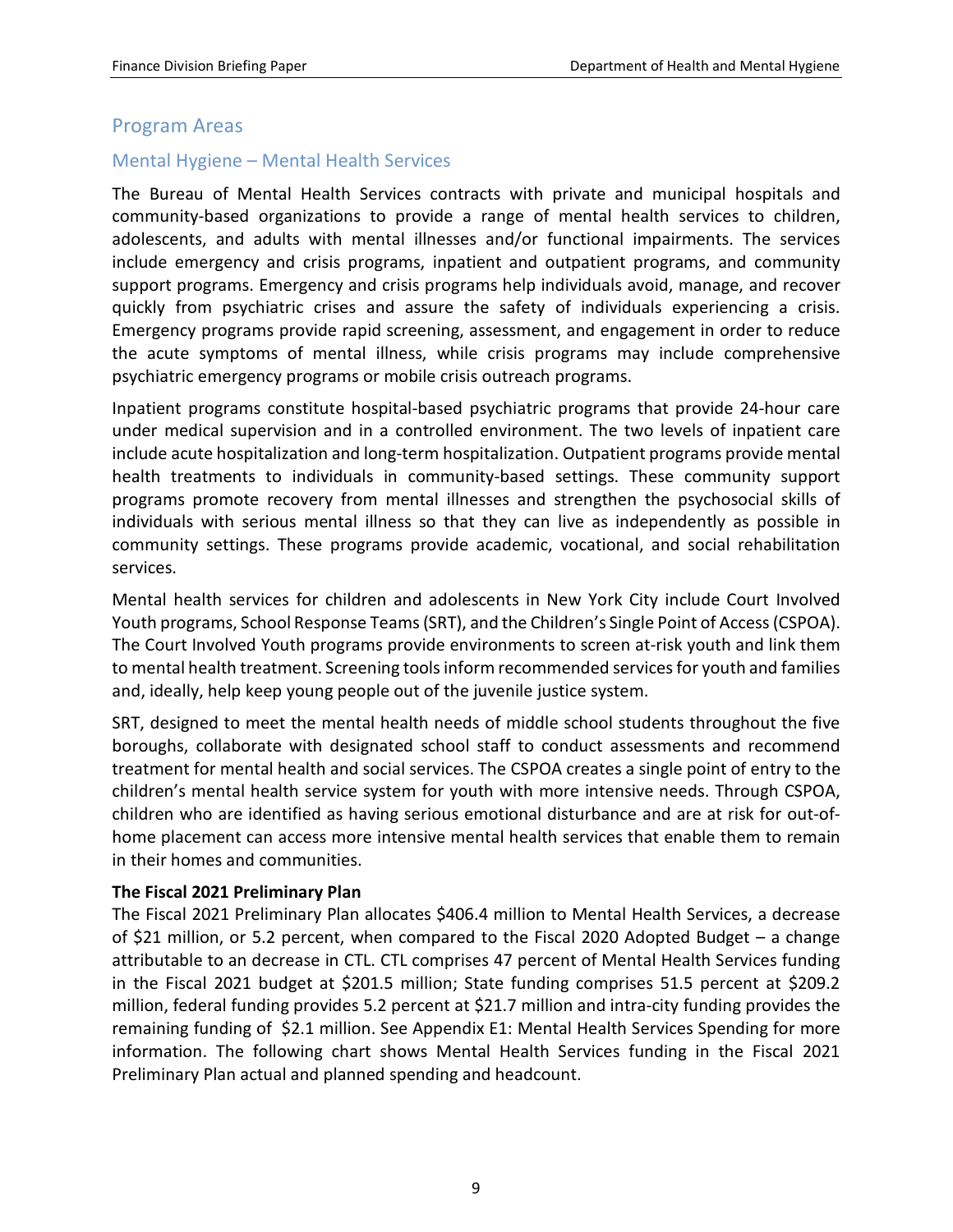

**Figure 6: Mental Health Services Budget Overview**

Mental Health Services funding represents about 70.3 percent of the Division's total budget and nearly 25.4 percent of the Department's total budget. OTPS spending comprises 92 percent of Mental Health Services funding in the Fiscal 2021 Budget at \$374 million, and PS spending represents the remaining eight percent at \$32.4 million. The Fiscal 2021 Preliminary Plan increases the program's headcount by 65 full-time positions, when compared to the budget at adoption, to 469 positions. The majority of these new positions are due to the Criminal Justice Reform implementation. The Crisis Task force increased the number of co-response teams, HEAT Teams and neighborhood watch teams. Funding in the current fiscal year totals \$436.3 million, an increase of \$8.8 million, or two percent, when compared to funding at adoption.

#### **Performance Indicators**

The Division measures its ability to facilitate access to services for mentally ill New Yorkers and people at risk of developing mental illness. The Department has been steadily increasing the number of individuals in the assisted outpatient mental health treatment (AOT) program until this Fiscal Year. The number of patients dropped by 41 individuals, from 2,517 people in Fiscal 2018 to 2,476 people in Fiscal 2019. The first four months of Fiscal 2020 indicate a four percent decrease in the number of individuals in the AOT program, when compared to the same period last year, at 1,944 individuals. The Department also reports an increase in AOT referrals from the New York State Psychiatric Centers as well as City and State correctional facilities.

The number of units of supportive housing available to persons with serious mental illness has also increased by 9.3 percent from 8,600 units in the first four months of Fiscal 2019 to 9,400 units in the first four months Fiscal 2020. In the first four months of Fiscal 2020, the NYC 15/15 initiative opened 230 new units of supportive housing and the program is on track to develop 15,000 in 15 years.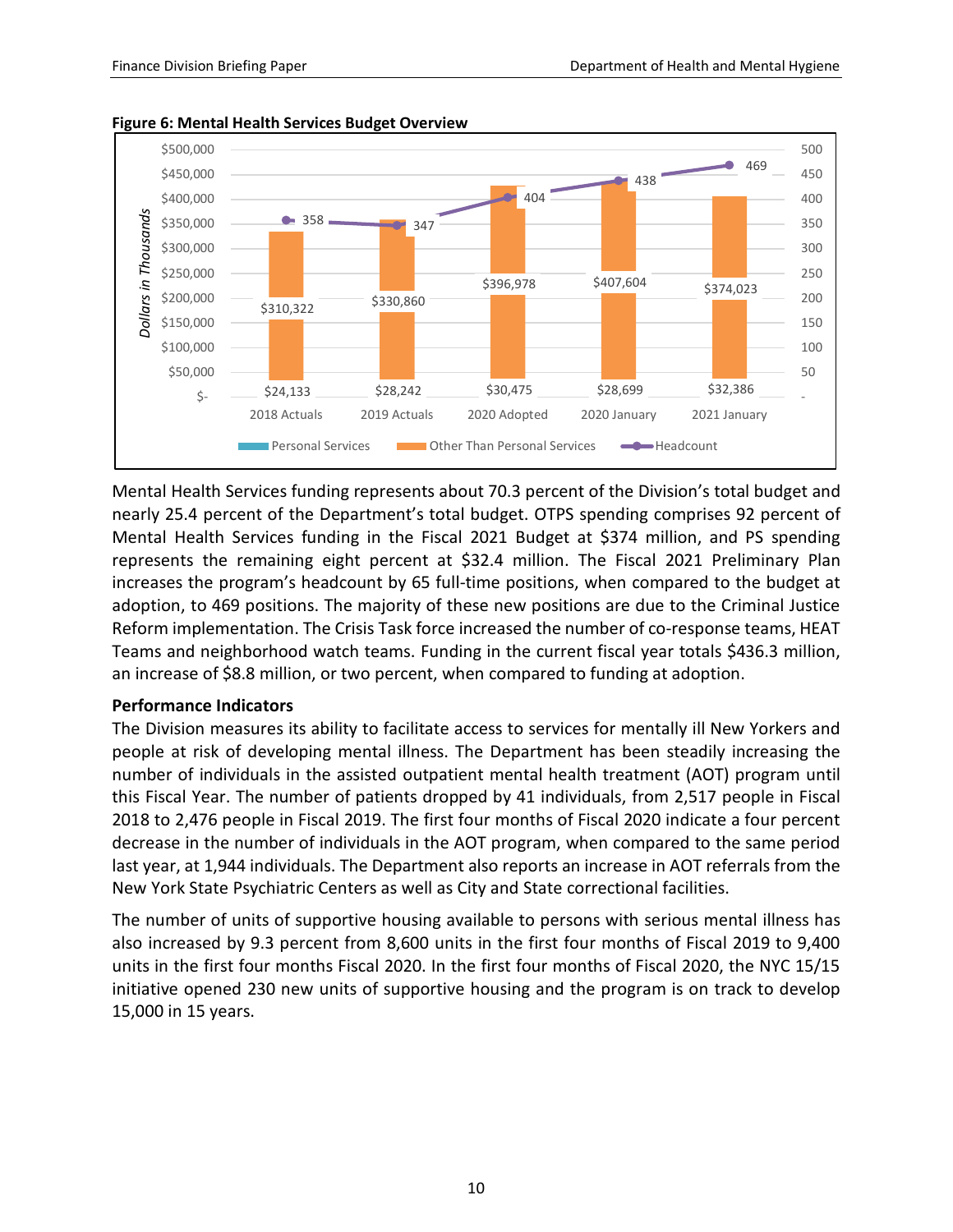|                                                                                       | Actual      |             |             |             | Target      | 4-Month Actual |             |
|---------------------------------------------------------------------------------------|-------------|-------------|-------------|-------------|-------------|----------------|-------------|
| <b>Performance Indicators</b>                                                         | <b>FY17</b> | <b>FY18</b> | <b>FY19</b> | <b>FY20</b> | <b>FY21</b> | <b>FY20</b>    | <b>FY21</b> |
| Individuals in the assisted outpatient mental health<br>treatment program             | 2.368       | 2,517       | 2.476       | $\ast$      | ∗           | 2,025          | 1,944       |
| Units of supportive housing available to persons with<br>serious mental illness (000) | 7.8         | 8.4         | 9.1         | 9.7         | 10.4        | 8.6            | 9.4         |

#### <span id="page-12-0"></span>Mental Hygiene – Chemical Dependency

The Chemical Dependency (CD) program contracts with private and municipal hospitals and community-based organizations to provide substance abuse treatment and prevention services. The program also develops, plans, monitors, and evaluates programmatic and policy efforts to reduce substance use and abuse in New York City. The program serves all New Yorkers, including homeless individuals and people with co-occurring chemical dependency and mental health or developmental disorders. The CD program operates through the Bureau of Alcohol and Drug Use Prevention, Care, and Treatment (BADUPCT) and adheres to the State Mental Hygiene Law and the City Charter.

#### **The Fiscal 2021 Preliminary Plan**

The Fiscal 2021 Preliminary Plan allocates \$125.7 million to the CD program, a decrease of \$1.1 million, or less than one percent, when compared to the Fiscal 2020 Adopted Budget. See Appendix E3: Chemical Dependency spending for more information. The following chart shows the CD program's budget overview in the Fiscal 2021 Preliminary Plan by actual and planned spending and headcount.



#### **Figure 7: Chemical Dependency Budget Overview**

CD funding represents about 21.7 percent of the Division's total budget and 7.9 percent of the Department's total budget. OTPS spending comprises 92.7 percent of the CD program's Fiscal 2021 funding at \$116.5 million, and PS spending represents the remaining 7.3 percent, at \$9.2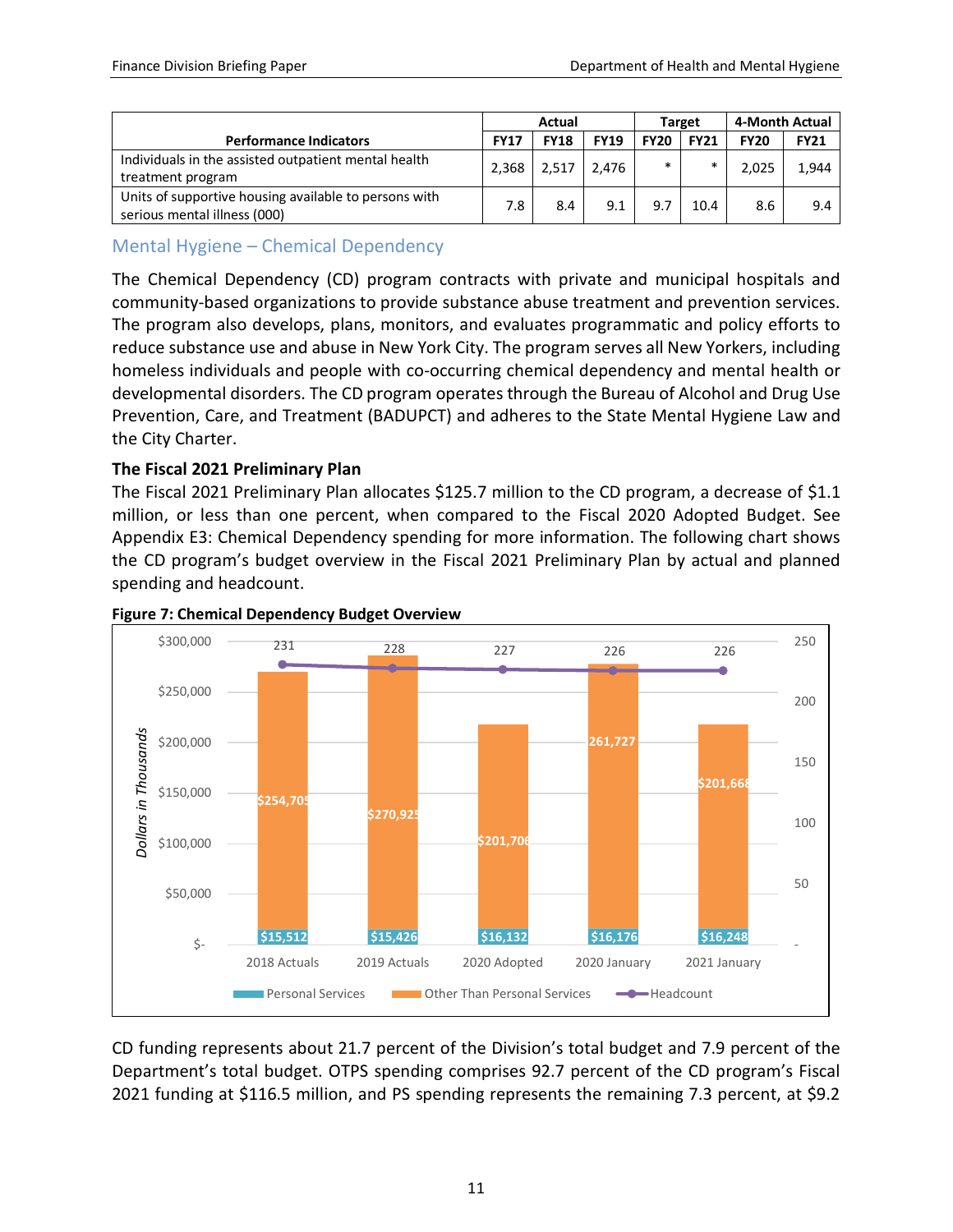million. The Fiscal 2021 Preliminary Plan decreased the program's headcount by three full-time positions, when compared to the budget at adoption, to 82 positions. Funding in the current fiscal year totals \$127.1 million, a less than one percent increase from the Fiscal 2020 budget at adoption. In Fiscal 2021, the Federal funding decreased by 99 percent due to a complete loss of Administration of Federal Alcoholism grant. To compensate for the decrease in Federal funding, the State Aid Alcoholism grant increased by 23 percent, to \$53.7 million. CTL decreased funding by less than one percent to 69.2 million.

#### **Performance Indicators**

The Division measures its ability to reduce the adverse health consequences of substance misuse by assessing the number of new buprenorphine patients and the number of deaths from unintentional drug overdoses. Deaths from unintentional drug overdose have decreased for the first year since 2012, decreasing 2.6 percent between 2018 and 2019 to 1,444 deaths. The below chart shows the increase of unintentional drug overdose and the increase of Buprenorphine patients.



**Figure 8: Comparison of Unintentional Drug overdoses and buprenorphine patients**

The Department replaced the indicator listing the number of new buprenorphine patients with an indicator listing the total number of buprenorphine patients, to include the full scope of the program. The Department reports 15,174 buprenorphine patients in 2019, an increase of 7.1 percent, or 1,076 patients, when compared to the previous year. DOHMH reports 10,584 patients in the first four months of Fiscal 2020, an increase of 85 patients, when compared to the same period last year.

|                                              | Actual      |             |             |             | <b>Target</b> | 4-Month Actual |             |
|----------------------------------------------|-------------|-------------|-------------|-------------|---------------|----------------|-------------|
| <b>Performance Indicators</b>                | <b>FY17</b> | <b>FY18</b> | <b>FY19</b> | <b>FY19</b> | <b>FY20</b>   | <b>FY19</b>    | <b>FY20</b> |
| Buprenorphine patients (CY)                  | 13.612      | 14.098      | 15.174      | 16.022      | 16.919        | 10.499         | 10.584      |
| Deaths from unintentional drug overdose (CY) | 1.413       | 1.482       | 1.444       |             | NZ.           | NA             | <b>NA</b>   |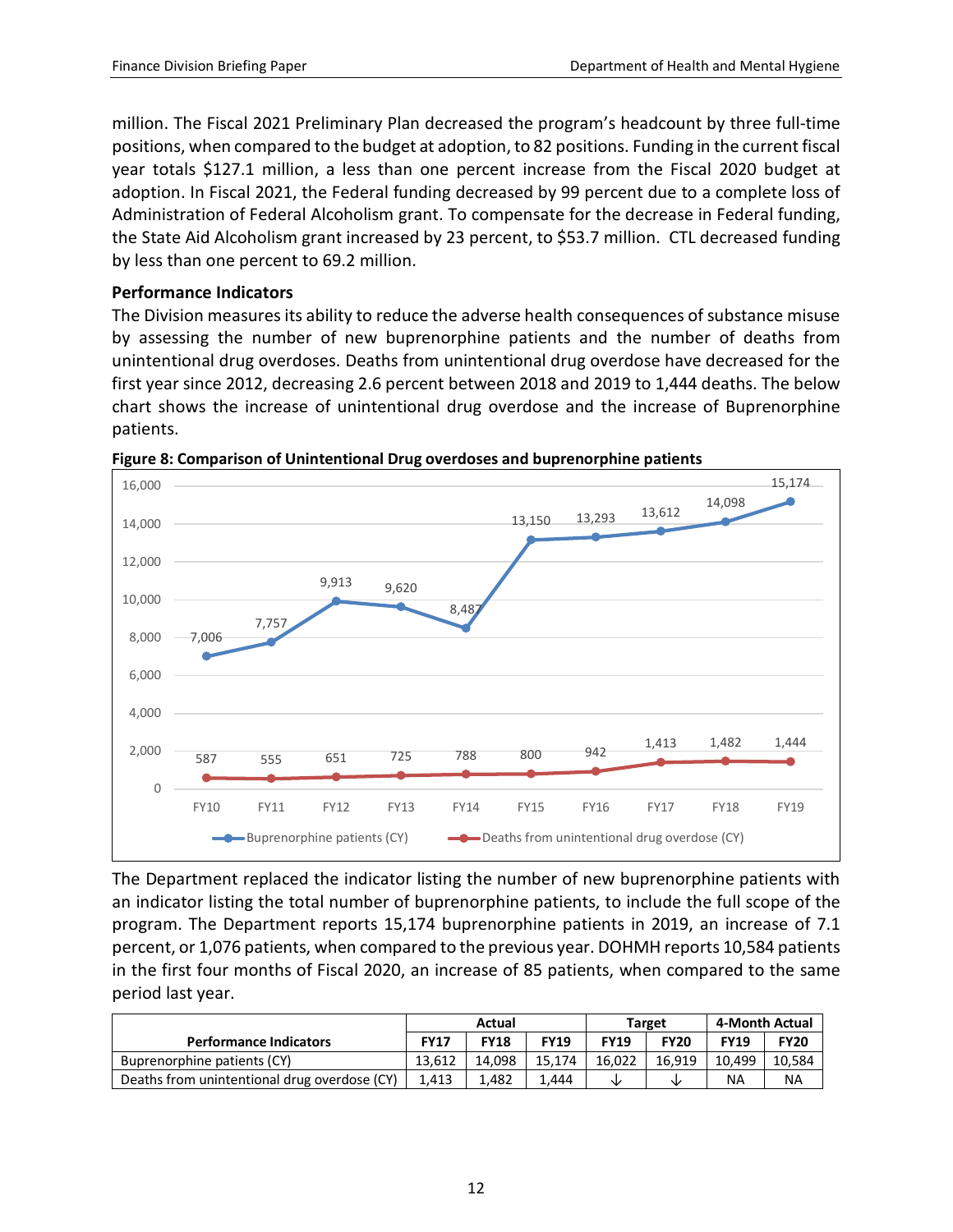## <span id="page-14-0"></span>Mental Hygiene – Administration

Mental Hygiene Administration provides administrative services to the Division and to the Executive Deputy Commissioner's Office. Services include information management and the analysis and planning of DMH operations.

#### **The Fiscal 2021 Preliminary Plan**

The Fiscal 2021 Preliminary Plan allocates \$31.8 million to Mental Hygiene Administration, an increase of \$7.1 million, or 22.4 percent, when compared to the Fiscal 2020 Adopted Budget. CTL comprises 47 percent of Mental Hygiene Administration funding in the Fiscal 2021 Budget at \$15 million; State funding comprises 37.1 percent, at \$11.8 million, and federal funding provides the remaining 15.8 percent, at \$5 million. See Appendix E4: Mental Hygiene Administration Spending for more information. The following chart shows Mental Hygiene Administration funding in the Fiscal 2021 Preliminary Plan by actual and planned spending and headcount.





Mental Hygiene Administration funding represents 5.5 percent of the Division's total budget and two percent of the Department's total budget. OTPS spending comprises 30.1 percent of the Fiscal 2021 funding for Administration at \$9.5 million, and PS spending represents 70 percent of the funding at \$22.2 million. The Fiscal 2021 Preliminary Plan decreased the program's headcount by two full-time positions, when compared to the budget at adoption, to 167 positions.

#### <span id="page-14-1"></span>Mental Hygiene – Developmental Disabilities

The Mental Hygiene Developmental Disabilities (DD) program operates through the Bureau of Developmental Disabilities and contracts with voluntary agencies to provide services to children and adults with developmental disabilities. Services may include individual counseling, transitional employment, or socialization/recreation programs. Some agencies serve individuals with a range of developmental disabilities, while others serve individuals with a particular disability, such as autism and epilepsy.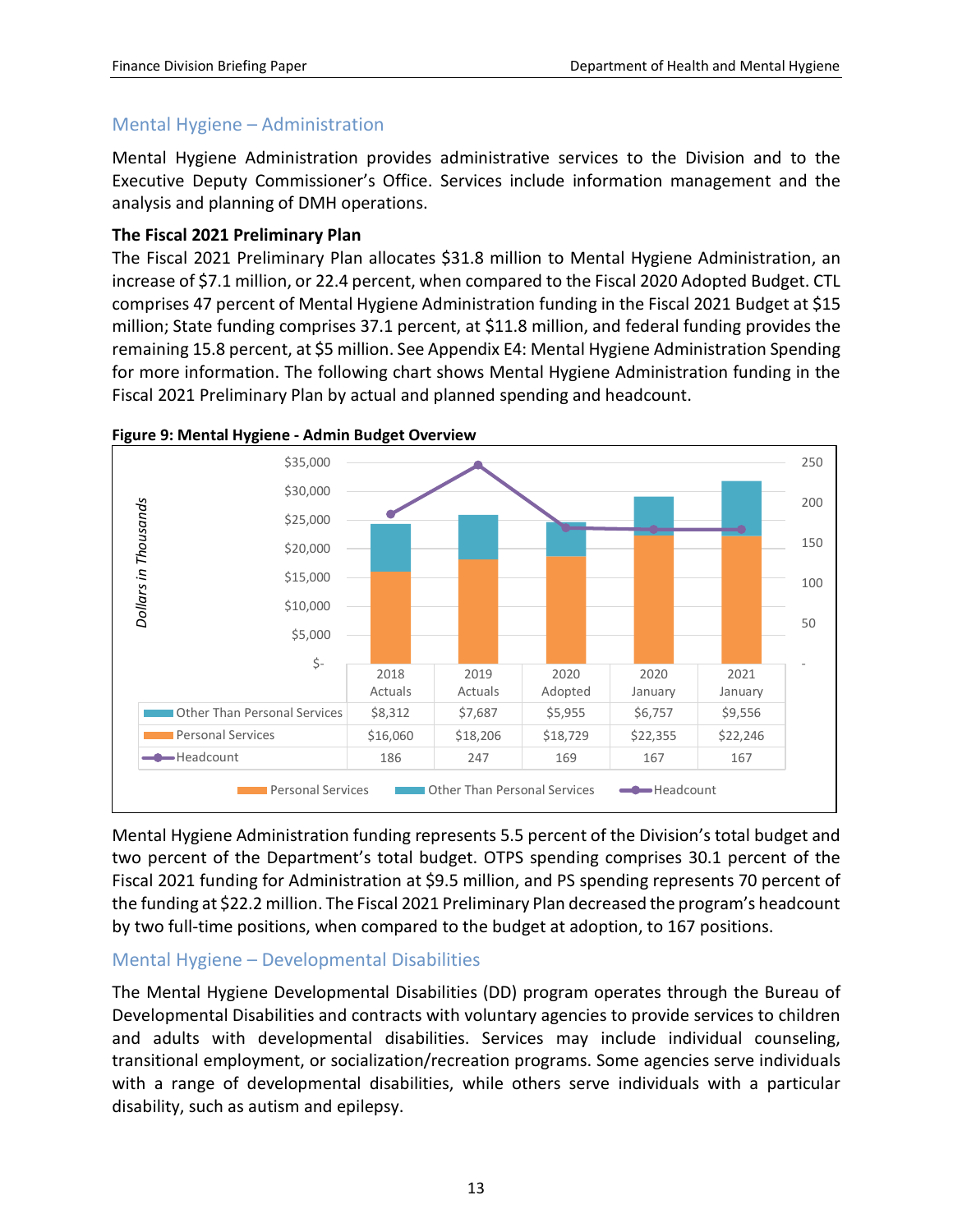#### **The Fiscal 2021 Preliminary Plan**

The Fiscal 2021 Preliminary Plan allocates \$14 million to the DD program, a decrease of \$3.4 million, or 19.6 percent, when compared to the Fiscal 2020 Adopted Budget. CTL comprises 50.4 percent of developmental disabilities funding in the Fiscal 2021 budget at \$7.1 million; State funding comprises 47.4 percent, at \$6.6 million, and federal funding provides the remaining 2.1 percent, at \$300,000. See Appendix E5: Developmental Disabilities spending for more information. The following chart shows the DD funding in the Fiscal 2021 Preliminary Plan actual and planned spending and headcount.





DD funding represents about 2.4 percent of the Division's total budget and less than one percent of the Department's total budget. The majority of DD funding goes to Contractual services. This leads to OTPS spending making up 91.7 percent of the Fiscal 2021 Budget at \$12.8 million, and PS spending representing the remaining 8.3 percent at \$1.2 million. The program's headcount stands at 12 positions in the Fiscal 2021 Preliminary Plan, unchanged from the budget at adoption.

# <span id="page-15-0"></span>Family and Child Health – Early Intervention

The EI program provides a comprehensive array of therapeutic and support services to children under the age of three with confirmed developmental delays or disabilities, such as autism, cerebral palsy, or mental retardation. The program, jointly financed by federal, State and local governments, serves approximately 69,000 children in New York State annually. In the New York City budget, the EI program falls under the Family and Child Health program area, which is detailed in the Public Health DOHMH Budget Report. The program serves all eligible New York families at no cost regardless of race, ethnicity, income, or immigration status.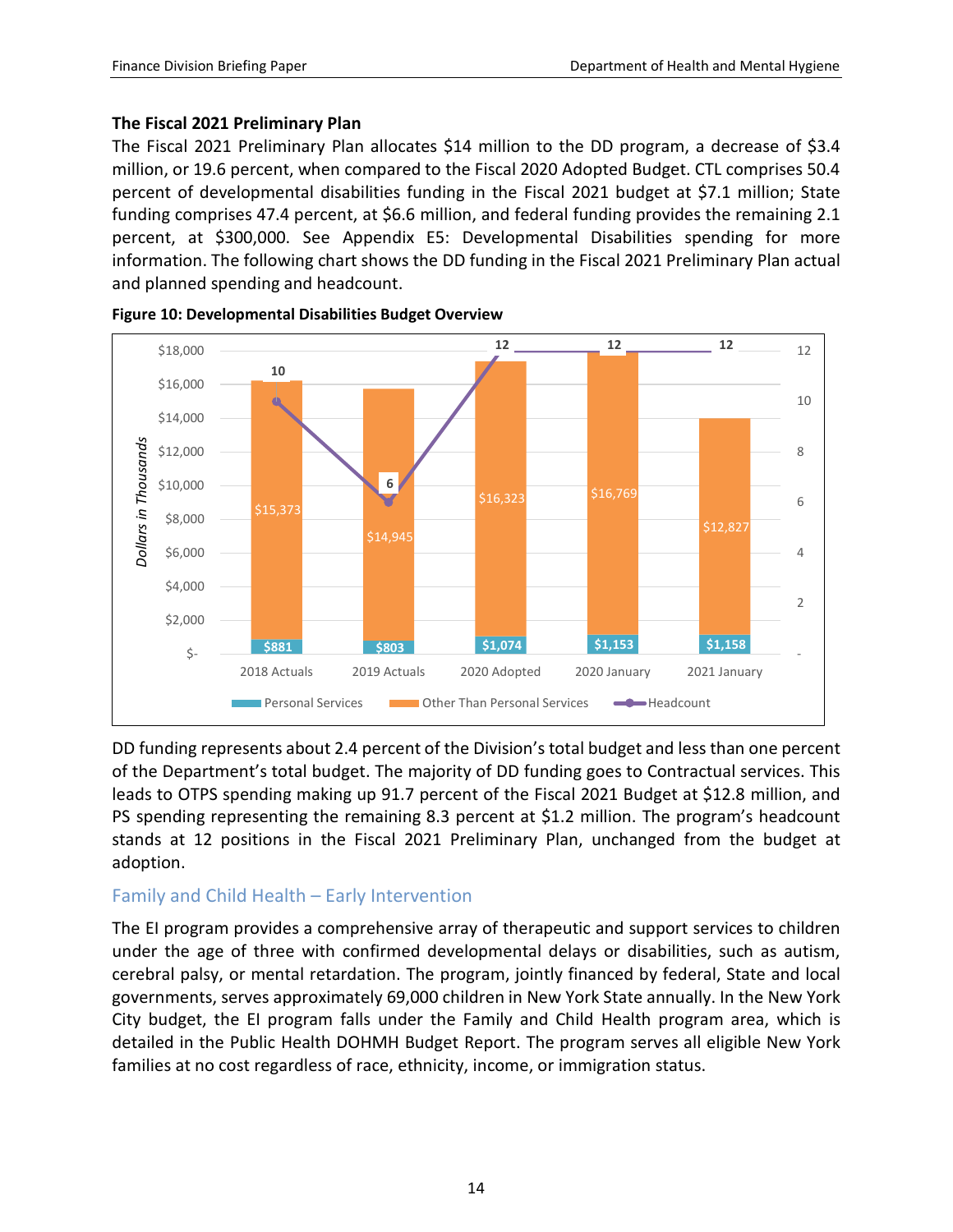#### **The Fiscal 2021 Preliminary Plan**

The Fiscal 2021 Preliminary Plan allocates \$217.9 million to the EI Program, consistent with funding in the Fiscal 2020 Adopted Budget. The Federal Birth Defects and Developmental Disabilities grant funding was eliminated, decreasing funding by \$24,646 in the Fiscal 2021 Preliminary Plan when compared to the budget at adoption. State funding for Early Intervention Services decreased by \$15 million, or 13.9 percent. City funds increased by 15.7 percent, to \$96.4 million, to make up for the State funding decrease. See Appendix E2: Early Intervention Spending for more information. The following chart shows the EI program's funding in the Fiscal 2021 Preliminary Plan by actual and planned spending and headcount.



**Figure 11: EI Program – Budget Overview** 

EI funding represents about 13.6 percent of the Department's total budget and 27 percent of the total mental health, disabilities and addiction spending. OTPS spending comprises 92.5 percent of the EI program's Fiscal 2021 funding at \$201.7 million, and PS spending represents the remaining 7.5 percent at \$16.2 million. The Fiscal 2021 Preliminary Plan decreases the program's headcount by one full-time position, when compared to the budget at adoption, to 226 positions. Funding in the current fiscal year totals \$277.9 million, a 21.6 percent increase from Fiscal 2020 Adoption. This funding includes additional State funding for Early Intervention Services at \$60 million based on the latest projections of service needs.

#### **Performance Indicator**

The Division measures its ability to facilitate access to services for New Yorkers with developmental disabilities by measuring the number of new children receiving services from the EI program. The program enrolled 13,800 children in Fiscal 2019, equal when compared to Fiscal 2018 enrollment. The Fiscal 2020 four-month actual report indicates 4,800 newly enrolled children, equal to the same period in Fiscal 2019.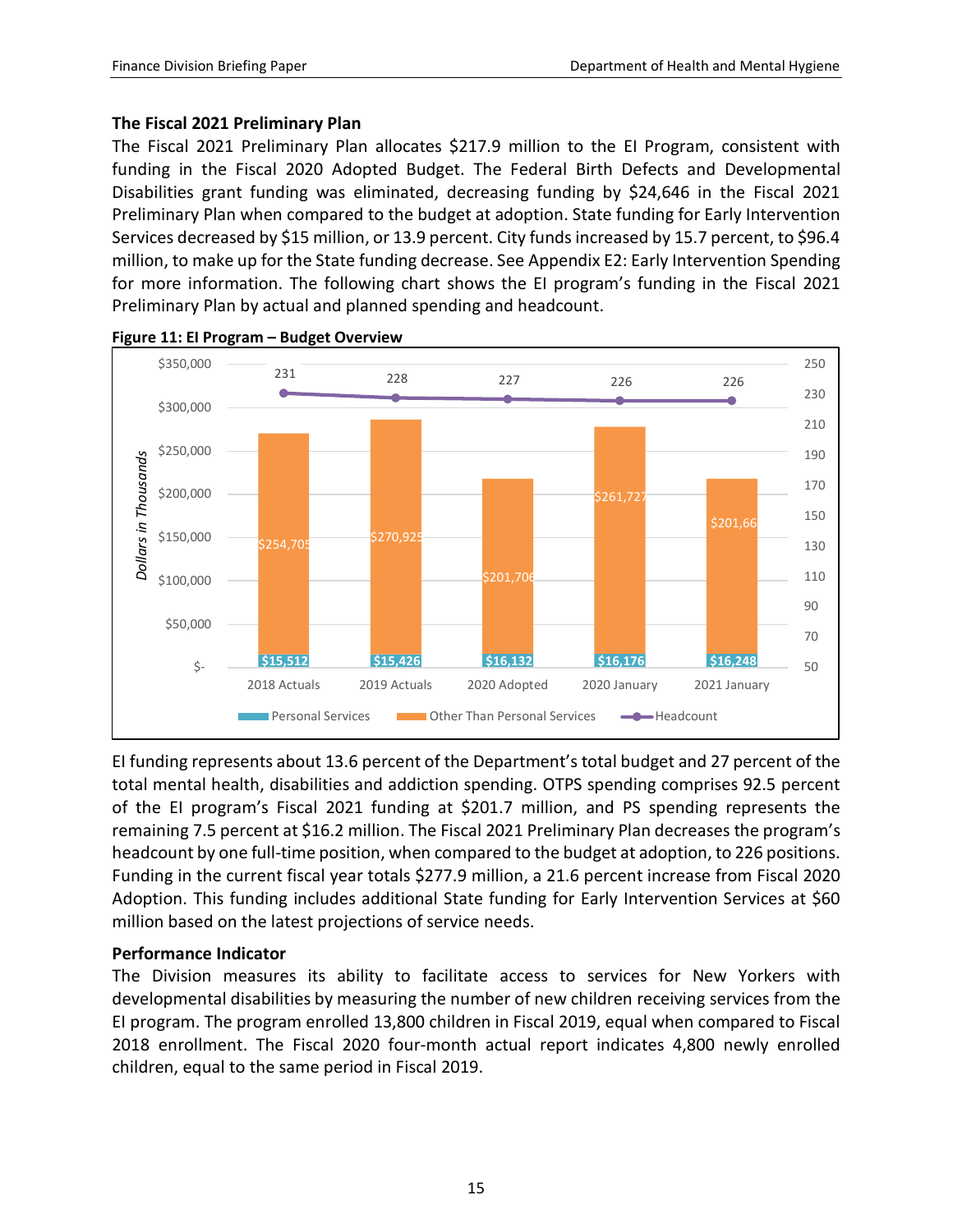|                                                             | Actual      |             |               |             | <b>Target</b> | 4-Month Actual |             |
|-------------------------------------------------------------|-------------|-------------|---------------|-------------|---------------|----------------|-------------|
| <b>Performance Indicators</b>                               | <b>FY17</b> | <b>FY18</b> | <b>FY19</b> 1 | <b>FY20</b> | <b>FY21</b>   | <b>FY19</b>    | <b>FY20</b> |
| New children receiving services from the Early Intervention |             |             |               |             |               |                |             |
| program (000)                                               | 14.0        | 13.8        | 13.8          | ∗           |               | 4.8            | 4.8         |

# <span id="page-17-0"></span>Contract Budget

The New York City Charter mandates the preparation of a contract budget in order to identify expenditures for contractual services – defined as any technical, consultant, or personal service provided to the City by means of a contract. The Administration prepares a contract budget – a subset of the OTPS portion of the City's expense budget – twice each fiscal year. In January, the Administration prepares the contract budget with departmental estimates, and in late April, it submits the contract budget to the City Council with the executive budget. The following graph shows the Department's Fiscal 2021 contract budget broken down by category.

#### **Figure 13: DOHMH Contract Budget**



The City's Contract Budget, as proposed, totals \$16.9 billion in Fiscal 2021 and includes 17,873 contracts. The Department's Fiscal 2021 Contract Budget totals \$855 million and includes 1,249 contracts. Contracts for mental hygiene services total \$626 million, representing 73 percent of the Department's total spending on contracts. Contracts for AIDS services represent the second largest source of DOHMH contract spending at \$83.1 million, or approximately 10 percent of the total. See Appendix D: Contract Budget for additional information.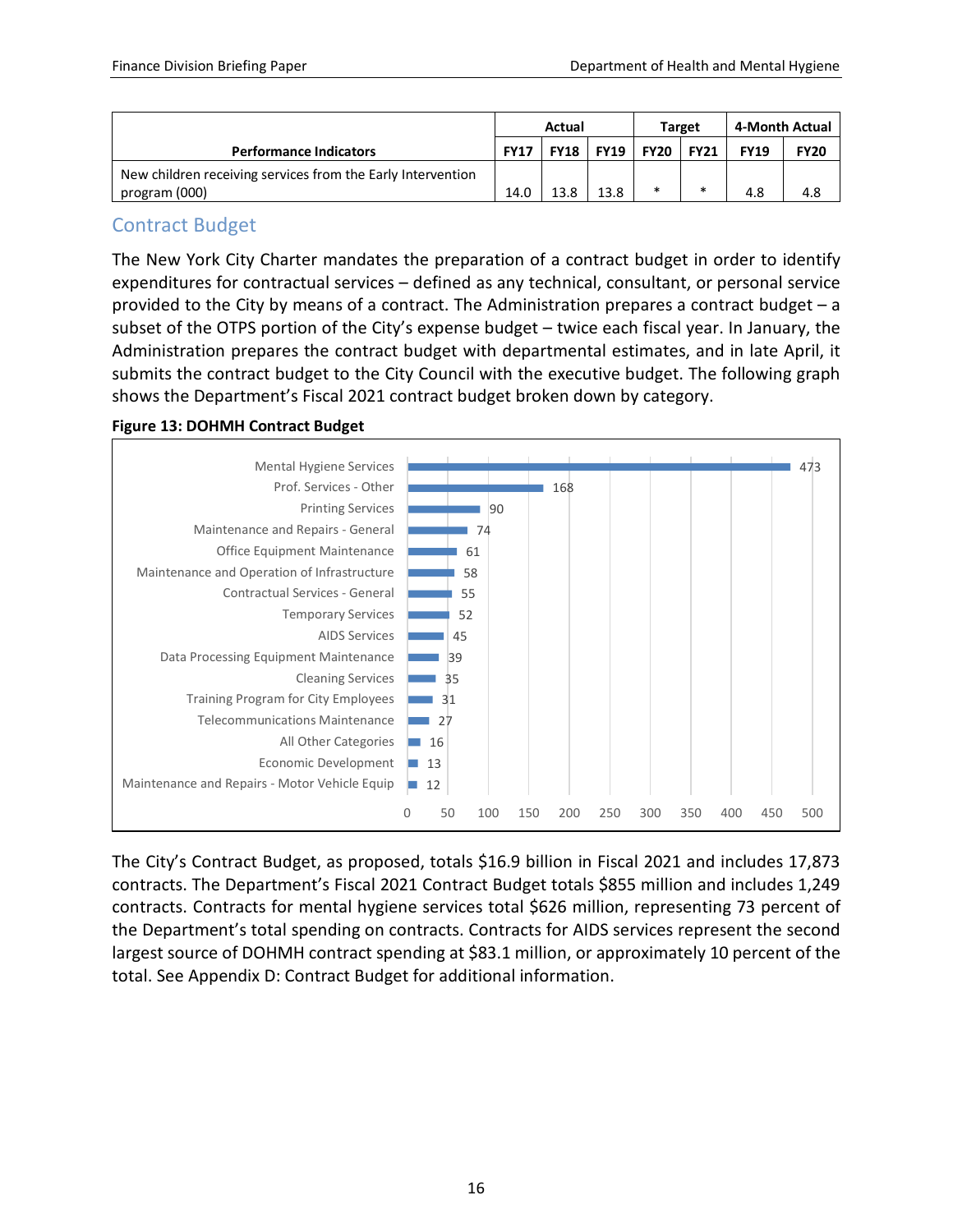

#### **Figure 14: Total number of Contracts by Area**

The Division and EI's Fiscal 2021 Contract Budget totals \$646.9 million and includes 562 contracts. Contracts for mental hygiene, chemical dependency, and early intervention services represents 75.2 percent of the Department's total spending on contracts. The largest contract area is Mental Hygiene Services. See Appendix E: Mental Health, Disabilities and Addiction Contract Budget for additional information.

#### <span id="page-18-0"></span>Council Initiatives

The Department's Fiscal 2020 Budget includes approximately \$48.2 million in City Council discretionary funding, including \$19.3 million for mental health initiatives, \$26.7 million for public health initiatives, and \$2.2 million for local and other initiatives. City Council discretionary funding accounts for approximately two percent of the Department's \$1.6 billion Fiscal 2020 budget.

The Mental Health Services initiatives funded by the Council in Fiscal 2020 demonstrate the Council's commitment to supporting the mental health needs of New Yorkers, particularly the most vulnerable and marginalized populations, such as isolated seniors, court-involved youth, and traumatized children. The Council-funded programs and services complement Thrive NYC, the

| <b>FY20 Council Changes at Adoption</b> |          |
|-----------------------------------------|----------|
| Dollars in Thousands                    |          |
| <b>Council Initiatives</b>              |          |
| <b>Autism Awareness</b>                 | \$3,247  |
| Children Under Five                     | 1,002    |
| Court-Involved Youth Mental             | 3,400    |
| Health Initiative                       |          |
| Developmental, Psychological and        | 2,255    |
| <b>Behavioral Health Services</b>       |          |
| Geriatric Mental Health                 | 1,906    |
| LGBTQ Youth Mental Health               | 1,200    |
| <b>Medicaid Redesign Transition</b>     | 500      |
| Mental Health Services for              | 2,338    |
| <b>Vulnerable Populations</b>           |          |
| <b>Opioid Prevention and Treatment</b>  | 3,500    |
| Subtotal                                | \$19,348 |
| <b>DOHMH, Public Health initiatives</b> | \$26,699 |
| <b>Local Initiatives</b>                | \$2,193  |
| TOTAL                                   | \$48,240 |

Administration's plan to promote mental health throughout New York City.

Major Council investments in Fiscal 2020 include more than \$3.5 million for Opioid Prevention and Treatment, more than \$2.3 million for the Mental Health Services for Vulnerable Populations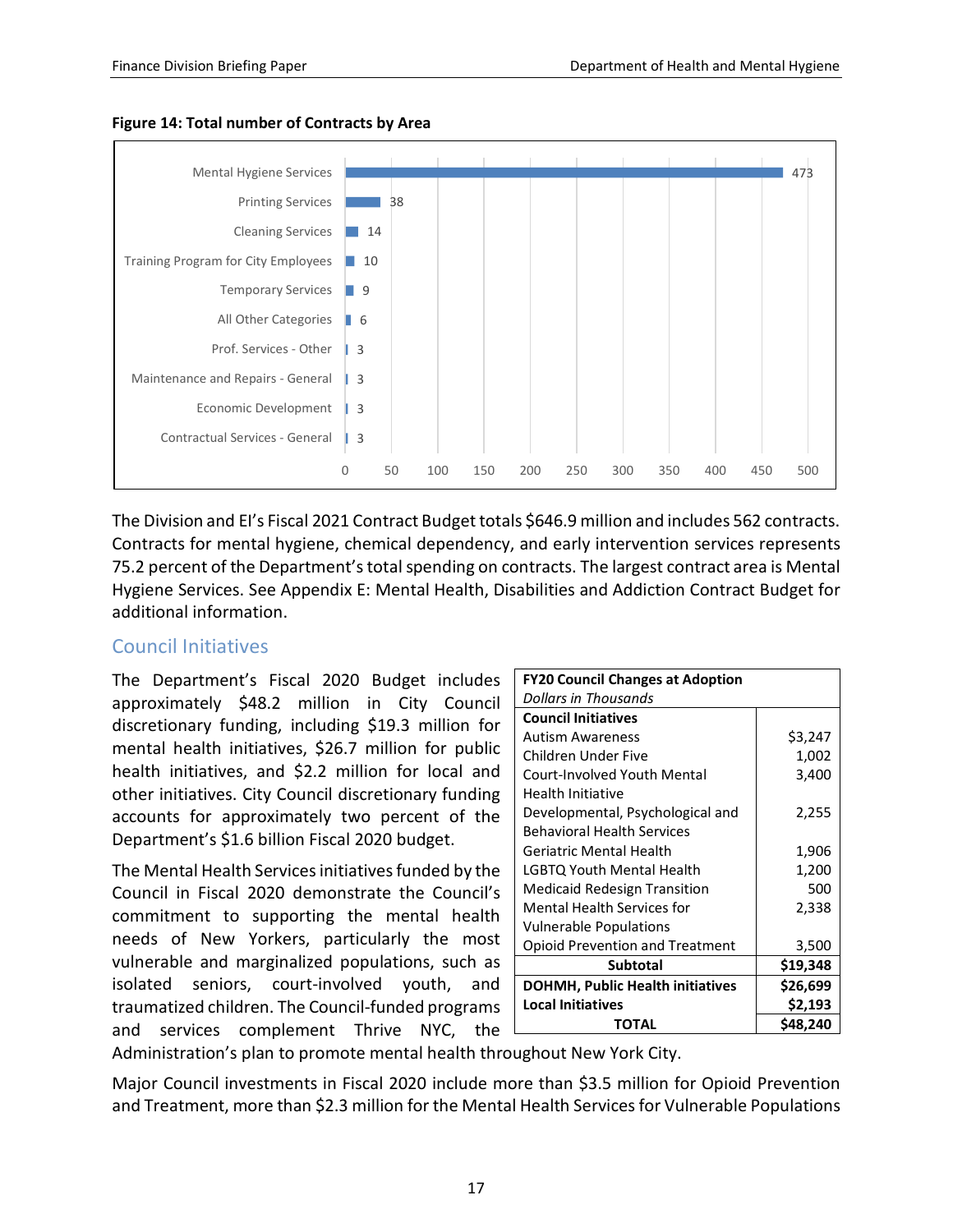Initiative and \$3.4 million for Court-Involved Youth Mental Health Initiative. In Fiscal 2020, the Council also continues its historic commitment to supporting individuals and families affected by autism with the \$3.2 million Autism Awareness Initiative.

The following section describes each Mental Health Council initiatives funded in Fiscal 2020.

**Autism Awareness.** This allocation supports wraparound services for autistic children in afterschool and summer programs and during school closings. The programs may also provide forums or training seminars to teach coping skills to families and caregivers affected by autism. Funding in Fiscal 2020 totaled \$3.2 million.

**Court-Involved Youth Mental Health.** This allocation supports programs that utilize riskassessment tools to identify juveniles in the arrest process who require mental health services and that provide family counseling and respite services to families of court-involved youth. The initiative also supports efforts to connect community-based providers working with courtinvolved youth to other non-governmental organizations familiar with the Courts, the Administration for Children's Services (ACS), the Department of Correction (DOC), and other relevant City and State agencies. Fiscal 2020 allocated \$3.4 million for Court-Involved Youth Mental Health.

**Developmental, Psychological & Behavioral Health Services.** This initiative supports a range of programs and services that address the needs of individuals with chemical dependencies, developmental disabilities, and/or serious mental illnesses, as well as the needs of their families and caregivers. The funding may support medically supervised outpatient programs, transition management programs, Article 16 clinics, psychological clubs, recreation programs, or other behavioral health services. Fiscal 2020 allocated \$2.3 million.

**Geriatric Mental Health.** This funding, totaling \$1.9 million supports organizations that provide a range of mental health services to older adults in non-clinical settings, such as senior centers, drop-in centers, religious institutions, social clubs, homeless prevention programs, and individual homes.

**LGBTQ Youth All-Borough Mental Health.** This allocation of \$1.2 million supports comprehensive mental health services for vulnerable LGBTQ youth throughout the City, focusing particularly on youth of color, youth in immigrant families, homeless youth, and youth who are court-involved.

**Medicaid Redesign Transition.** This allocation of \$500,000 supports organizations transition from fee-for-service system to a managed-care model under New York State's Medicaid redesign.

**Mental Health Services for Vulnerable Populations.** This funding, totaling \$2.3 million supports community-based organizations and advocacy networks that provide a range of mental health programs, services, trainings, and referrals throughout the City, addressing the mental health needs of vulnerable and marginalized populations, such as HIV-positive people, suicidal individuals, and people with developmental disabilities. Additional populations of interest include children and youth, immigrants and people with limited English proficiency, homeless individuals and families, and at-risk seniors.

**Opioid Prevention and Treatment.** In Fiscal 2019, 1,444 New Yorkers died from unintentional drug overdose. Fiscal 2019 is the first years since Fiscal 2015 where the number of unintentional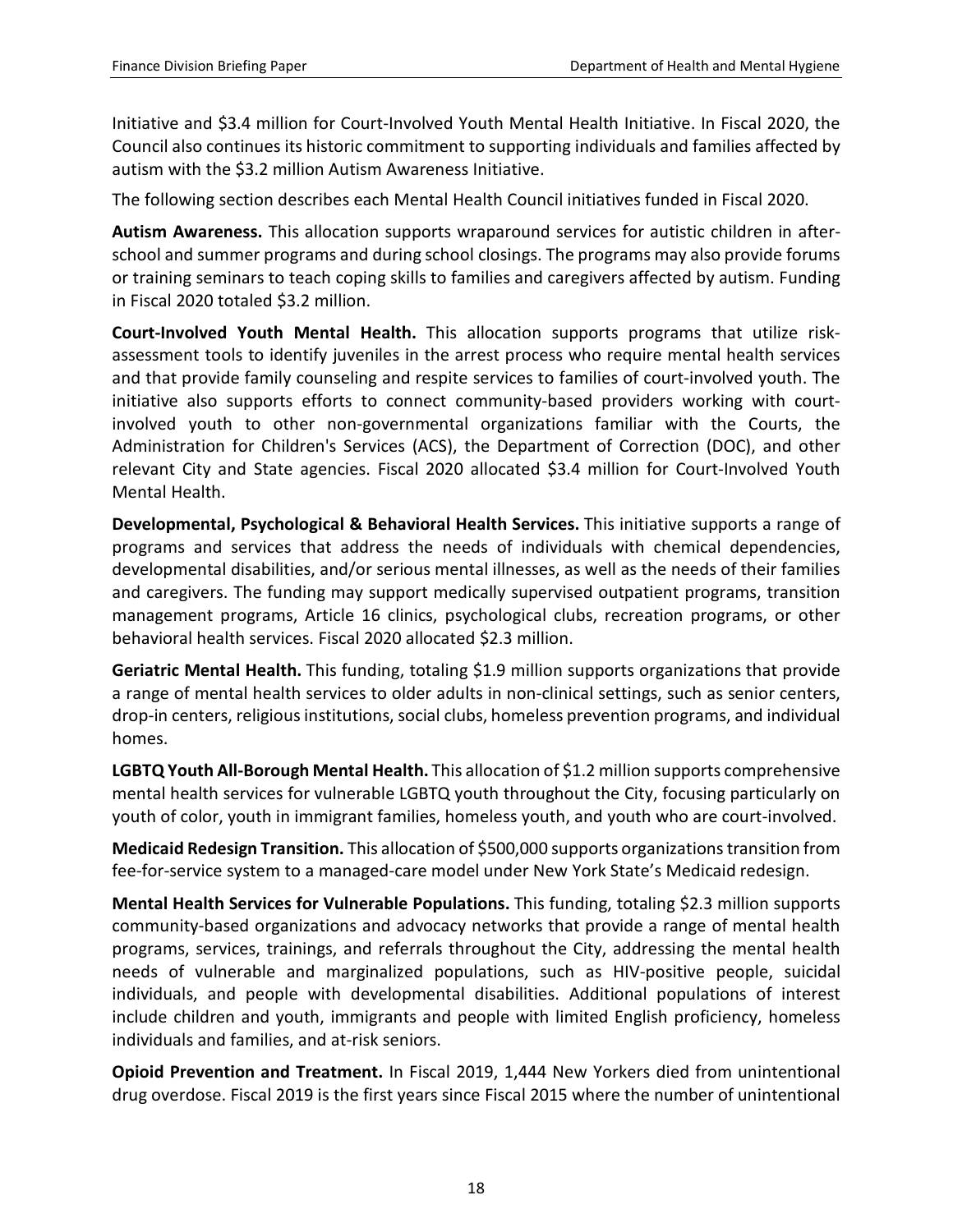drug overdoses decreased, however, when compared to last fiscal year the number of deaths only decreased by 38. This allocation of \$3.5 million supports community-based organizations to conduct localized prevention and treatment efforts around opioid abuse.

# <span id="page-20-0"></span>Capital Plan Overview

On January 16, 2020, Mayor Bill de Blasio released the Preliminary Capital Commitment Plan for Fiscal 2020-2024 (the Commitment Plan) and the Fiscal 2021-2024 Preliminary Capital Budget (the Capital Budget).

The following section will provide an overview of the Preliminary Commitment Plan and Capital Budget for DOHMH**.** Each one of these documents should support and be well integrated with one another to properly execute the City's capital projects as well as meet its infrastructure goals. Below we will examine to what extent this is occurring, where improvements need to be made, and the overall feasibility of DOHMH's capital program.

# <span id="page-20-1"></span>Preliminary Capital Budget for Fiscal 2021-2024

The Capital Budget provides the estimated need for new appropriations for Fiscal 2020 along with projections for the subsequent three-year capital program. Appropriations represent the legal authority to spend capital dollars and are what the Council votes on at budget adoption.



#### **Figure 15: Preliminary Capital Budget**

As shown in the chart to the left, the Department of Health and Mental Hygiene's Fiscal 2021 Preliminary Capital Budget includes \$448.2 million in Fiscal 2021-2024. This represents approximately less than one percent of the City's total \$56.1 billion Capital Budget for 2021-2024.

# <span id="page-20-2"></span>Preliminary Capital Commitment Plan for Fiscal 2020-2024

The City's Capital Commitment Plan details the Administration's plan to spend the appropriations voted on by the City Council at Adoption. The Commitment Plan provides project-level funding detail as well an estimate of expenditure dates. It is through this document that we gain insight into a project's estimated cost, start date and time to completion.

The DOHMH Preliminary Commitment Plan includes \$748.9 million in Fiscal 2020-2024. This represents approximately 0.9 percent of the City's total \$85.5 billion Preliminary Commitment Plan. The Capital Commitment is significantly higher than the Capital Budget because it includes the current appropriations for Fiscal 2020. The amount of uncommitted appropriations forms the amount that will be re-appropriated or rolled into Fiscal 2021 in the Executive and Adopted Budgets.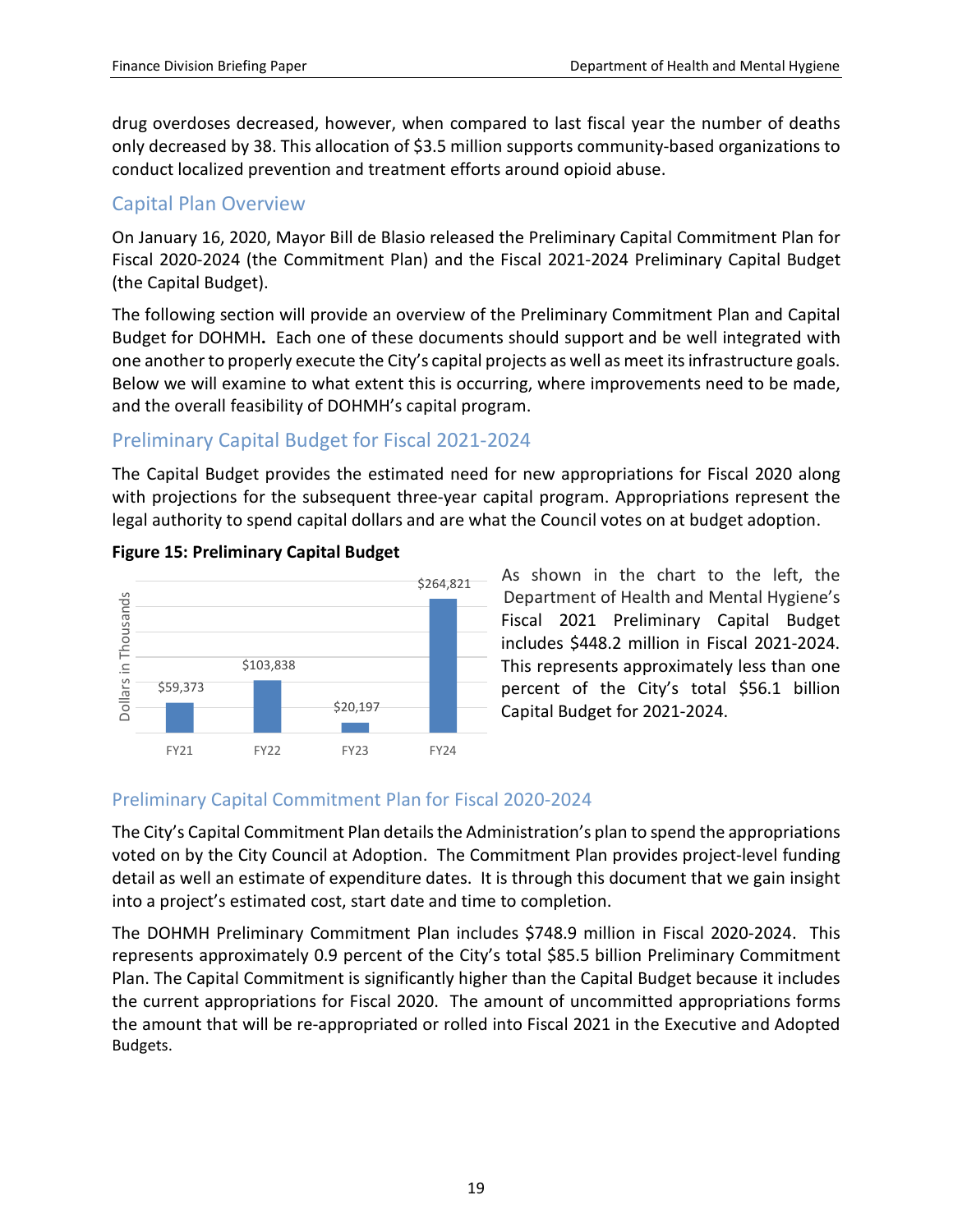$\overline{a}$ 



#### **Figure 16: Capital Commitment Plan**

The Preliminary Capital Plan for the Department for Fiscal 20-2024 has decreased by more than \$128.2 million to a total of \$748.9 million, demonstrating a 17 percent reduction when compared to the Department's Adopted Commitment Plan.

The total appropriations for DOHMH in Fiscal 2020 are \$321.6 million against planned commitments totaling \$[1](#page-21-0)57.5 million.<sup>1</sup> This excess balance of \$164.2 million in appropriations gives the Administration considerable flexibility within the capital plan. However, as the commitments of appropriations are legally bound to their budget line descriptions this flexibility is more limited than it appears from this variance alone.

Historically, the Commitment Plan has frontloaded-planned commitments for capital projects in the first year or two of the plan, and included unrealistically high planned commitments. At the Council's continued urging that practice has largely ceased. Beginning with the Fiscal 2020 Executive Commitment Plan, agencies' Commitment Plans are now more accurate, reflecting more evenly distributed planned spending across all years of the plan.

A natural result of more realistic timelines is capital projects extending beyond the Commitment Plan's five-year time frame. To address this, the Administration has added Section VII. titled "Redistribution of the City's Capital Plan" to the Commitment Plan. What this section does is increase the transparency of the Commitment Plan by showing the distribution of funding beyond the required five years to ten years (Fiscal 2020 -2029). This extension allows the Council and the public to better differentiate between movement beyond the years of the Commitment Plan and a simple elimination of funding. DOHMH's ten-year total is \$1.2 billion, which is \$418.1 million greater than DOHMH's five-year plan. What this increase shows is the City's commitment

<span id="page-21-0"></span><sup>1</sup> Appropriations for Fiscal 2020 are calculated by summing the available appropriations listed in the commitment plan with actual commitments to-date. Because commitments to-date excludes inter-fund agreements (IFA), this figure may be slightly lower than the total appropriations for Fiscal 2020. In addition, a very small portion of the difference between appropriations and planned commitments are necessary to fund IFA, which are excluded from this planned commitments figure.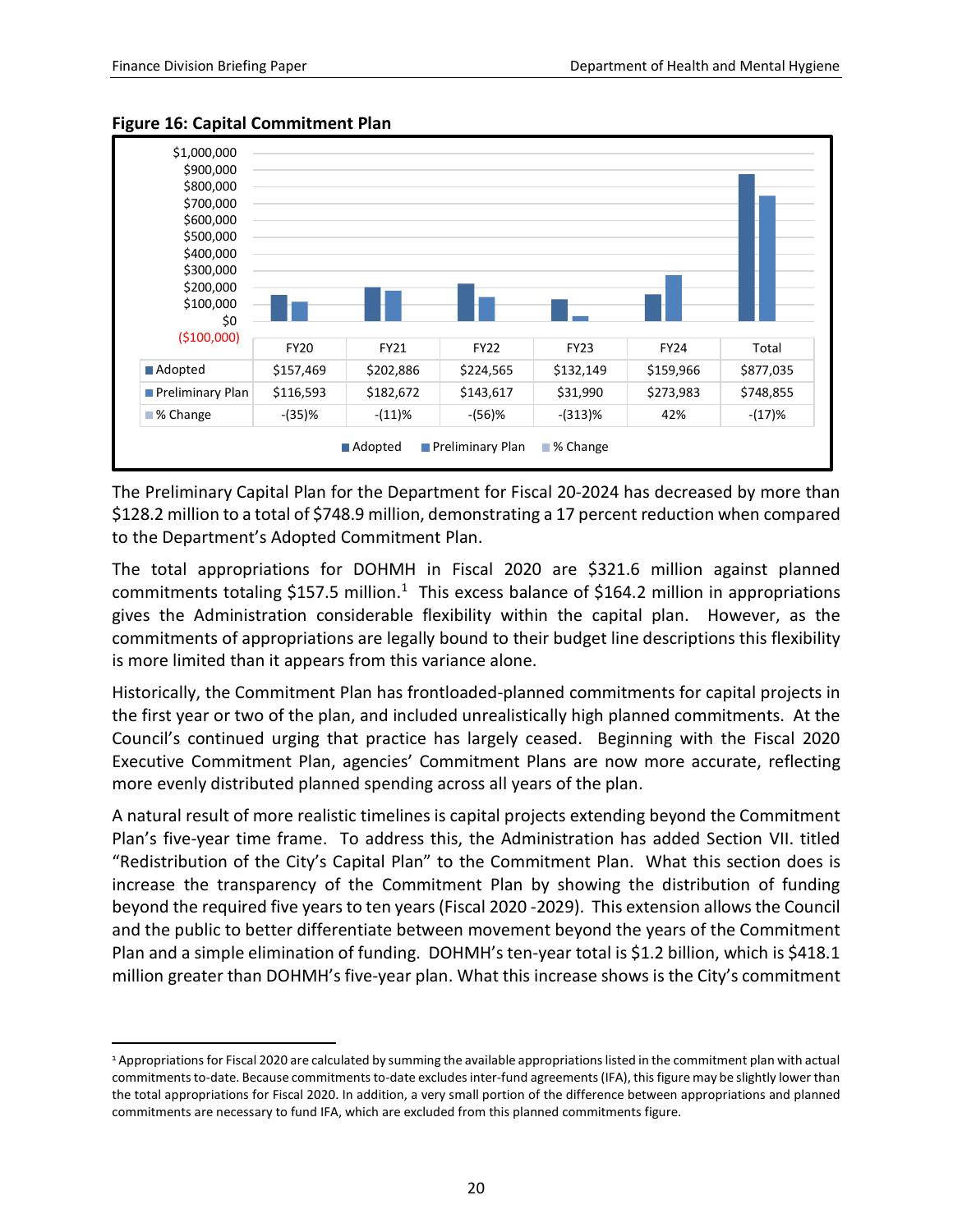to continuing many of its current projects beyond the time frame of the Capital Commitment Plan.

DOHMH had actual commitments of \$67.1 million in Fiscal 2019, a commitment rate of 66 percent. The Department's history of commitments is shown in the chart below. Given this performance history, it is likely that DOHMH will end this year with some unmet commitment targets and uncommitted appropriations available to roll into Fiscal 2021 and the outyears.

The chart below displays the Department's capital commitment plan as of the Fiscal 2016-2019 Executive Budget and the actual commitments in the corresponding fiscal year. The chart also shows the capital commitment rate: the percentage of the capital plan committed per fiscal year.<sup>2</sup>



#### **Figure 17: Capital Commitment Rate**

The DOHMH Commitment Plan includes 143 budget lines and 462 project IDs. As shown in the graphs below, though the majority of the funding is through the Administration, there are a higher number of Council funded projects than either Mayoral or Borough President funded projects. The Borough of Manhattan contains the largest amount of projects in the DOHMH Capital Plan.

<span id="page-22-0"></span> $<sup>2</sup>$  Note planned commitments are higher than the agency's "target commitments." Target commitments are a</sup> management tool used by OMB; they are "the actual aggregate levels that the managing agencies are expected to commit and against which their performance will be measured at the end of the fiscal year," and are not broken out between City and non-City funds.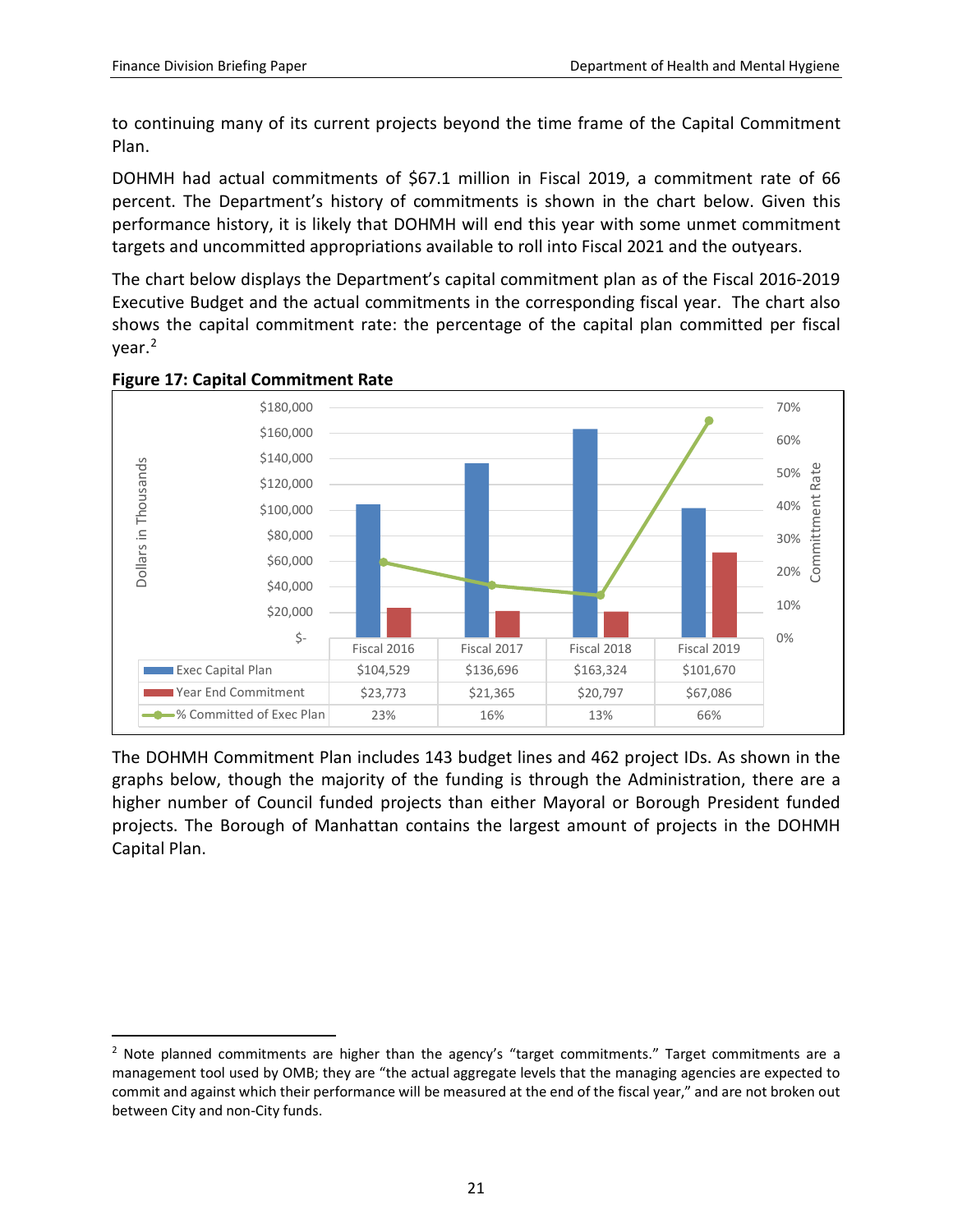Figure 18: Plan by Project ID **Figure 19: Plan by Funding Source** 



### <span id="page-23-0"></span>Fiscal 2021 Preliminary Capital Commitment Plan Highlights

Major capital projects included in the Preliminary Capital Plan for Fiscal 2020-2024 include the following.

- **Lease Space Renovation-1235 Zerega Ave, Bronx, NY.** The Fiscal 2021 includes \$2.9 million to finish the punch list, or list of the last jobs to be finished, and close the job by March 2021.
- **Crown Heights Express Clinic.** The Fiscal 2021 Capital Commitment plan includes \$70,000 in Fiscal 2021. The design phase is set to start September 2020 with a construction end date of September 2021.
- **Williamsburg Health Center Interior Renovation.** The Fiscal 2021 Capital Commitment Plan includes \$1.4 million for renovation of the Williamsburg Health Center's interior. Fifty percent of the construction is anticipated to be finished by April 2020.
- **DOHMH Lighting Upgrades.** The Fiscal 2021 Capital Commitment plan Includes \$69,000 to finalize the project by December 2020. The project was delayed due to changes in the scope and design.
- **Manhattan Animal Care Center- Reconstruction of Dog Kennels.** The Fiscal 2021 Capital Commitment Plan includes \$250,000 for reconstruction of dog kennels. The construction is anticipated to be completed June 2020.
- **Public Health Laboratory.** The Fiscal 2021 Capital Commitment Plan includes \$35 million for Fiscal 2020 and \$24.5 million in Fiscal 2021 for the construction of the public health laboratory. The construction is anticipated to be completed in January 2025. After a reestimate the funding was reduced by \$200 million in between Fiscal 2020 and 2024.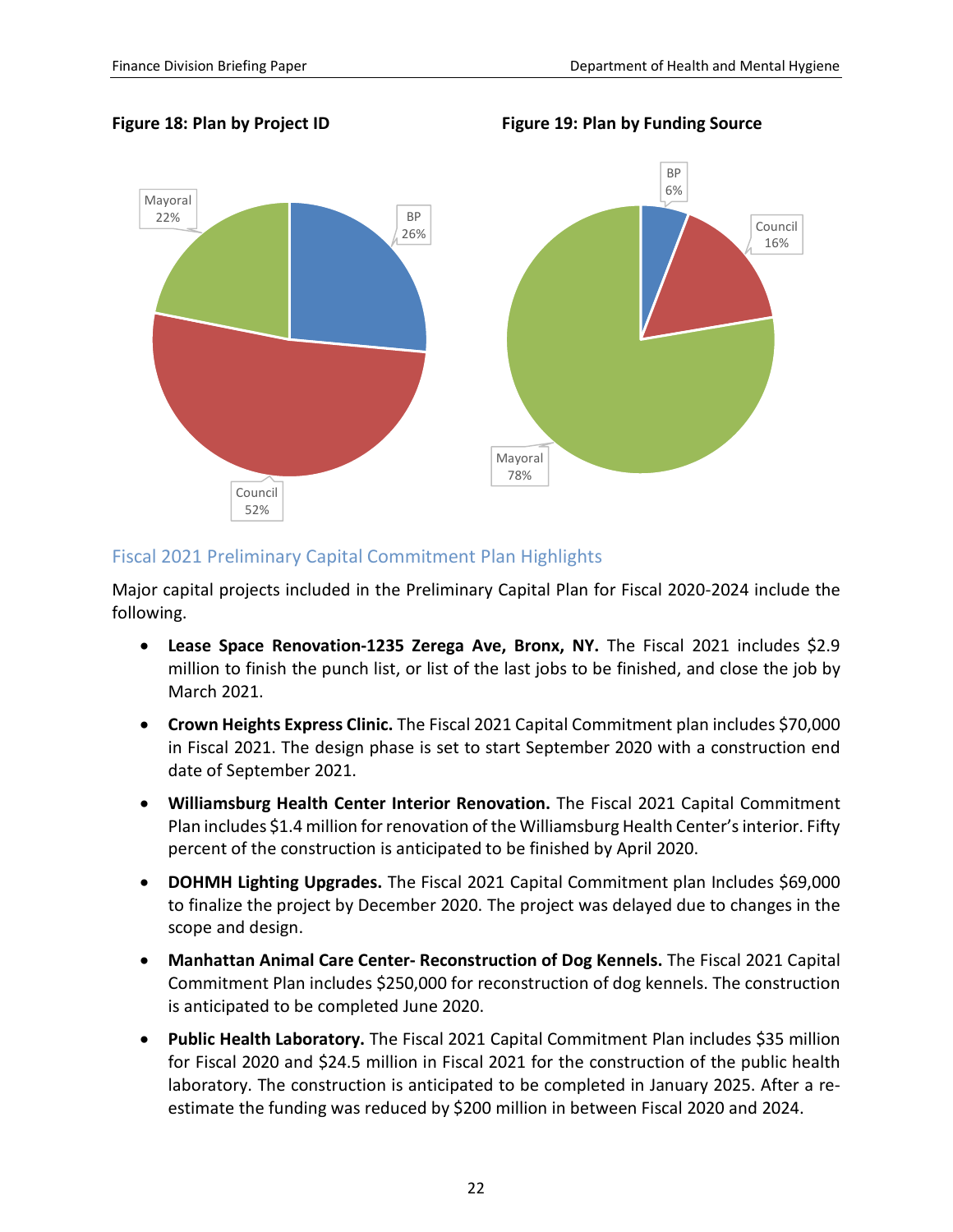- **East Harlem Health Hub.** The Fiscal 2021 Capital Commitment Plan includes \$600,000 for last stages of construction. Anticipated completion is set at June 2020.
- **DOHMH Article 28 Electronic Health Record.** The Fiscal 2021 Capital Commitment Plan includes \$3 million in funds for set up of the Article 28 Electronic health record.
- **Rehab of the Staten Island Animal Shelter.** The Fiscal 2021 Capital Commitment Plan includes \$490,000 for completion of construction. The anticipated end date of construction is June 2021.

Completed projects include:

- Bergen Building Renovation-1932 Arthur Ave, Bronx NY;
- Brownsville Health Center Renovation of interior space;
- Case Management System; and
- Chelsea HC Interior Rehab.

Newly added capital projects in the Preliminary Plan include the following:

- DOHMH Building Management Software (BMS) Upgrade was added to the Fiscal 2021 Capital Commitment Plan for anticipated cost of \$1.4 million in Fiscal 2021; and
- The Fiscal 2021 Capital Commitment Plan includes \$4 million for capital investments for the Home Visiting Program.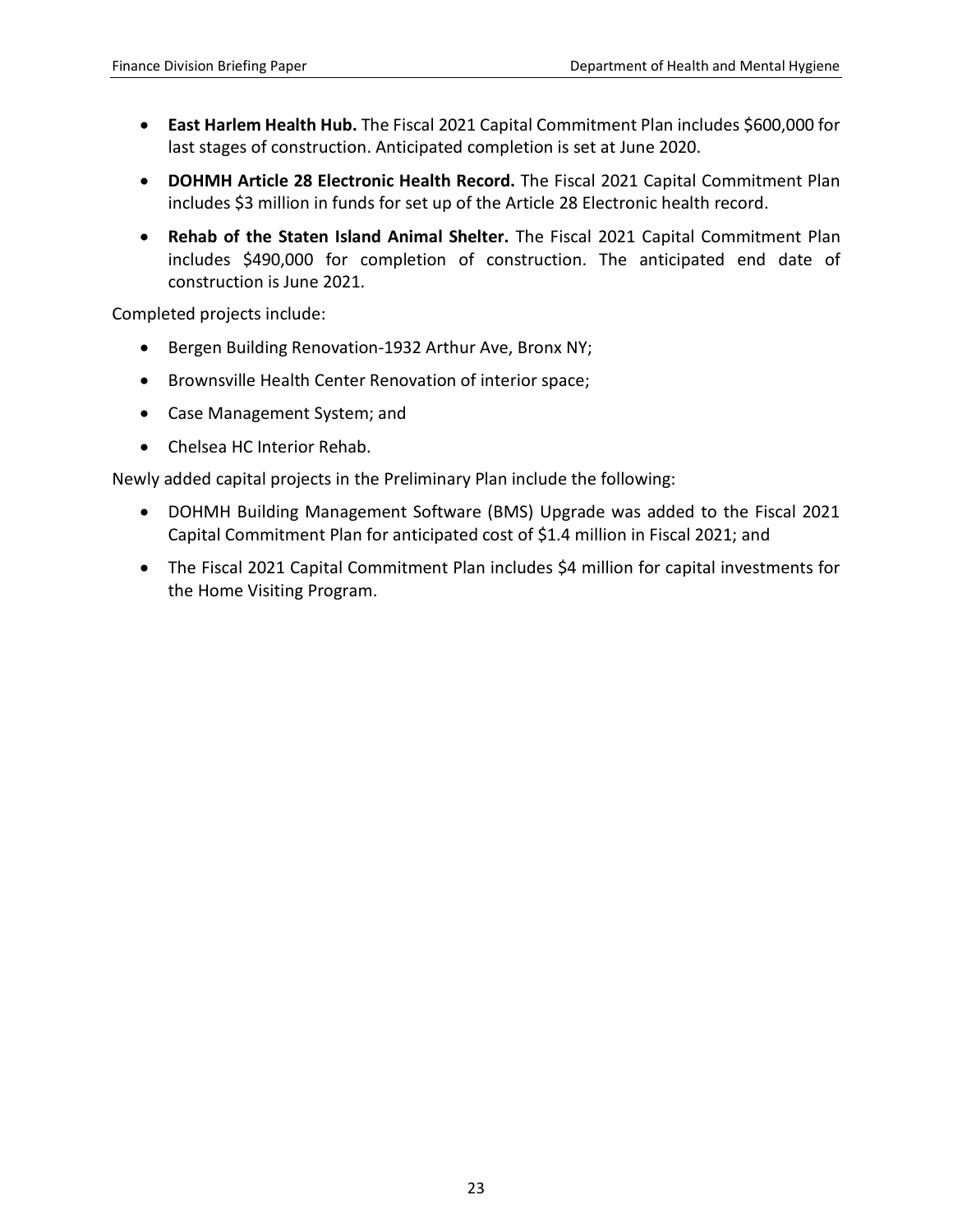# <span id="page-25-0"></span>Appendices

# <span id="page-25-1"></span>A. DOHMH Budget Actions in the November and the Preliminary Plans

|                                               |           | Fiscal Year 2020 |             |           | <b>Fiscal Year 2021</b> |             |
|-----------------------------------------------|-----------|------------------|-------------|-----------|-------------------------|-------------|
| <b>Dollars in Thousands</b>                   | City      | <b>Non-City</b>  | Total       | City      | <b>Non-City</b>         | Total       |
| DOHMH Budget, as of the Adopted 2020          |           | \$790,236        |             |           |                         |             |
| <b>Budget</b>                                 | \$852,060 |                  | \$1,642,296 | \$801,500 | \$767,958               | \$1,569,457 |
| <b>New Needs</b>                              |           |                  |             |           |                         |             |
| Brooklyn Rapid Assessment and Response        | \$458     | \$0              | \$458       | \$1,110   | \$0                     | \$1.110     |
| Crisis Prevention and Response                | 8,085     | 0                | 8,085       | 18,428    | 0                       | 18,428      |
| Funding for the Indirect Cost Rate Initiative | 4,716     | 0                | 4,716       | 4,716     | 0                       | 4,716       |
| <b>Subtotal, New Needs</b>                    | \$13,259  | \$0              | 13,259      | 24,254    | \$0                     | \$24,254    |
| <b>Other Adjustments</b>                      |           |                  |             |           |                         |             |
| Agency Phone Plan Review                      | (5142)    | (517)            | ( \$159)    | (5281)    | ( \$35)                 | ( \$316)    |
| <b>APHL Botulinum Neurotoxin</b>              | 0         | 9                | 9           | 0         | 0                       | 0           |
| APHL GONORRHOEAE                              | 0         | 8                | 8           | 0         | $\Omega$                | 0           |
| <b>APHL WGS</b>                               | 0         | 8                | 8           | 0         | $\Omega$                | $\mathsf 0$ |
| <b>Billing Project</b>                        | 0         | 700              | 700         | 0         | 0                       | 0           |
| <b>BIOWATCH LABORATORY SUPPORT</b>            | 0         | 31               | 31          | 0         | 0                       | $\mathsf 0$ |
| <b>BRONX NEIGHBORHOOD HAC</b>                 | 0         | 2                | 2           | 0         | 0                       | $\mathsf 0$ |
| <b>BROWNSVILLE NHAC</b>                       | 0         | 2                | 2           | 0         | 0                       | $\mathsf 0$ |
| <b>CAT. Animal Population</b>                 | 0         | 498              | 498         | 0         | $\Omega$                | 0           |
| <b>CAT. CUNY SPH</b>                          | 0         | (41)             | (41)        | 0         | (41)                    | (41)        |
| CAT.EVALUATING ART FOR ALL HIV                | 0         | (43)             | (43)        | 0         | (43)                    | (43)        |
| <b>CBA F390</b>                               | 0         | 0                | 0           | 0         | (458)                   | (458)       |
| CC A6 Adjustment                              | 0         | 3,296            | 3,296       | 0         | 0                       | 0           |
| CC Member Item Reallocation                   | (1, 532)  | 0                | (1, 532)    | 0         | 0                       | $\mathsf 0$ |
| <b>CDC BRACE CHAMP YEAR 3</b>                 | 0         | 21               | 21          | 0         | $\Omega$                | 0           |
| <b>CDC EHS-NET FOOD SAFETY</b>                | 0         | 38               | 38          | 0         | 12                      | 12          |
| <b>CDC FPHNY Overdose Data</b>                | 0         | 425              | 425         | 0         | 87                      | 87          |
| CDC OVERDOSE DATA TO ACTION                   | 0         | 47               | 47          | 0         | 20                      | 20          |
| <b>CHASE:HEALING COMMUNITY</b>                | 0         | 95               | 95          | 0         | 0                       | 0           |
| City Council Adjustment                       | 0         | (36)             | (36)        | 0         | 0                       | 0           |
| CMESARAUP                                     | 0         | 68               | 68          | 0         | 0                       | 0           |
| <b>Collective Bargaining: CSBA Attorneys</b>  | 160       | 0                | 160         | 176       | 0                       | 176         |
| Collective Bargaining: L246 Groups            | 9         | 0                | 9           | 10        | 0                       | 10          |
| Collective Bargaining: LL56 Special Officers  | 101       | 0                | 101         | 172       | $\mathbf 0$             | 172         |
| Collective Bargaining: Non-LL56 Groups        | 215       | 0                | 215         | 368       | 0                       | 368         |
| <b>CWSHN</b>                                  | 0         | 9                | 9           | 0         | 6                       | 6           |
| DC37 Equity Panel Award                       | 1,794     | 0                | 1,794       | 1,924     | $\Omega$                | 1,924       |
| <b>DCAS Demand Response</b>                   | 0         | $\mathbf 1$      | 1           | 0         | $\Omega$                | 0           |
| <b>Division Consolidation</b>                 | (604)     | (138)            | (742)       | (691)     | (158)                   | (849)       |
| DOB Ad Campaign                               | 0         | 131              | 131         | 0         | 0                       | 0           |
| DOHMHMOD40X                                   | 0         | 806              | 806         | 0         | $\Omega$                | 0           |
| DOHMN/PARKS Greenthumb Gardens                | 0         | 60               | 60          | 0         | 0                       | 0           |
| DR681210022019                                | 0         | (200)            | (200)       | 0         | 0                       | $\mathbf 0$ |
| DRINKING WATER ENHANCEMENT                    | 0         | 0                | 0           | 0         | (8)                     | (8)         |
| Early Intervention Admin                      | 0         | 32               | 32          | 0         | 32                      | 32          |
| Early Intervention Services                   | 0         | 60,000           | 60,000      | 0         | 0                       | 0           |
| <b>Emergency Shelter Grant</b>                | 0         | 119              | 119         | 0         | 0                       | 0           |
| <b>ENDING THE EPIDEMIC</b>                    | 0         | 1,060            | 1,060       | 0         | 0                       | 0           |
| <b>Energy Personnel</b>                       | 0         | 135              | 135         | 0         | 0                       | 0           |
| <b>EWPH</b>                                   | 0         | 46               | 46          | 0         | 0                       | 0           |
| EWPH & SFM                                    | 0         | 276              | 276         | 0         | 10                      | 10          |
| <b>ExCEL Projects</b>                         | 0         | 258              | 258         | 0         | 0                       | 0           |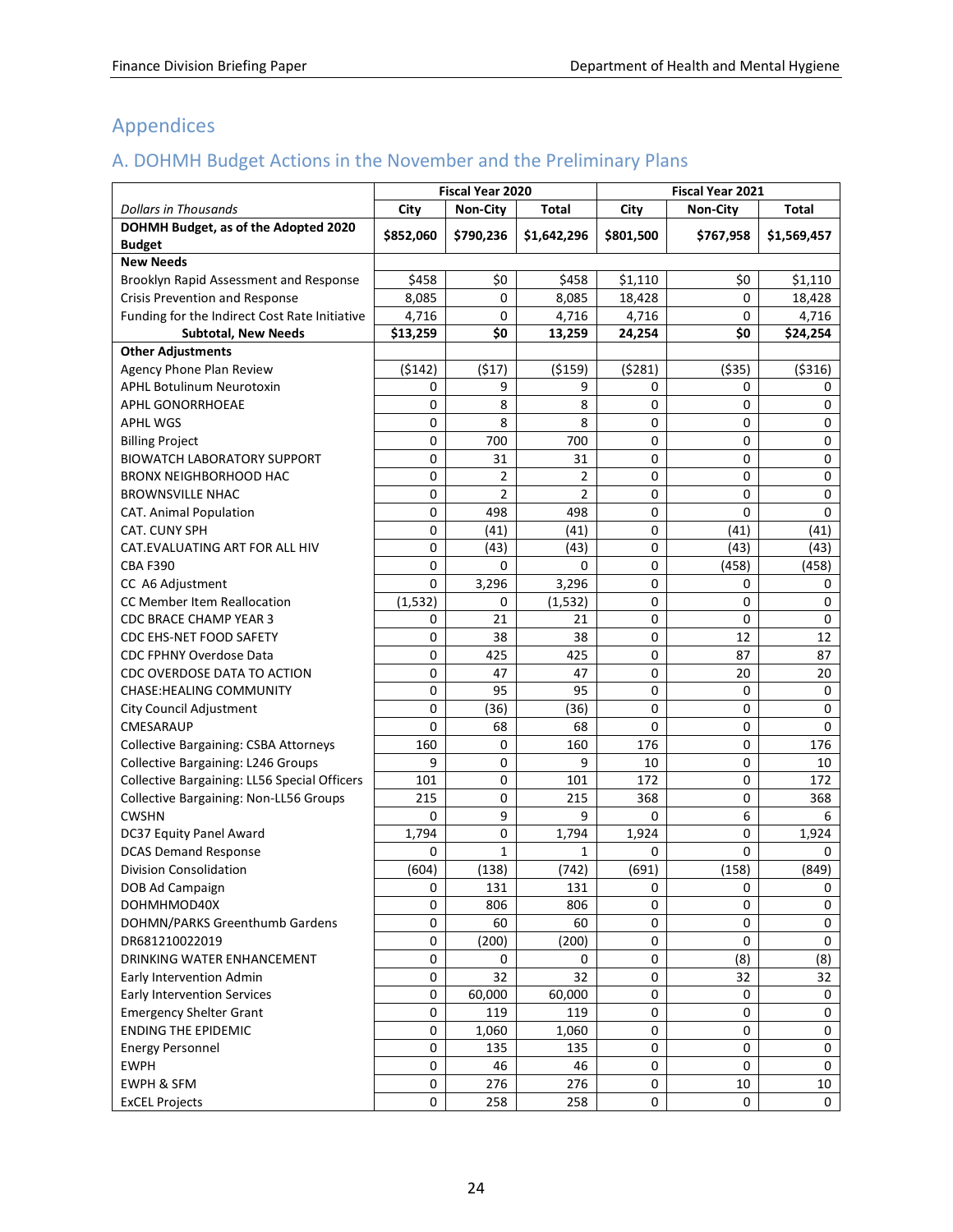| <b>Dollars in Thousands</b><br>City<br>Non-City<br><b>Total</b><br>City<br><b>Non-City</b><br><b>Total</b><br><b>FPHNY AOTPS</b><br>\$0<br>\$0<br>\$81<br>\$81<br>\$0<br>\$0<br>0<br>(500)<br>(500)<br>0<br>0<br>0<br>Fringe Realignment<br>FY20 IC DOHMH Vaccine<br>0<br>0<br>0<br>77<br>77<br>0<br>$\mathbf 0$<br>0<br>344<br>344<br>0<br>0<br><b>Grant Reconciliation</b><br><b>Grant Roll</b><br>695<br>695<br>0<br>0<br>0<br>0<br>624<br>0<br>0<br>0<br>H+H DOHMH Transfer<br>2,495<br>3,119<br>5,842<br>0<br>0<br>$\mathsf 0$<br><b>Health Stat</b><br>0<br>5,842<br>$\mathbf 0$<br>$\mathbf 0$<br>$\mathbf 0$<br>183<br>183<br>0<br><b>HEALTHY NEIGHBORHOODS PROG</b><br>$\Omega$<br>$\mathbf 0$<br>0<br>$\Omega$<br><b>HEALTHY START BROOKLYN</b><br>285<br>285 |
|-------------------------------------------------------------------------------------------------------------------------------------------------------------------------------------------------------------------------------------------------------------------------------------------------------------------------------------------------------------------------------------------------------------------------------------------------------------------------------------------------------------------------------------------------------------------------------------------------------------------------------------------------------------------------------------------------------------------------------------------------------------------------|
|                                                                                                                                                                                                                                                                                                                                                                                                                                                                                                                                                                                                                                                                                                                                                                         |
|                                                                                                                                                                                                                                                                                                                                                                                                                                                                                                                                                                                                                                                                                                                                                                         |
|                                                                                                                                                                                                                                                                                                                                                                                                                                                                                                                                                                                                                                                                                                                                                                         |
|                                                                                                                                                                                                                                                                                                                                                                                                                                                                                                                                                                                                                                                                                                                                                                         |
|                                                                                                                                                                                                                                                                                                                                                                                                                                                                                                                                                                                                                                                                                                                                                                         |
|                                                                                                                                                                                                                                                                                                                                                                                                                                                                                                                                                                                                                                                                                                                                                                         |
|                                                                                                                                                                                                                                                                                                                                                                                                                                                                                                                                                                                                                                                                                                                                                                         |
|                                                                                                                                                                                                                                                                                                                                                                                                                                                                                                                                                                                                                                                                                                                                                                         |
|                                                                                                                                                                                                                                                                                                                                                                                                                                                                                                                                                                                                                                                                                                                                                                         |
|                                                                                                                                                                                                                                                                                                                                                                                                                                                                                                                                                                                                                                                                                                                                                                         |
| 52<br>52<br>$\Omega$<br>0<br>HIV CENTER FOR CLINICAL<br>0<br>$\mathsf 0$                                                                                                                                                                                                                                                                                                                                                                                                                                                                                                                                                                                                                                                                                                |
| $\mathbf 0$<br>(121)<br>121<br>0<br>(121)<br>121<br><b>HLP Adjustment</b>                                                                                                                                                                                                                                                                                                                                                                                                                                                                                                                                                                                                                                                                                               |
| 76<br>76<br><b>HPP</b><br>0<br>0<br>76<br>76                                                                                                                                                                                                                                                                                                                                                                                                                                                                                                                                                                                                                                                                                                                            |
| I/C DOHMH FY20<br>0<br>2,490<br>2,490<br>0<br>0<br>0                                                                                                                                                                                                                                                                                                                                                                                                                                                                                                                                                                                                                                                                                                                    |
| IC W/DOHM SHELTER ADS<br>0<br>380<br>380<br>0<br>$\Omega$<br>$\Omega$                                                                                                                                                                                                                                                                                                                                                                                                                                                                                                                                                                                                                                                                                                   |
| 0<br>(227)<br>(227)<br>0<br>(256)<br>(256)<br><b>IIS Sentinel Site Capacity</b>                                                                                                                                                                                                                                                                                                                                                                                                                                                                                                                                                                                                                                                                                         |
| <b>IMMUNIZATION</b><br>0<br>1,770<br>1,770<br>0<br>1,770<br>1,770                                                                                                                                                                                                                                                                                                                                                                                                                                                                                                                                                                                                                                                                                                       |
| 0<br>Immunization IIS<br>(206)<br>(206)<br>0<br>(212)<br>(212)                                                                                                                                                                                                                                                                                                                                                                                                                                                                                                                                                                                                                                                                                                          |
| 0<br>0<br><b>Improv Prev Sys</b><br>145<br>145<br>0<br>0                                                                                                                                                                                                                                                                                                                                                                                                                                                                                                                                                                                                                                                                                                                |
| 0<br>0<br>363<br>Improving Hepatitis B and C<br>443<br>443<br>363                                                                                                                                                                                                                                                                                                                                                                                                                                                                                                                                                                                                                                                                                                       |
| $\Omega$<br>59<br>$\mathbf 0$<br>59<br>91<br><b>Improving Hepatitis Cascade</b><br>91                                                                                                                                                                                                                                                                                                                                                                                                                                                                                                                                                                                                                                                                                   |
| <b>Intracity Media Transfer</b><br>(135)<br>$\Omega$<br>(135)<br>$\Omega$<br>$\Omega$<br>$\Omega$                                                                                                                                                                                                                                                                                                                                                                                                                                                                                                                                                                                                                                                                       |
| 1,869<br>231<br>234<br>Lease Adjustment<br>2,100<br>1,898<br>2,132                                                                                                                                                                                                                                                                                                                                                                                                                                                                                                                                                                                                                                                                                                      |
| <b>MAC AIDS</b><br>28<br>0<br>28<br>0<br>0<br>0                                                                                                                                                                                                                                                                                                                                                                                                                                                                                                                                                                                                                                                                                                                         |
| 23<br>0<br>0<br>23<br>MAMMOGRAPHY INSPECTION PROG<br>11<br>11                                                                                                                                                                                                                                                                                                                                                                                                                                                                                                                                                                                                                                                                                                           |
| 0<br>0<br>0<br>0<br>54<br>54<br>MEDICAL MONITORING PROJECT                                                                                                                                                                                                                                                                                                                                                                                                                                                                                                                                                                                                                                                                                                              |
| 0<br>$\Omega$<br>0<br>0<br>532<br>532<br>MIECHV NURSE FAMILY                                                                                                                                                                                                                                                                                                                                                                                                                                                                                                                                                                                                                                                                                                            |
| 0<br>100<br>100<br>0<br>0<br>Mortality among WTC rescue<br>0                                                                                                                                                                                                                                                                                                                                                                                                                                                                                                                                                                                                                                                                                                            |
| Multilevel Determinants of HIV<br>0<br>13<br>13<br>0<br>0<br>0                                                                                                                                                                                                                                                                                                                                                                                                                                                                                                                                                                                                                                                                                                          |
| 0<br>30<br>30<br>0<br>$\Omega$<br>0<br>NACCHO STD Express Data                                                                                                                                                                                                                                                                                                                                                                                                                                                                                                                                                                                                                                                                                                          |
| National Ph Track/Network<br>0<br>18<br>18<br>0<br>(53)<br>\$53)                                                                                                                                                                                                                                                                                                                                                                                                                                                                                                                                                                                                                                                                                                        |
| NFP COPS Transfer<br>(861)<br>0<br>0<br>0<br>(861)<br>0                                                                                                                                                                                                                                                                                                                                                                                                                                                                                                                                                                                                                                                                                                                 |
| 0<br>1,145<br><b>NON-PPHF ELC</b><br>0<br>1,358<br>1,358<br>1,145                                                                                                                                                                                                                                                                                                                                                                                                                                                                                                                                                                                                                                                                                                       |
| 0<br>0<br>118<br>118<br>24<br>24<br>NY VIOLENT DEATH REPORT SYS                                                                                                                                                                                                                                                                                                                                                                                                                                                                                                                                                                                                                                                                                                         |
| 0<br>347<br>96<br>96<br>NYC Childhood Lead Poisoning<br>347<br>0                                                                                                                                                                                                                                                                                                                                                                                                                                                                                                                                                                                                                                                                                                        |
| NYC TEENS CONNECTION<br>0<br>0<br>0<br>0<br>1,304<br>1,304                                                                                                                                                                                                                                                                                                                                                                                                                                                                                                                                                                                                                                                                                                              |
| 0<br>272<br>272<br>0<br>0<br>0<br>NYS Expanded Partner Services                                                                                                                                                                                                                                                                                                                                                                                                                                                                                                                                                                                                                                                                                                         |
| <b>NYS LEAD PROGRAM</b><br>0<br>169<br>169<br>0<br>169<br>169                                                                                                                                                                                                                                                                                                                                                                                                                                                                                                                                                                                                                                                                                                           |
| 262<br>NYS PRIMARY PREV LEAD PROG<br>0<br>0<br>262<br>0<br>0                                                                                                                                                                                                                                                                                                                                                                                                                                                                                                                                                                                                                                                                                                            |
| 0<br>183<br>183<br>0<br><b>NYU IMPACT</b><br>0<br>0                                                                                                                                                                                                                                                                                                                                                                                                                                                                                                                                                                                                                                                                                                                     |
| OASAS SAL 07/11 & 9/13/19<br>0<br>70<br>70<br>0<br>70<br>70                                                                                                                                                                                                                                                                                                                                                                                                                                                                                                                                                                                                                                                                                                             |
| OASAS SAL 10/8/19<br>0<br>(1, 172)<br>(1, 172)<br>0<br>(1, 229)<br>(1, 229)                                                                                                                                                                                                                                                                                                                                                                                                                                                                                                                                                                                                                                                                                             |
| <b>OEO Funding Adjustment</b><br>0<br>114<br>0<br>114<br>0<br>0                                                                                                                                                                                                                                                                                                                                                                                                                                                                                                                                                                                                                                                                                                         |
| OLR & DOHMH MOA FY20<br>0<br>250<br>250<br>0<br>0<br>0                                                                                                                                                                                                                                                                                                                                                                                                                                                                                                                                                                                                                                                                                                                  |
| OLR.DOHMH MOU<br>0<br>20<br>0<br>0<br>0<br>20                                                                                                                                                                                                                                                                                                                                                                                                                                                                                                                                                                                                                                                                                                                           |
| $\pmb{0}$<br>48<br>$\mathbf 0$<br>$\mathbf 0$<br>$\pmb{0}$<br><b>ONECITY HEALTHY HOMES</b><br>48                                                                                                                                                                                                                                                                                                                                                                                                                                                                                                                                                                                                                                                                        |
| $\overline{2}$<br>$\mathbf 0$<br>2<br>0<br>$\Omega$<br>0<br><b>OPIOID Public Health Crisis</b>                                                                                                                                                                                                                                                                                                                                                                                                                                                                                                                                                                                                                                                                          |
| $\pmb{0}$<br>$\mathbf 0$<br>OPWDD FY20 SAL 7-9-19<br>449<br>449<br>449<br>449                                                                                                                                                                                                                                                                                                                                                                                                                                                                                                                                                                                                                                                                                           |
| 0<br>1,792<br>0<br>Other adjustments<br>1,792<br>0<br>0                                                                                                                                                                                                                                                                                                                                                                                                                                                                                                                                                                                                                                                                                                                 |
| OTPS/PS SHIFTS<br>0<br>257<br>257<br>0<br>(87)<br>(87)                                                                                                                                                                                                                                                                                                                                                                                                                                                                                                                                                                                                                                                                                                                  |
| 50<br>50<br><b>OUR TOWN</b><br>0<br>0<br>50<br>50                                                                                                                                                                                                                                                                                                                                                                                                                                                                                                                                                                                                                                                                                                                       |
| PHEP<br>0<br>292<br>292<br>0<br>292<br>292                                                                                                                                                                                                                                                                                                                                                                                                                                                                                                                                                                                                                                                                                                                              |
| 0<br>21<br>21<br>PHS AOTPS Linkage to Care<br>0<br>0<br>0                                                                                                                                                                                                                                                                                                                                                                                                                                                                                                                                                                                                                                                                                                               |
| PPHF ELC<br>(1, 327)<br>0<br>(1, 327)<br>0<br>(1, 334)<br>(1, 334)                                                                                                                                                                                                                                                                                                                                                                                                                                                                                                                                                                                                                                                                                                      |
| (16,700)<br>16,700<br>0<br>Prior Year Revenue<br>0<br>0<br>0                                                                                                                                                                                                                                                                                                                                                                                                                                                                                                                                                                                                                                                                                                            |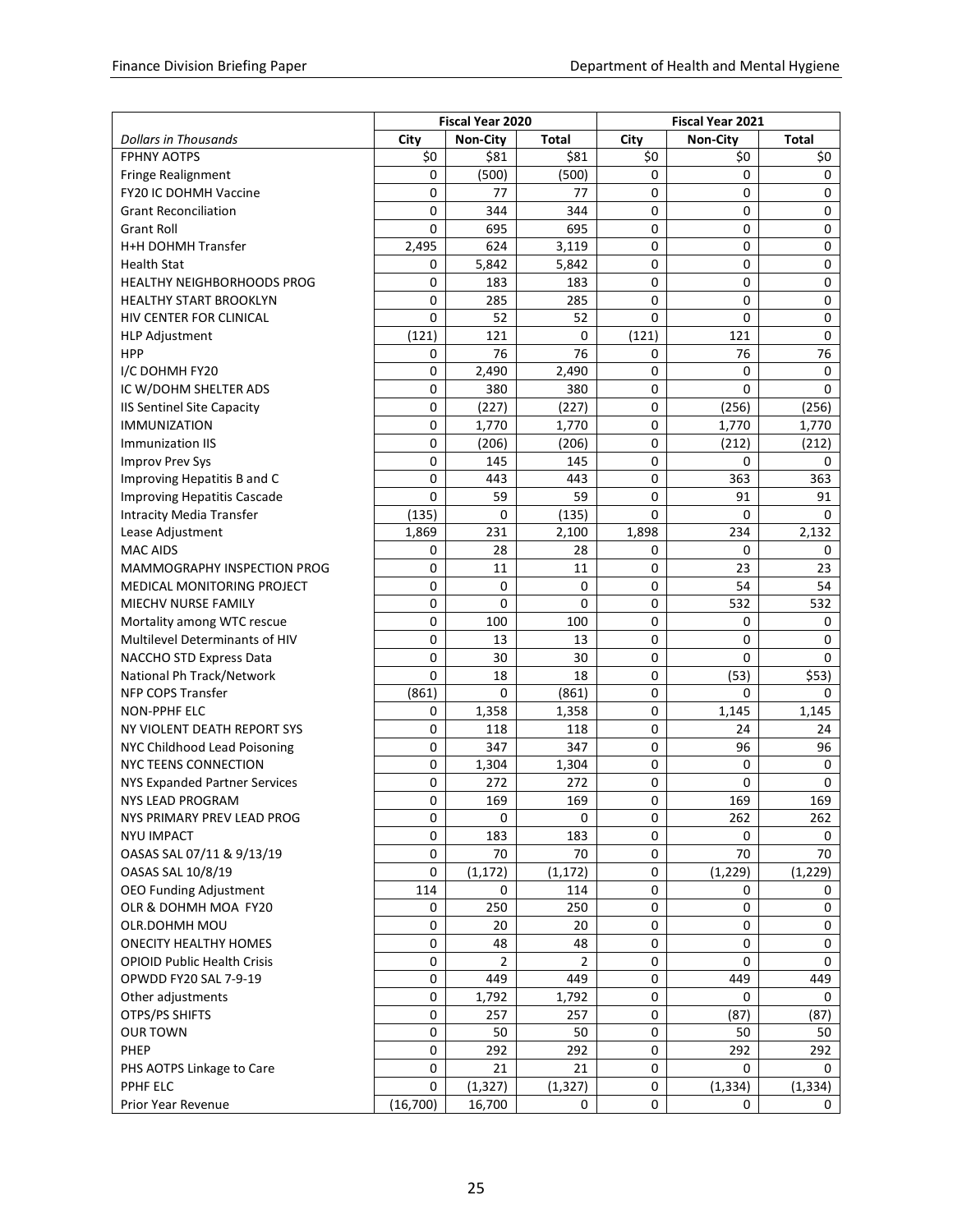|                                                       | <b>Fiscal Year 2020</b> |                 |              | <b>Fiscal Year 2021</b> |                 |              |  |
|-------------------------------------------------------|-------------------------|-----------------|--------------|-------------------------|-----------------|--------------|--|
| <b>Dollars in Thousands</b>                           | City                    | <b>Non-City</b> | <b>Total</b> | City                    | <b>Non-City</b> | <b>Total</b> |  |
| <b>PROFOUND</b>                                       | \$0                     | \$64            | \$64         | \$0                     | \$0             | \$0          |  |
| PS/OTPS Shifts                                        | 0                       | (109)           | (109)        | $\Omega$                | (381)           | (381)        |  |
| <b>Reimbursement Checks</b>                           | 0                       | 173             | 173          | 0                       | 0               | 0            |  |
| <b>Rent Regulation Outreach</b>                       | 1,110                   | 0               | 1,110        | 0                       | $\Omega$        | $\Omega$     |  |
| REV6812FUNDS                                          | 0                       | (200)           | (200)        | $\Omega$                | $\Omega$        | $\Omega$     |  |
| <b>Revenue Billing</b>                                | 0                       | 0               | 0            | (1,500)                 | 1,500           | (0)          |  |
| Roll from FY19 to FY20                                | 0                       | 600             | 600          | $\Omega$                | 0               | $\Omega$     |  |
| <b>Rx Stat</b>                                        | 0                       | 434             | 434          | $\mathbf 0$             | $\Omega$        | $\Omega$     |  |
| SOMH 8/20/19 SAL FY20+                                | 0                       | 2,504           | 2,504        | $\Omega$                | 1,260           | 1,260        |  |
| SOMH SAL 10/15/19                                     | 0                       | 10              | 10           | 0                       | 0               | $\Omega$     |  |
| <b>STD SURVEILLANCE NETWORK</b>                       | 0                       | 103             | 103          | $\mathbf 0$             | 99              | 99           |  |
| <b>STOP DWI Program</b>                               | 0                       | 49              | 49           | 0                       | 0               | 0            |  |
| Strategic Partnerships and Pl                         | 0                       | 393             | 393          | $\Omega$                | 36              | 36           |  |
| <b>STRATEGIES TO SCALE UP PREP</b>                    | 0                       | 21              | 21           | $\mathbf 0$             | $\Omega$        | $\Omega$     |  |
| <b>TRANSLATING TELEPHONIC DIABETES</b>                | 0                       | (67)            | (67)         | 0                       | (67)            | (67)         |  |
| <b>UASI</b>                                           | 0                       | 187             | 187          | $\mathbf 0$             | 0               | 0            |  |
| UPFY20FELLOWS                                         | 0                       | 1               | $\mathbf{1}$ | $\Omega$                | 0               | 0            |  |
| <b>USDA FOOD INSECURITY</b>                           | 0                       | 217             | 217          | $\Omega$                | 0               | $\Omega$     |  |
| USE OF MOLECULAR HIV                                  | 0                       | 1,098           | 1,098        | 0                       | 169             | 169          |  |
| <b>VAP</b>                                            | 0                       | 2,904           | 2,904        | $\Omega$                | $\Omega$        | $\Omega$     |  |
| <b>WTC REGISTRY</b>                                   | 0                       | 1,958           | 1,958        | $\Omega$                | (41)            | (41)         |  |
| <b>WTC Zadroga</b>                                    | 9,000                   | $\Omega$        | 9,000        | $\Omega$                | 0               | $\Omega$     |  |
| <b>Subtotal, Other Adjustments</b>                    | (53, 228)               | \$112,414       | \$109,186    | \$1,955                 | \$4,649         | \$6,604      |  |
| <b>Total, All Changes</b>                             | \$10,031                | \$112,414       | \$122,445    | \$26,209                | \$4,649         | \$30,858     |  |
| DOHMH Budget, as of Preliminary 2021<br><b>Budget</b> | \$862,091               | \$902,651       | \$1,764,742  | \$827,708               | \$772,607       | \$1,600,315  |  |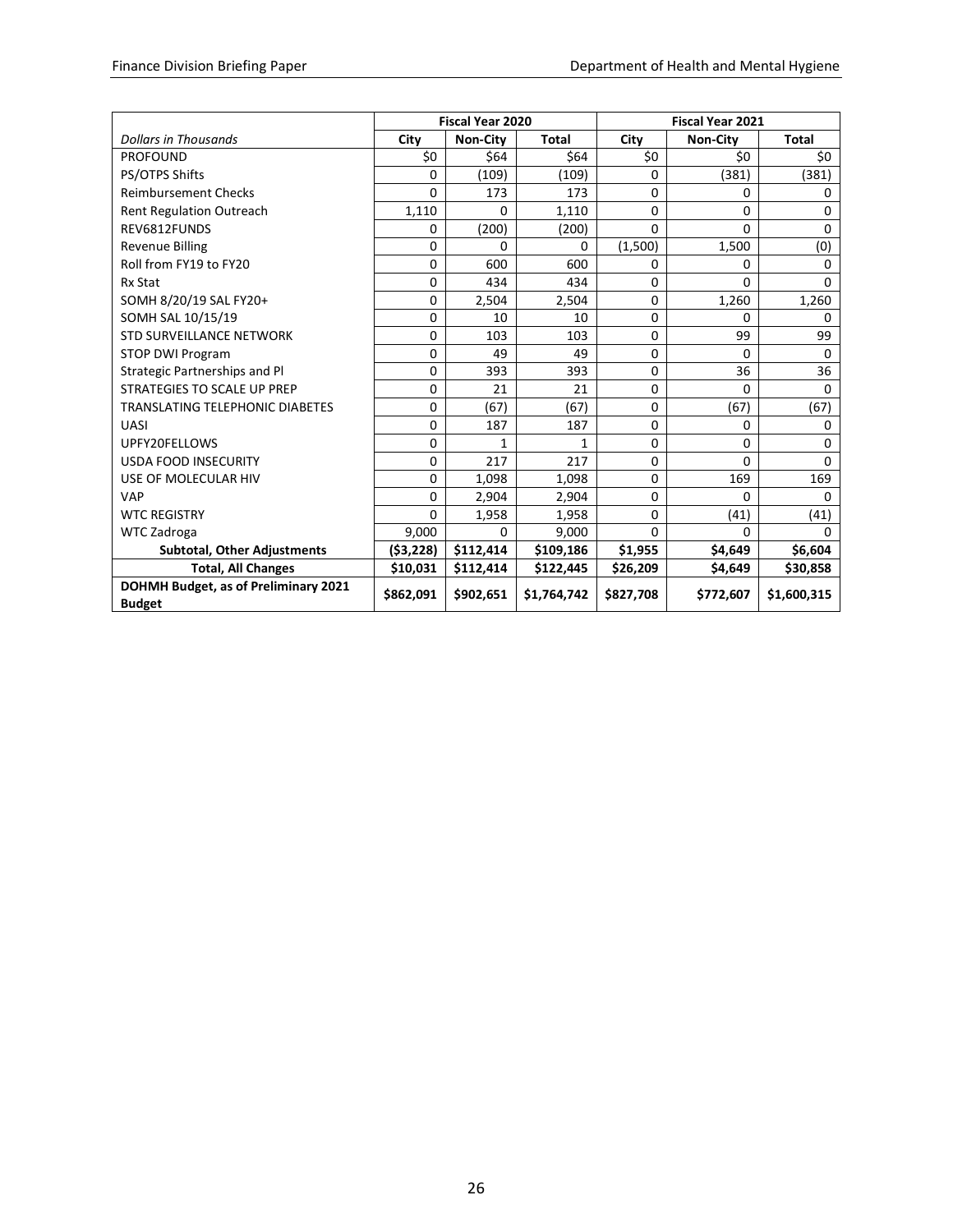# <span id="page-28-0"></span>B. DOHMH Expense Budget

|                                     | 2018        | 2019        | 2020        |             | <b>Preliminary Plan</b> | *Difference |
|-------------------------------------|-------------|-------------|-------------|-------------|-------------------------|-------------|
| Dollars in Thousands                | Actual      | Actual      | Adopted     | 2020        | 2021                    | 2020 - 2021 |
| <b>DOHMH Spending</b>               |             |             |             |             |                         |             |
| <b>Personal Services</b>            | \$438,766   | \$468,438   | \$456,177   | \$467,499   | \$466,376               | \$10,199    |
| <b>Other Than Personal Services</b> | 1,184,005   | 1,229,605   | 1,186,119   | 1,297,244   | 1,133,939               | (52,180)    |
| <b>TOTAL</b>                        | \$1,622,771 | \$1,698,043 | \$1,642,296 | \$1,764,742 | \$1,600,315             | (\$41,981)  |
| <b>Public Health</b>                |             |             |             |             |                         |             |
| <b>Personal Services</b>            | \$331,154   | \$350,452   | \$338,861   | \$346,057   | \$343,719               | \$4,858     |
| <b>Other Than Personal Services</b> | 640,181     | 666,945     | 577,890     | 660,437     | 543,234                 | (34,656)    |
| <b>Subtotal, Public Health</b>      | \$971,335   | \$1,017,397 | \$916,751   | \$1,006,493 | \$886,953               | (\$29,798)  |
| <b>Mental Hygiene</b>               |             |             |             |             |                         |             |
| <b>Personal Services</b>            | \$45,790    | \$53,560    | \$59,215    | \$61,791    | \$64,983                | \$5,768     |
| <b>Other Than Personal Services</b> | 442,770     | \$467,431   | \$537,119   | 548,655     | 512,866                 | (24,253)    |
| Subtotal, Mental Hygiene            | 488,561     | \$520,991   | \$596,333   | \$610,446   | \$577,849               | (\$18,484)  |
| <b>General Administration</b>       |             |             |             |             |                         |             |
| <b>Personal Services</b>            | \$61,822    | \$64,425    | \$58,101    | \$59,651    | \$57,673                | \$428       |
| <b>Other Than Personal Services</b> | 101,053     | 95,230      | 71,111      | 88,152      | 77,839                  | (6, 729)    |
| <b>Subtotal, Administration</b>     | \$162,875   | \$159,655   | \$129,212   | \$147,803   | \$135,512               | (\$6,301)   |
| DOHMH, Total                        | \$1,622,771 | \$1,698,043 | \$1,642,296 | \$1,764,742 | \$1,600,314             | (\$54,583)  |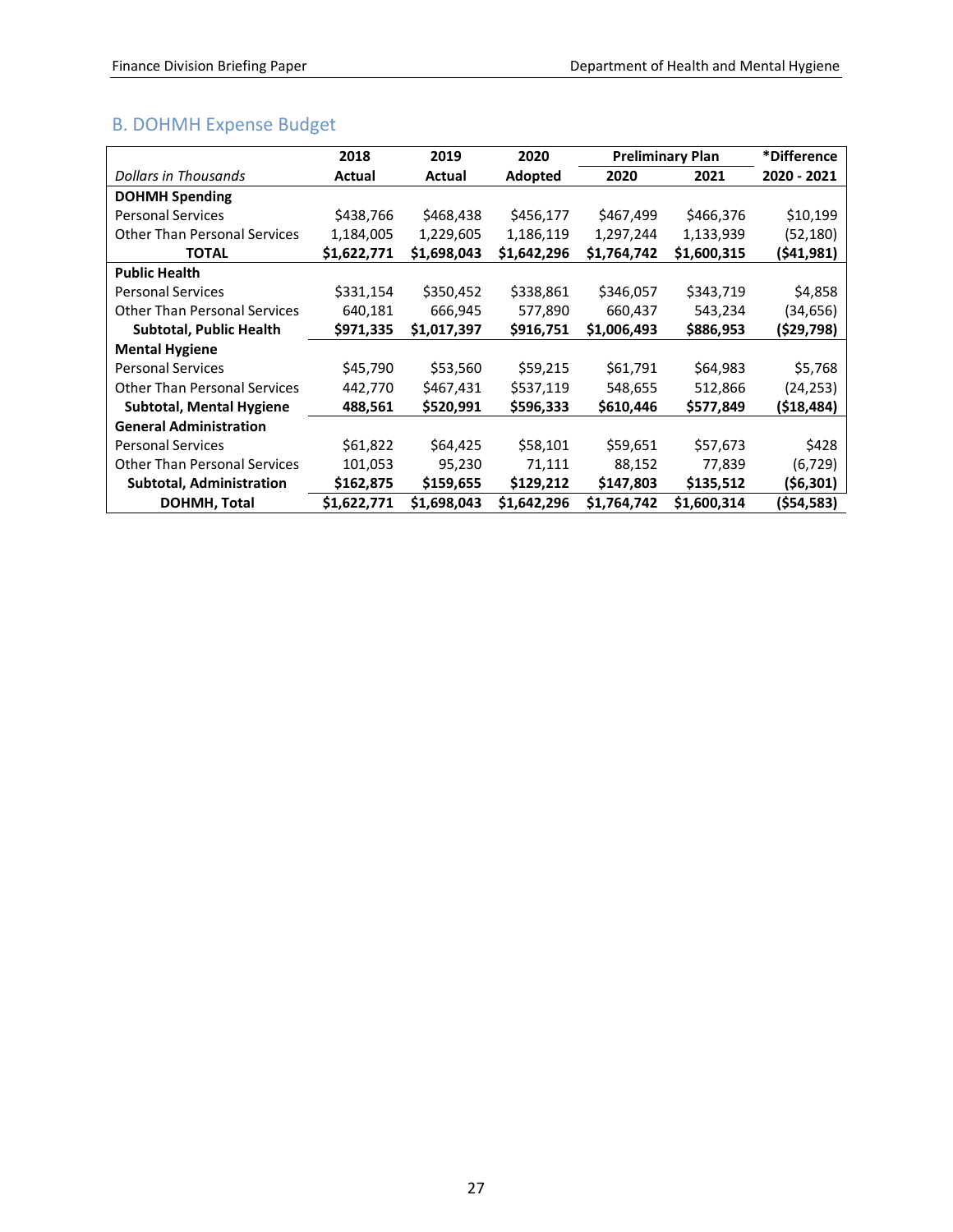# <span id="page-29-0"></span>C. Financial Summary

| <b>DOHMH</b> Financial Summary        |             |             |             |                         |             |                  |
|---------------------------------------|-------------|-------------|-------------|-------------------------|-------------|------------------|
|                                       | <b>FY18</b> | <b>FY19</b> | <b>FY20</b> | <b>Preliminary Plan</b> |             | *Difference      |
| <b>Dollars in Thousands</b>           | Actual      | Actual      | Adopted     | <b>FY20</b>             | <b>FY21</b> | <b>FY20-FY21</b> |
| <b>Budget by Program Area</b>         |             |             |             |                         |             |                  |
| Division of Mental Hygiene            |             |             |             |                         |             |                  |
| Administration                        | \$24,372    | \$25,893    | \$24,685    | \$29,112                | \$31,802    | (57, 117)        |
| Development Disabilities              | 16,254      | 15,748      | 17,396      | 17,923                  | 13,985      | 3,411            |
| <b>Mental Health Services</b>         | 334,456     | 359,102     | 427,454     | 436,302                 | 406,409     | 21,045           |
| Alcohol/Drug Prevention, Care         | 113,479     | 120,249     | 126,798     | 127,108                 | 125,652     | 1,146            |
| and Treatment                         |             |             |             |                         |             |                  |
| <b>Subtotal, Mental Hygiene</b>       | \$488,561   | \$520,991   | \$596,333   | \$610,446               | \$577,849   | \$18,484         |
| DOHMH, other                          |             |             |             |                         |             |                  |
| <b>Public Health</b>                  | \$971,335   | \$1,017,397 | \$916,751   | \$1,006,493             | \$886,953   | (529, 798)       |
| Administration-General                | 162,875     | 159,655     | 129,212     | 147,803                 | 135,512     | (6, 301)         |
| Subtotal, DOHMH, other                | \$1,134,210 | \$1,177,052 | \$1,045,963 | \$1,154,296             | \$1,022,465 | ( \$36,099)      |
| <b>TOTAL DOHMH</b>                    | \$1,622,771 | \$1,698,043 | \$1,642,296 | \$1,764,742             | \$1,600,314 | ( \$17,615)      |
| <b>Funding - DMH</b>                  |             |             |             |                         |             |                  |
| City Funds                            |             |             | \$284,129   | \$291,483               | \$264,947   | \$19,182         |
| Federal - Other                       |             |             | 39,897      | 28,076                  | 26,736      | 13,161           |
| Intra City                            |             |             | 2,170       | 2,170                   | 2,171       | (1)              |
| State                                 |             |             | 270,137     | 288,716                 | 283,996     | (13, 858)        |
| <b>TOTAL</b>                          | \$488,561   | \$520,991   | \$596,333   | \$610,446               | \$577,849   | (518, 484)       |
| <b>Budgeted Headcount: DMH</b>        |             |             |             |                         |             |                  |
| <b>Full-Time Positions - Civilian</b> | 625         | 689         | 670         | 699                     | 730         | (60)             |
| <b>TOTAL</b>                          | 625         | 689         | 670         | 699                     | 730         | (60)             |

*\*The difference of Fiscal 2020 Adopted Budget compared to Fiscal 2021 Preliminary Budget.*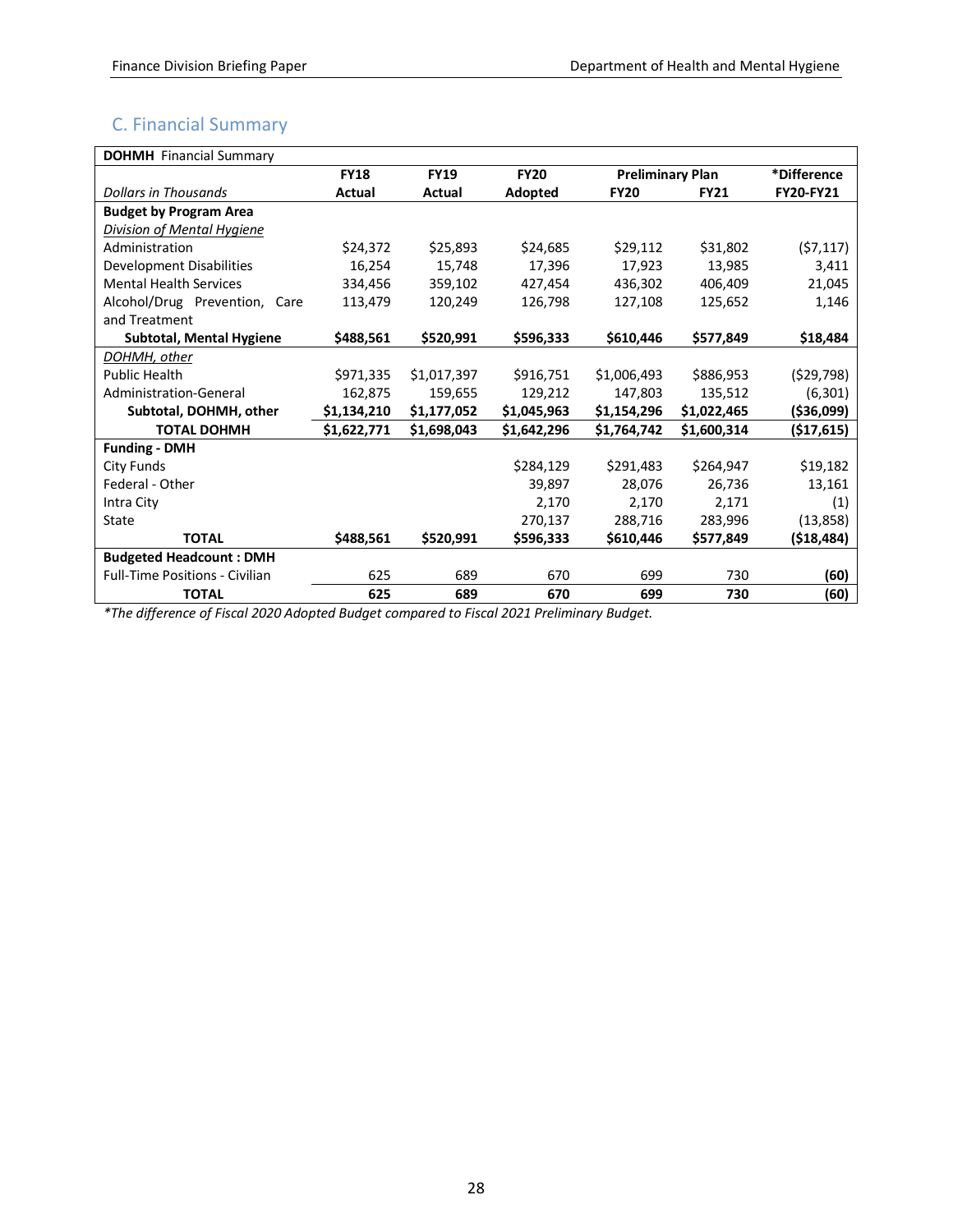# <span id="page-30-0"></span>D. DOHMH Total Contract Budget

*Dollars in Thousands*

|                                               | Fiscal 2020 | Number of        | <b>Fiscal 2021</b> | Number of        |
|-----------------------------------------------|-------------|------------------|--------------------|------------------|
| Category                                      | Adopted     | <b>Contracts</b> | Preliminary        | <b>Contracts</b> |
| <b>AIDS Services</b>                          | \$83,128    | 45               | \$83,128           | 45               |
| <b>Cleaning Services</b>                      | 434         | 35               | 408                | 36               |
| Contractual Services - General                | 106,216     | 58               | 70,480             | 56               |
| Data Processing Equipment Maintenance         | 1,321       | 40               | 564                | 40               |
| Economic Development                          | 386         | 12               | 324                | 13               |
| Maintenance and Operation of Infrastructure   | 888         | 60               | 518                | 58               |
| Maintenance and Repairs - General             | 2,752       | 95               | 2,449              | 97               |
| Maintenance and Repairs - Motor Vehicle Equip | 194         | 12               | 89                 | 12               |
| Mental Hygiene Services                       | 649,803     | 473              | 626,049            | 473              |
| <b>Office Equipment Maintenance</b>           | 827         | 61               | 289                | 61               |
| <b>Printing Services</b>                      | 2,820       | 90               | 2,019              | 90               |
| Prof. Services - Accounting Services          | 487         |                  | 508                |                  |
| Prof. Services - Computer Services            | 870         | 8                | 655                | 8                |
| <b>Prof. Services - Other</b>                 | 41,719      | 170              | 44,824             | 169              |
| <b>Security Services</b>                      | 1,488       |                  | 1,488              |                  |
| Special Clinical Services                     | 17,885      |                  | 14,885             |                  |
| Telecommunications Maintenance                | 44          | 28               | 39                 | 28               |
| <b>Temporary Services</b>                     | 482         | 53               | 793                | 52               |
| Training Program for City Employees           | 680         | 32               | 577                | 32               |
| <b>Transportation Services</b>                | 9,897       |                  | 9,854              | 3                |
| <b>TOTAL</b>                                  | \$922,320   | 1,282            | \$859,939          | 1,280            |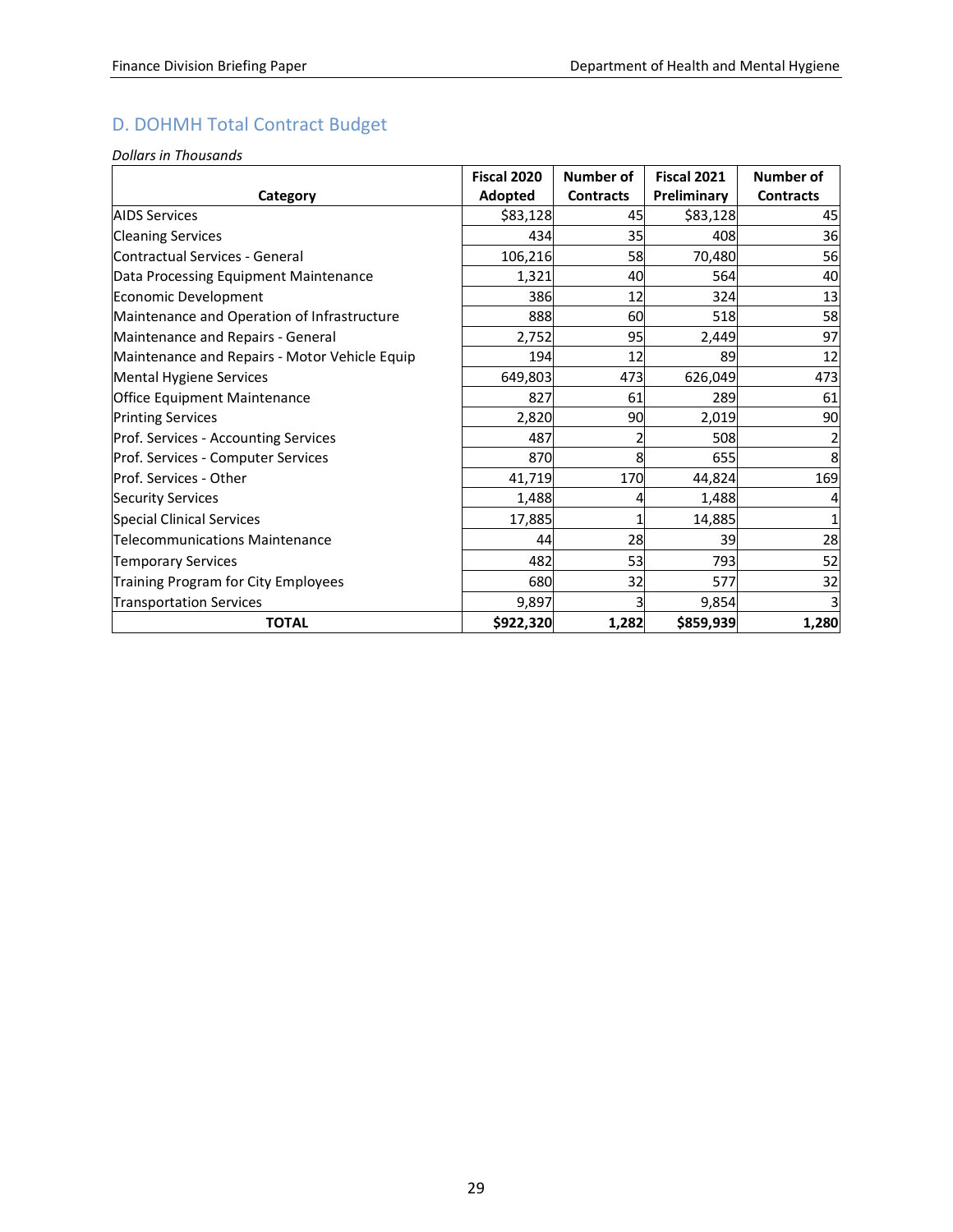# <span id="page-31-0"></span>E. Mental Health, Disabilities, and Addiction Contract Budget

| Mental Health, Disabilities and Addiction FY21 Preliminary Contract Budget        |                        |                  |                            |                                      |
|-----------------------------------------------------------------------------------|------------------------|------------------|----------------------------|--------------------------------------|
| <b>Dollars in Thousands</b>                                                       |                        | Number of        |                            |                                      |
| Category                                                                          | <b>FY20</b><br>Adopted | <b>Contracts</b> | <b>FY21</b><br>Preliminary | <b>Number of</b><br><b>Contracts</b> |
| <b>Chemical Dependency</b>                                                        |                        |                  |                            |                                      |
| <b>Contractual Services - General</b>                                             | \$10,066               | 1                | 9,477                      | 1                                    |
| <b>Mental Hygiene Services</b>                                                    | 92,375                 | 61               | 93,258                     | 61                                   |
| <b>Economic Development</b>                                                       | 142                    |                  | 120                        |                                      |
| Prof. Services - Other                                                            | 100                    |                  |                            |                                      |
| <b>SUBTOTAL</b>                                                                   | \$102,683              | 64               | \$102,856                  | 63                                   |
| <b>Development Hygiene</b>                                                        |                        |                  |                            |                                      |
| <b>Contractual Services - General</b>                                             | \$471                  |                  | \$0                        |                                      |
| <b>Mental Hygiene Services</b>                                                    | 15,713                 | 68               | 12,675                     | 68                                   |
| <b>SUBTOTAL</b>                                                                   | 16,183                 | 69               | 12,675                     | 68                                   |
| <b>Mental Health</b>                                                              |                        |                  |                            |                                      |
| Contractual Services - General                                                    | \$1,389                | 1                | \$0                        |                                      |
| <b>Temporary Services</b>                                                         | 117                    |                  | 0                          |                                      |
| <b>Transportation Services</b>                                                    |                        |                  |                            |                                      |
|                                                                                   | 45<br>$\Omega$         |                  |                            |                                      |
| Maintenance and Repairs - General<br><b>Mental Hygiene Services</b>               | 317,038                | 182              | 311,229                    | 182                                  |
|                                                                                   |                        |                  |                            |                                      |
| Training Program for City Employees<br>Prof. Services - Other                     |                        |                  |                            |                                      |
|                                                                                   | 14                     |                  | 90                         |                                      |
| <b>SUBTOTAL</b>                                                                   | \$318,608              | 187              | \$311,327                  | 185                                  |
| <b>Mental Health Management Services</b><br><b>Contractual Services - General</b> | \$168                  |                  | \$307                      |                                      |
|                                                                                   |                        |                  |                            |                                      |
| <b>Telecommunications Maintenance</b>                                             |                        |                  |                            |                                      |
| Maintenance and Repairs - General                                                 | 6                      |                  | 6                          | 1                                    |
| Office Equipment Maintenance                                                      |                        |                  | $\Omega$                   |                                      |
| <b>Printing Services</b>                                                          | 348                    | 37               | 10                         | 37                                   |
| <b>Temporary Services</b>                                                         |                        | 4                |                            |                                      |
| <b>Cleaning Services</b>                                                          | 21                     | 14               | 21                         | 14                                   |
| <b>Mental Hygiene Services</b>                                                    | 37,912                 |                  | 22,121                     | 1                                    |
| Economic Development                                                              | 77                     | 2                |                            | 2                                    |
| Training Program for City Employees                                               | 55                     | 8                | 26                         | 8                                    |
| Maintenance and Operation of Infrastructure                                       | 8                      | $\mathbf{1}$     | 8                          | 1                                    |
| Prof. Services - Accounting Services                                              | 237                    | 1                | 258                        | 1                                    |
| Prof. Services - Other                                                            | 34                     | 1                | 34                         | 1                                    |
| <b>SUBTOTAL</b>                                                                   | \$38,872               | 73               | \$22,799                   | 72                                   |
| <b>Early Intervention</b>                                                         |                        |                  |                            |                                      |
| <b>Contractual Services - General</b>                                             | \$200                  |                  | \$188                      | 1                                    |
| Maintenance and Repairs - General                                                 | 41                     | $\mathbf{1}$     | 41                         | 1                                    |
| Data Processing Equipment Maintenance                                             | 46                     |                  | 46                         | 1                                    |
| <b>Printing Services</b>                                                          | 61                     |                  | 61                         | 1                                    |
| <b>Temporary Services</b>                                                         | 40                     | 5                | 40                         | 5                                    |
| Mental Hygiene Services                                                           | 186,765                | 161              | 186,765                    | 161                                  |
| <b>Transportation Services</b>                                                    | 9,850                  | 1                | 9,850                      | $\mathbf{1}$                         |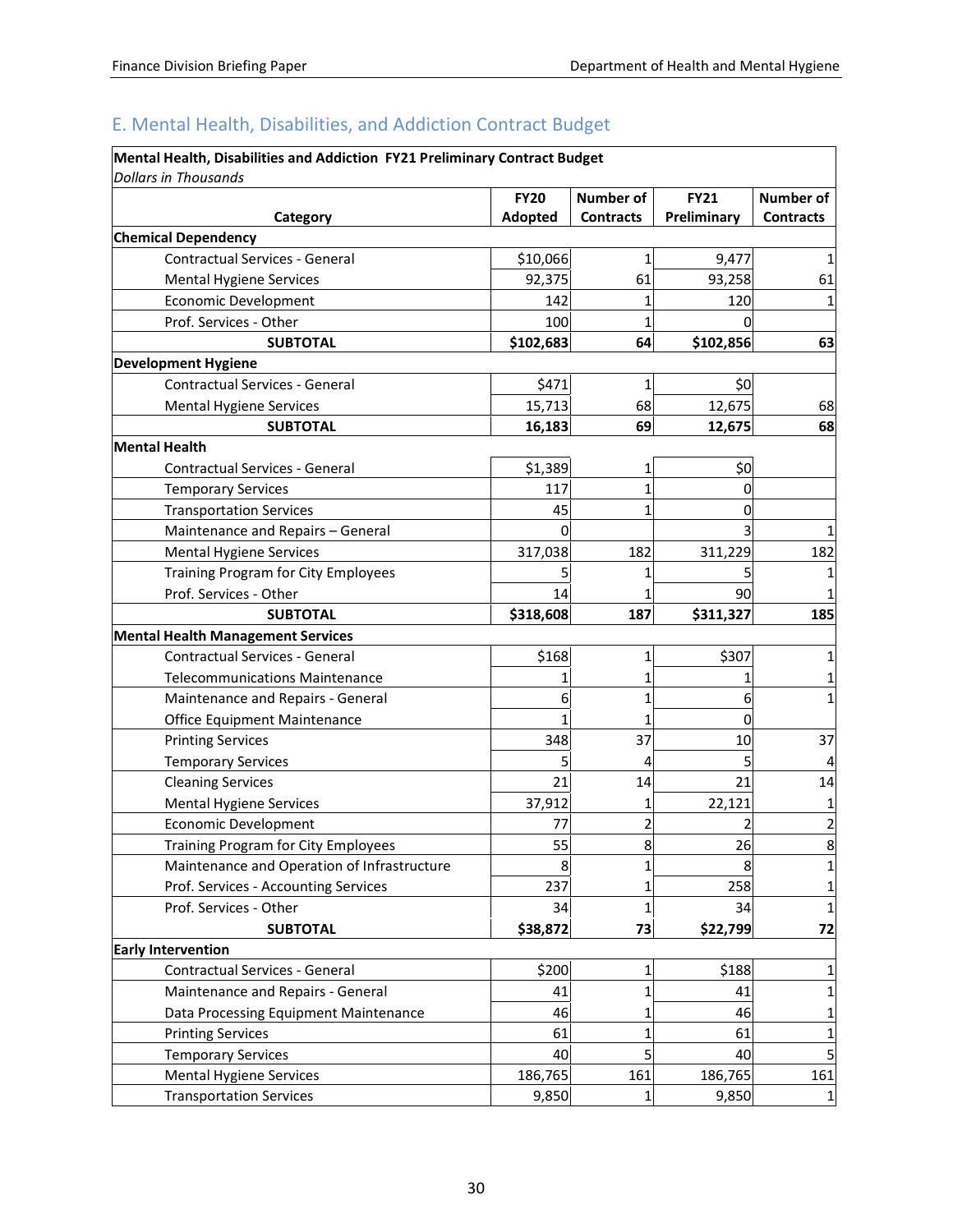| Mental Health, Disabilities and Addiction FY21 Preliminary Contract Budget |             |                  |             |                  |  |  |  |  |
|----------------------------------------------------------------------------|-------------|------------------|-------------|------------------|--|--|--|--|
| Dollars in Thousands                                                       |             |                  |             |                  |  |  |  |  |
|                                                                            | <b>FY20</b> | Number of        | <b>FY21</b> | Number of        |  |  |  |  |
| Category                                                                   | Adopted     | <b>Contracts</b> | Preliminary | <b>Contracts</b> |  |  |  |  |
| <b>Training Program for City Employees</b>                                 |             |                  |             |                  |  |  |  |  |
| Prof. Services - Accounting Services                                       | 250         |                  | 250         |                  |  |  |  |  |
| Prof. Services - Other                                                     | 14          |                  |             |                  |  |  |  |  |
| <b>SUBTOTAL</b>                                                            | \$197,272   | 174              | \$197,255   | 174              |  |  |  |  |
| <b>TOTAL MENTAL HEALTH CONTRACTS</b>                                       | \$673,618   | 567              | \$646,912   | 562              |  |  |  |  |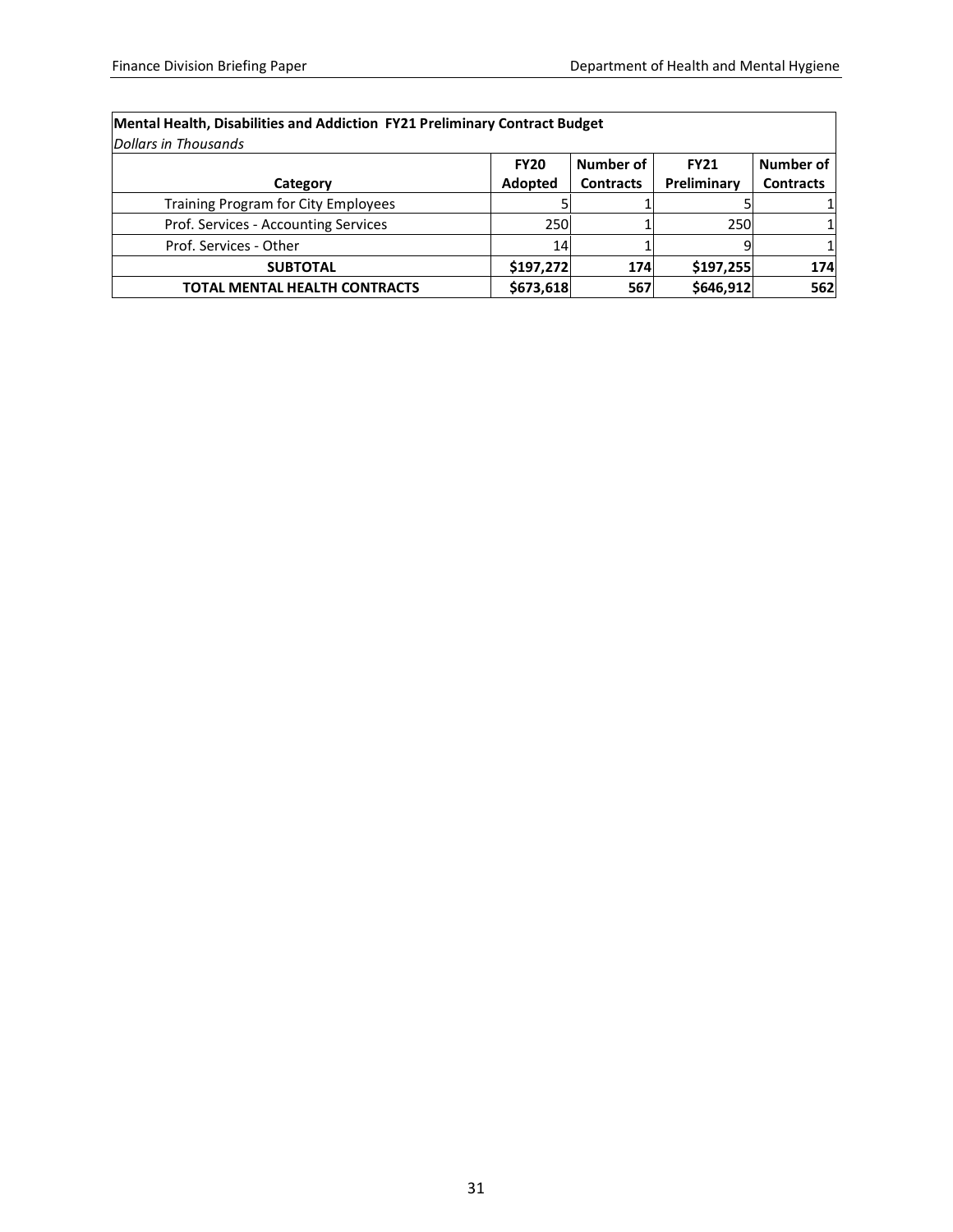# <span id="page-33-0"></span>F. Program Areas

# <span id="page-33-1"></span>ThriveNYC Spending

| $$$ in millions                   |                                                                                                                  |          | <b>FY20</b>      | <b>FY21</b>      | <b>FY22+</b>     |
|-----------------------------------|------------------------------------------------------------------------------------------------------------------|----------|------------------|------------------|------------------|
| <b>Agency</b>                     | Initiative                                                                                                       | HC       | <b>Budget</b>    | <b>Budget</b>    | <b>Budget</b>    |
|                                   | <b>Promote Mental Health for the Youngest New Yorkers</b>                                                        |          |                  |                  |                  |
| ACS                               | Attachment and Biobehavioral Catch Up (ABC)                                                                      |          | \$3.30           | \$3.30           | \$3.30           |
| <b>DOE</b>                        | Mental Health Services for High-Needs Schools                                                                    | 9        | 19.40            | 19.40            | 19.40            |
| <b>DOE</b>                        | <b>School Response Clinicians</b>                                                                                | 85       | 10.90            | 10.90            | 10.90            |
| DOE/DOHMH                         | Social-Emotional Learning: Universal Pre-K;<br>Trauma Smart; and Early Childhood Mental<br><b>Health Network</b> | 30       | 16.10            | 16.10            | 16.10            |
| <b>DOHMH</b>                      | Kognito: Online Mental Health Training for<br>Classroom and School Staff                                         |          | 0.30             | 0.30             | 0.30             |
| <b>DOHMH</b>                      | <b>School Mental Health Consultants: Capacity</b><br><b>Building and Technical Assistance</b>                    | 109      | 9.90             | 9.90             | 9.90             |
|                                   | <b>TOTAL</b>                                                                                                     | 233      | \$59.90          | \$59.90          | \$59.90          |
| <b>Eliminate Barriers to Care</b> |                                                                                                                  |          |                  |                  |                  |
| <b>DOHMH</b>                      | <b>NYC Well</b>                                                                                                  |          | \$12.60          | \$12.60          | \$12.60          |
| <b>DOHMH</b>                      | Mental Health First Aid                                                                                          | 61       | 6.30             | 6.30             | 6.30             |
| <b>DOHMH</b>                      | <b>Public Education Campaigns and Educational</b><br>Resources                                                   | 1        | 2.00             | 2.00             | 2.00             |
| OEO                               | Connections to Care: Mental Health Integration<br>in Community-Based Organizations                               | 6        | 6.50             | 6.50             | 6.50             |
| <b>HRA</b>                        | <b>Connections to Care: JobsPlus</b>                                                                             |          | 0.70             | 2.50             | 2.50             |
| OLR                               | BeWell: Mental Health Support for City                                                                           |          | 1.10             | 1.00             | 1.20             |
|                                   | Employees<br><b>TOTAL</b>                                                                                        | 68       | \$29.20          | \$30.90          | \$31.10          |
|                                   | <b>Reach People with the Highest Need</b>                                                                        |          |                  |                  |                  |
| <b>ENDGBV</b>                     | Mental Health Services in all Family Justice<br>Centers                                                          | 13       | \$3.30           | \$3.30           | \$3.30           |
| <b>NYPD</b>                       | Crime Victim Assistance Program                                                                                  | 86       | 14.70            | 14.70            | 14.70            |
| <b>DVS</b>                        | Mental Health Outreach and Support for<br>Veterans (VetsThriveNYC)                                               | 8        | 0.60             | 0.60             | 0.60             |
| <b>DVS</b>                        | Non-Traditional Mental Health Services for<br>Veterans                                                           |          | $0 -$            | 0.20             | 0.20             |
| <b>DYCD</b>                       | Mental Health Services in Runaway and<br>Homeless Youth Shelters and Drop-In Centers                             |          | 2.00             | 2.00             | 2.00             |
| H+H/CHS                           | Behavioral Health Assessment and Support for<br>Youth in Detention                                               | 28       | 3.80             | 3.80             | 3.80             |
| <b>DFTA</b>                       | <b>Clinicians in Senior Centers</b>                                                                              |          | 3.10             | 3.10             | 3.10             |
| <b>DFTA</b>                       | Visiting Program for Homebound Older Adults                                                                      |          | 1.80             | 1.80             | 1.80             |
| <b>DHS</b>                        | Mental Health Services in Family Shelters                                                                        |          | 27.20            | 27.20            | 27.20            |
| <b>DOHMH</b>                      | Newborn Home Visiting Program in Shelters                                                                        | 29       | 2.00             | 2.00             | 2.00             |
| DOHMH/H+H                         | Mental Health Service Corps<br><b>TOTAL</b>                                                                      | 9<br>173 | 25.30<br>\$83.80 | 13.00<br>\$71.70 | 13.00<br>\$71.70 |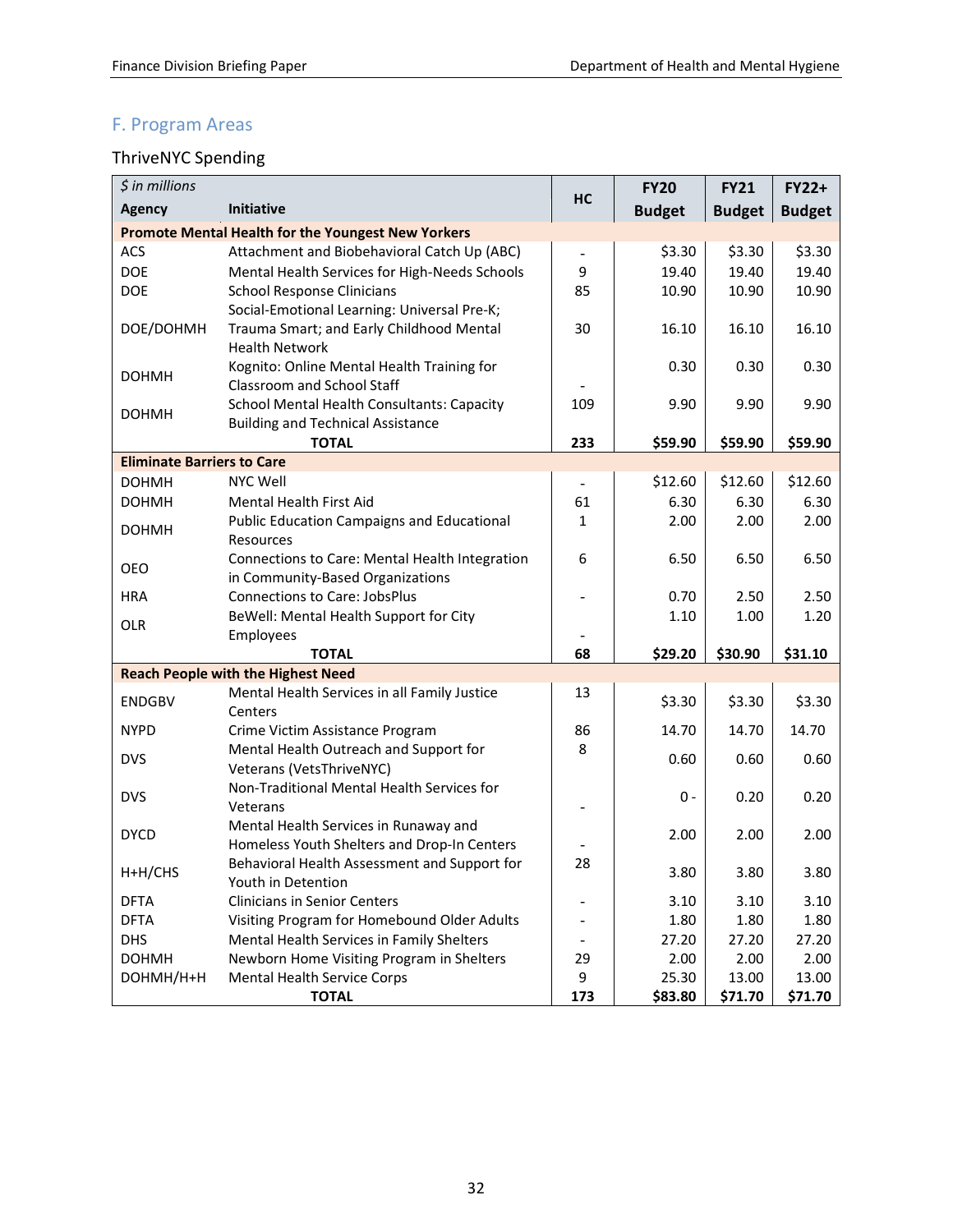| Agency                     | <b>Initiative</b>                                              | <b>HC</b>    | <b>Budget</b> | <b>Budget</b> | <b>Budget</b> |
|----------------------------|----------------------------------------------------------------|--------------|---------------|---------------|---------------|
|                            | <b>Strengthen Crisis Prevention and Response</b>               |              |               |               |               |
| <b>DOHMH</b>               | <b>Assisted Outpatient Treatment Enhancements</b>              | 14           | \$1.20        | \$1.20        | \$1.20        |
| <b>DOHMH</b>               | Intensive Mobile Treatment Teams (IMT)                         |              | 7.70          | 7.70          | 7.70          |
| <b>DOHMH</b>               | <b>Forensic Assertive Community Treatment Teams</b><br>(FACT)  |              | 2.60          | 2.60          | 2.60          |
| <b>DOHMH</b>               | Assertive Community Treatment Teams (ACT)                      |              | 4.00          | 4.00          | 4.00          |
| DOHMH/NYPD                 | Co-Response Teams                                              | 91           | 7.20          | 7.20          | 7.20          |
| <b>NYPD</b>                | <b>Crisis Intervention Team Training</b>                       |              | 5.30          | 5.30          | 5.30          |
| <b>DOHMH</b>               | Support and Connection Centers (formerly<br>Diversion Centers) | $\mathbf{1}$ | 9.50          | 9.50          | 9.50          |
| DOHMH/NYPD                 | Crisis Prevention and Response Task Force                      | 90           | 10.20         | 34.00         | 37.00         |
|                            | <b>TOTAL</b>                                                   | 196          | \$47.70       | \$71.50       | \$74.50       |
| <b>Refine our Approach</b> |                                                                |              |               |               |               |
| OEO.                       | Evaluations                                                    | $\mathbf{1}$ | 1.30          | 1.30          | 1.30          |
|                            | <b>TOTAL</b>                                                   | 1            | \$1.30        | \$1.30        | \$1.30        |
|                            | <b>GRAND TOTAL</b>                                             | 671          | \$221.9       | \$235.3       | \$238.5       |

*\*The following programs were formerly overseen by the Mayor's Office of ThriveNYC and are now overseen elsewhere and continue to receive funding from the City: Group Attachment Based Intervention (GABI) - Trauma Services for*

*Families; Coordinated Mental Health Planning; Talk to Your Baby; Department of Health and Mental Hygiene Case Monitoring; Employment Opportunities for Individuals with Developmental Disabilities; Mental Health Services at Mental Health Shelters; Peace Officers at the Most Problematic Shelters; Making Educators Partners: In-Person Suicide Prevention Training for Teachers and School Staff; Expanding Access to Buprenorphine Treatment in Primary Care Settings; Expanding Access to Naloxone.*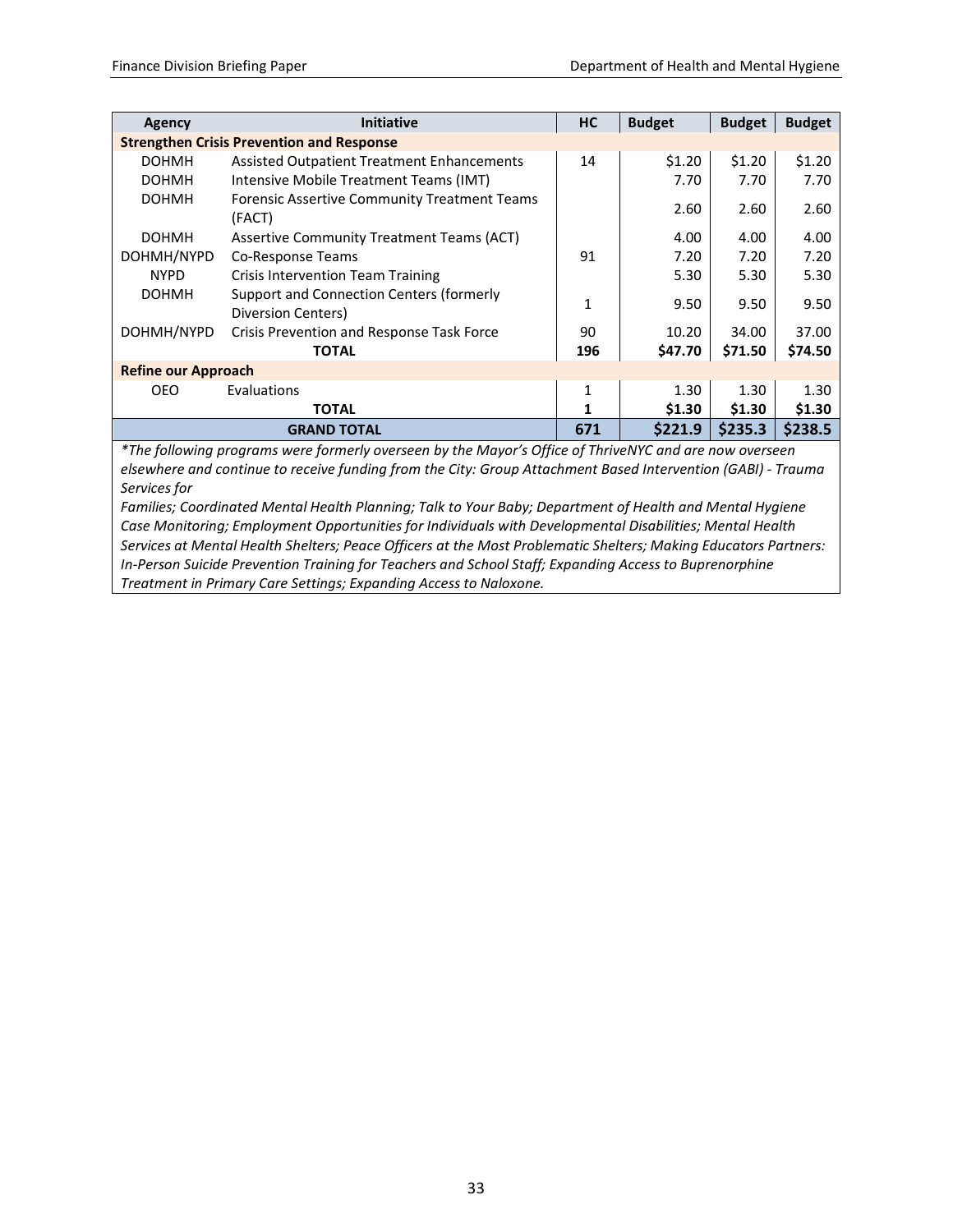# <span id="page-35-0"></span>Mental Health Services Spending

| <b>Mental Health Services</b>        | 2018          | 2019          | 2020      | <b>Preliminary Plan</b> |           | *Difference  |
|--------------------------------------|---------------|---------------|-----------|-------------------------|-----------|--------------|
| Dollars in Thousands                 | <b>Actual</b> | <b>Actual</b> | Adopted   | 2020                    | 2021      | 2020 - 2021  |
| <b>Spending</b>                      |               |               |           |                         |           |              |
| <b>Personal Services</b>             |               |               |           |                         |           |              |
| <b>Additional Gross Pay</b>          | \$272         | \$413         | \$170     | \$170                   | \$170     | \$0          |
| <b>Fringe Benefits</b>               | 4             | 5             | 368       | 368                     | 368       | <sup>0</sup> |
| <b>Full-Time Salaried - Civilian</b> | 23,588        | 27,466        | 29,443    | 27,812                  | 31,524    | 2,081        |
| Overtime - Civilian                  | 14            | 32            | 6         | 12                      | 3         | (3)          |
| Unsalaried                           | 256           | 325           | 488       | 337                     | 321       | (168)        |
| <b>Subtotal</b>                      | \$24,133      | \$28,242      | \$30,475  | \$28,699                | \$32,386  | \$1,910      |
| <b>Other Than Personal Services</b>  |               |               |           |                         |           | 0            |
| <b>Contractual Services</b>          | \$244,454     | \$254,694     | \$357,130 | \$350,777               | \$333,819 | ( \$23, 311) |
| Fixed & Misc. Charges                |               | n             | O         |                         | n         |              |
| Other Services & Charges             | 30,813        | 40,856        | 3,847     | 20,752                  | 4,059     | 212          |
| Property & Equipment                 | 697           | 1,206         | 1,171     | 1,022                   | 447       | (724)        |
| <b>Social Services</b>               | 34,113        | 33,818        | 33,932    | 34,521                  | 33,623    | (309)        |
| Supplies & Materials                 | 244           | 285           | 899       | 528                     | 2,076     | 1,177        |
| <b>Subtotal</b>                      | \$310,322     | \$330,860     | \$396,978 | \$407,604               | \$374,023 | ( \$22,646)  |
| <b>TOTAL</b>                         | \$334,456     | \$359,102     | \$427,454 | \$436,302               | \$406,409 | ( \$20, 736) |
| <b>Funding</b>                       |               |               |           |                         |           |              |
| City Funds                           |               |               | \$193,221 | \$199,135               | \$173,742 | ( \$19,479)  |
| Federal - Other                      |               |               | 24,235    | 22,071                  | 21,267    | (2,967)      |
| Intra-City                           |               |               | 2,170     | 2,170                   | 2,171     |              |
| State                                |               |               | 207,828   | 212,926                 | 209,229   | 1,401        |
| <b>TOTAL</b>                         | \$334,456     | \$359,102     | \$427,454 | \$436,302               | \$406,409 | ( \$21,045)  |
| <b>Budgeted Headcount</b>            |               |               |           |                         |           |              |
| <b>Full-Time Positions</b>           | 358           | 347           | 404       | 438                     | 469       | 65           |
| <b>TOTAL</b>                         | 358           | 347           | 404       | 438                     | 469       | 65           |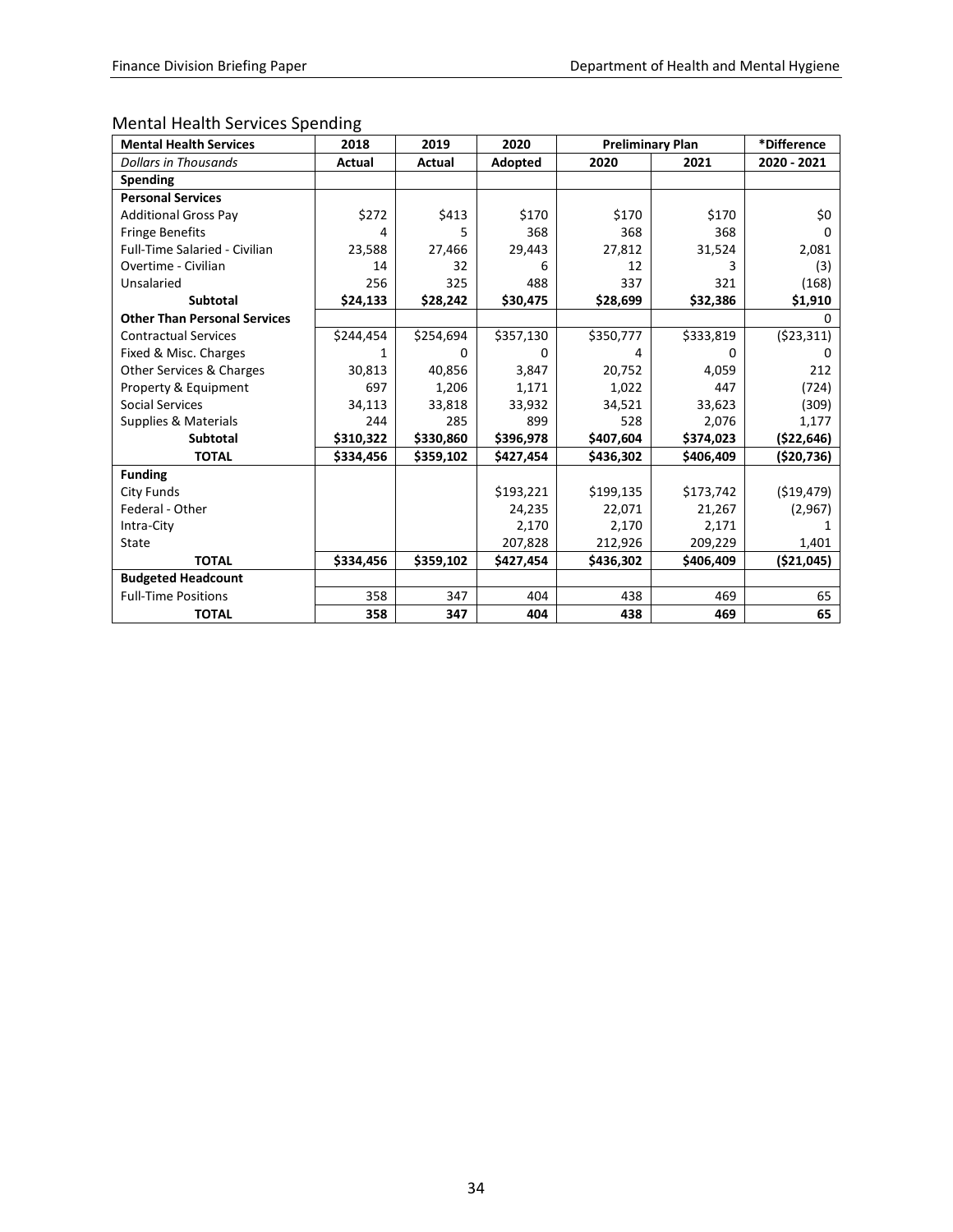# <span id="page-36-0"></span>Early Intervention Spending

| <b>El Services</b>                  | 2018      | 2019      | 2020      | <b>Preliminary Plan</b> |           | *Difference |
|-------------------------------------|-----------|-----------|-----------|-------------------------|-----------|-------------|
| <b>Dollars in Thousands</b>         | Actual    | Actual    | Adopted   | 2020                    | 2021      | 2020 - 2021 |
| Spending                            |           |           |           |                         |           |             |
| <b>Personal Services</b>            |           |           |           |                         |           |             |
| <b>Additional Gross Pay</b>         | \$471     | \$408     | \$2       | \$118                   | \$2       | \$0         |
| <b>Fringe Benefits</b>              | 3         | 3         | 0         | <sup>0</sup>            | 0         | 0           |
| Full-Time Salaried - Civilian       | 14,805    | 14,753    | 15,874    | 15,799                  | 15,988    | 114         |
| Overtime - Civilian                 | 18        | 10        | n         | 4                       | n         | 0           |
| Unsalaried                          | 215       | 251       | 256       | 254                     | 258       | 2           |
| <b>Subtotal</b>                     | \$15,512  | \$15,426  | \$16,132  | \$16,176                | \$16,248  | \$116       |
| <b>Other Than Personal Services</b> |           |           |           |                         |           |             |
| <b>Contractual Services</b>         | \$250,684 | \$266,908 | \$197,272 | \$257,624               | \$197,255 | (517)       |
| Fixed & Misc. Charges               | 2         | 15        | o         | 0                       | O         | 0           |
| Other Services & Charges            | 3,868     | 3,840     | 3,395     | 3,893                   | 3,375     | (20)        |
| Property & Equipment                | 41        | 26        | 82        | 89                      | 82        | 0           |
| <b>Social Services</b>              | 0         | 0         | 92        | 0                       | 92        | 0           |
| Supplies & Materials                | 109       | 136       | 864       | 121                     | 864       | 0           |
| <b>Subtotal</b>                     | \$254,705 | \$270,925 | \$201,706 | \$261,727               | \$201,668 | (537)       |
| <b>TOTAL</b>                        | \$270,216 | \$286,351 | \$217,838 | \$277,903               | \$217,916 | \$79        |
| <b>Funding</b>                      |           |           |           |                         |           |             |
| City Funds                          |           |           | \$81,350  | \$81,347                | \$96,444  | \$15,094    |
| Federal - Other                     |           |           | 17,413    | 17,481                  | 17,420    |             |
| State                               |           |           | 119,074   | 179,074                 | 104,052   | (15,022)    |
| <b>TOTAL</b>                        | \$270,216 | \$286,351 | \$217,838 | \$277,903               | \$217,916 | \$79        |
| <b>Budgeted Headcount</b>           |           |           |           |                         |           |             |
| <b>Full-Time Positions</b>          | 231       | 228       | 227       | 226                     | 226       | (1)         |
| <b>TOTAL</b>                        | 231       | 228       | 227       | 226                     | 226       | (1)         |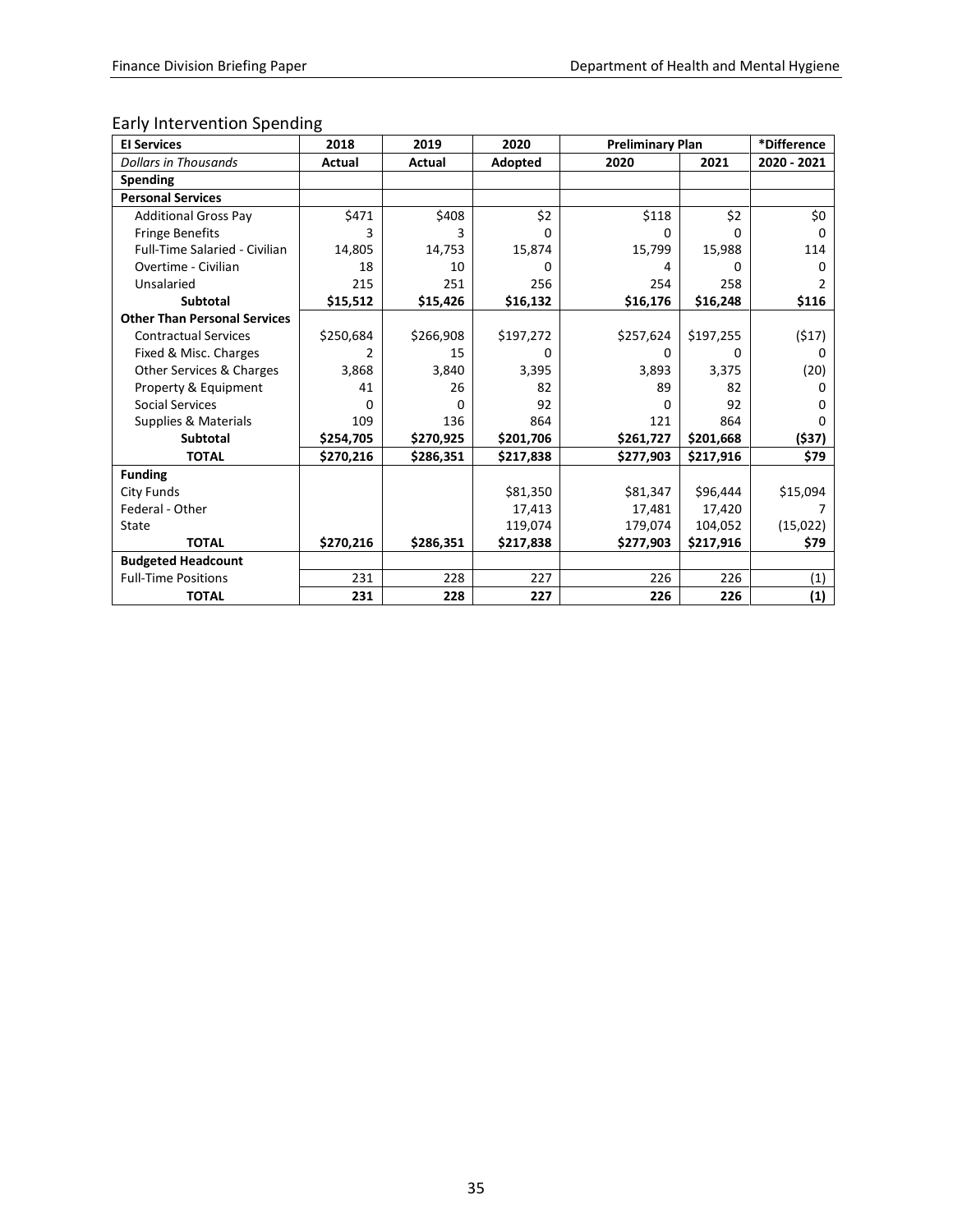# <span id="page-37-0"></span>Chemical Dependency Spending

| <b>Chemical Dependency</b>          | 2018      | 2019          | 2020      | <b>Preliminary Plan</b> |           | *Difference  |
|-------------------------------------|-----------|---------------|-----------|-------------------------|-----------|--------------|
| <b>Dollars in Thousands</b>         | Actual    | <b>Actual</b> | Adopted   | 2020                    | 2021      | 2020 - 2021  |
| Spending                            |           |               |           |                         |           |              |
| <b>Personal Services</b>            |           |               |           |                         |           |              |
| <b>Additional Gross Pay</b>         | \$41      | \$46          | \$409     | \$409                   | \$409     | \$0          |
| <b>Fringe Benefits</b>              | 1         | 1             | U         | U                       | U         | <sup>0</sup> |
| Full-Time Salaried - Civilian       | 4,617     | 6,196         | 8,303     | 8,988                   | 8,765     | 462          |
| Overtime - Civilian                 | 0         | 5             | $\Omega$  | 0                       | 0         | 0            |
| Unsalaried                          | 57        | 62            | 225       | 187                     | 19        | (206)        |
| <b>Subtotal</b>                     | \$4,716   | \$6,310       | \$8,936   | \$9,584                 | \$9,193   | \$256        |
| <b>Other Than Personal Services</b> |           |               |           |                         |           |              |
| <b>Contractual Services</b>         | \$84,354  | \$90,455      | \$102,683 | \$98,829                | \$102,856 | \$173        |
| Fixed & Misc. Charges               | 0         | 1             | 0         | 0                       | O         | 0            |
| Other Services & Charges            | 4,516     | 12,876        | 2,523     | 8,974                   | 2,429     | (95)         |
| Property & Equipment                | 54        | 61            | 16        | 79                      | 0         | (16)         |
| <b>Social Services</b>              | 19,736    | 10,461        | 11,866    | 9,336                   | 10,637    |              |
| Supplies & Materials                | 103       | 85            | 774       | 307                     | 538       | (236)        |
| <b>Subtotal</b>                     | \$108,763 | \$113,940     | \$117,862 | \$117,525               | \$116,460 | (\$174)      |
| <b>TOTAL</b>                        | \$113,479 | \$120,249     | \$126,798 | \$127,108               | \$125,652 | \$83         |
| <b>Funding</b>                      |           |               |           |                         |           |              |
| City Funds                          |           |               | \$69,330  | \$69,467                | \$69,196  | ( \$135)     |
| Federal - Other                     |           |               | 13,293    | 668                     | 132       | (13, 161)    |
| State                               |           |               | 44,175    | 56,973                  | 56,325    | 12,150       |
| <b>TOTAL</b>                        | \$113,479 | \$120,249     | \$126,798 | \$127,108               | \$125,652 | (51, 146)    |
| <b>Budgeted Headcount</b>           |           |               |           |                         |           |              |
| <b>Full-Time Positions</b>          | 71        | 89            | 85        | 82                      | 82        | (3)          |
| <b>TOTAL</b>                        | 71        | 89            | 85        | 82                      | 82        | (3)          |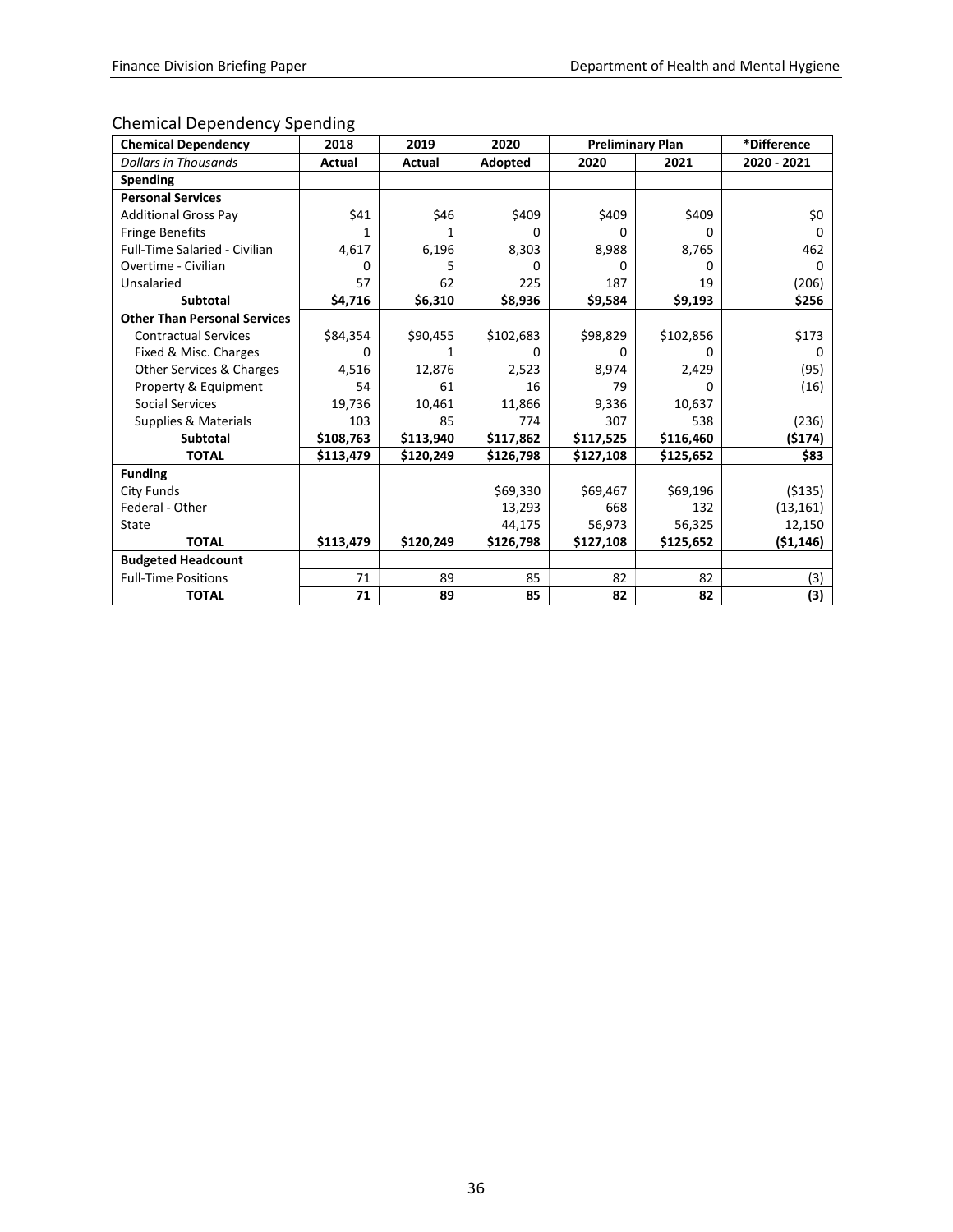# <span id="page-38-0"></span>Mental Hygiene Administration Spending

| <b>Administration</b>                | 2018          | 2019          | 2020     | <b>Preliminary Plan</b> |          | *Difference |
|--------------------------------------|---------------|---------------|----------|-------------------------|----------|-------------|
| <b>Dollars in Thousands</b>          | <b>Actual</b> | <b>Actual</b> | Adopted  | 2020                    | 2021     | 2020 - 2021 |
| Spending                             |               |               |          |                         |          |             |
| <b>Personal Services</b>             |               |               |          |                         |          |             |
| <b>Additional Gross Pav</b>          | \$395         | \$312         | \$748    | \$749                   | \$748    | \$0         |
| <b>Fringe Benefits</b>               | 1             | 1             | 0        | 0                       | 0        | 0           |
| <b>Full-Time Salaried - Civilian</b> | 15,181        | 17,358        | 17,215   | 20,916                  | 20,822   | 3,607       |
| Overtime - Civilian                  | 38            | 42            | 211      | 204                     | 178      | (33)        |
| Unsalaried                           | 446           | 493           | 556      | 485                     | 499      | (57)        |
| <b>Subtotal</b>                      | \$16,060      | \$18,206      | \$18,729 | \$22,355                | \$22,246 | \$3,517     |
| <b>Other Than Personal Services</b>  |               |               |          |                         |          |             |
| <b>Contractual Services</b>          | \$1,695       | \$935         | \$350    | \$859                   | \$307    | (543)       |
| Fixed & Misc. Charges                | 12            | 17            | 14       | 14                      | 14       | 0           |
| Other Services & Charges             | 6,499         | 6,565         | 5,335    | 5,795                   | 9,095    | 3,760       |
| Property & Equipment                 | 16            | 41            | 104      | 28                      | 74       | (30)        |
| Supplies & Materials                 | 89            | 129           | 152      | 61                      | 66       | (87)        |
| <b>Subtotal</b>                      | \$8,312       | \$7,687       | \$5,955  | \$6,757                 | \$9,556  | \$3,600     |
| <b>TOTAL</b>                         | \$24,372      | \$25,893      | \$24,685 | \$29,112                | \$31,802 | \$7,117     |
| <b>Funding</b>                       |               |               |          |                         |          |             |
| City Funds                           |               |               | \$10,470 | \$11,892                | \$14,958 | \$4,487     |
| Federal - Other                      |               |               | 2,069    | 5,036                   | 5,036    | 2,967       |
| State                                |               |               | 12,145   | 12,184                  | 11,808   | (337)       |
| <b>TOTAL</b>                         | \$24,372      | \$25,893      | \$24,685 | \$29,112                | \$31,802 | \$7,117     |
| <b>Budgeted Headcount</b>            |               |               |          |                         |          |             |
| <b>Full-Time Positions</b>           | 186           | 247           | 169      | 167                     | 167      | (2)         |
| <b>TOTAL</b>                         | 186           | 247           | 169      | 167                     | 167      | (2)         |